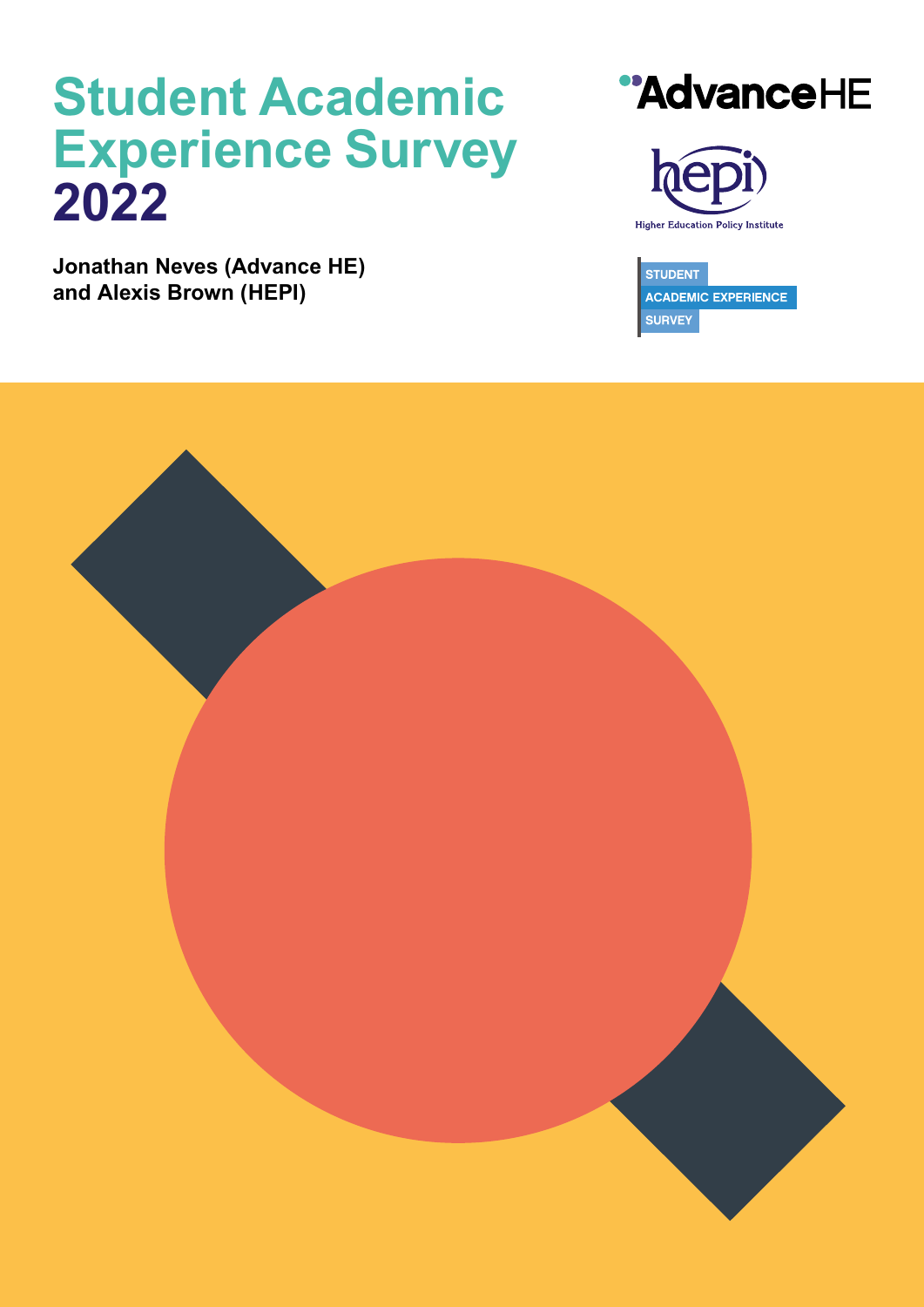## **Contents**

|     | <b>Foreword by Alison Johns</b>               | 4              |
|-----|-----------------------------------------------|----------------|
|     | <b>Foreword by Nick Hillman</b>               | 5              |
|     | <b>Executive Summary</b>                      | 6              |
| 1.  | <b>Methodology</b>                            | $\overline{7}$ |
| 1.1 | Approach                                      | $\overline{7}$ |
| 1.2 | Sample size                                   | $\overline{7}$ |
| 1.3 | Weighting                                     | 8              |
| 1.4 | <b>Base sizes</b>                             | 8              |
| 1.5 | <b>Ethnicity</b>                              | 8              |
| 1.6 | Sex and gender identity                       | 9              |
| 1.7 | Trans identity / history                      | 9              |
| 1.8 | Sexual orientation                            | $9\,$          |
| 2.  | Sample profile                                | 10             |
| 3.  | Value-for-money                               | 11             |
| 3.1 | Trends over time                              | 11             |
| 3.2 | Value by domicile                             | 12             |
| 3.3 | Factors influencing perceptions of poor value | 13             |
| 4.  | <b>Meeting expectations</b>                   | 17             |
| 4.1 | Experience versus expectations                | 17             |
| 4.2 | Why expectations are not met                  | 18             |
| 4.3 | Why expectations are exceeded                 | 20             |
| 5.  | The choice to go to university                | 22             |
| 5.1 | Whether would make same choice again          | 22             |
| 5.2 | Whether considered leaving                    | 23             |
|     |                                               |                |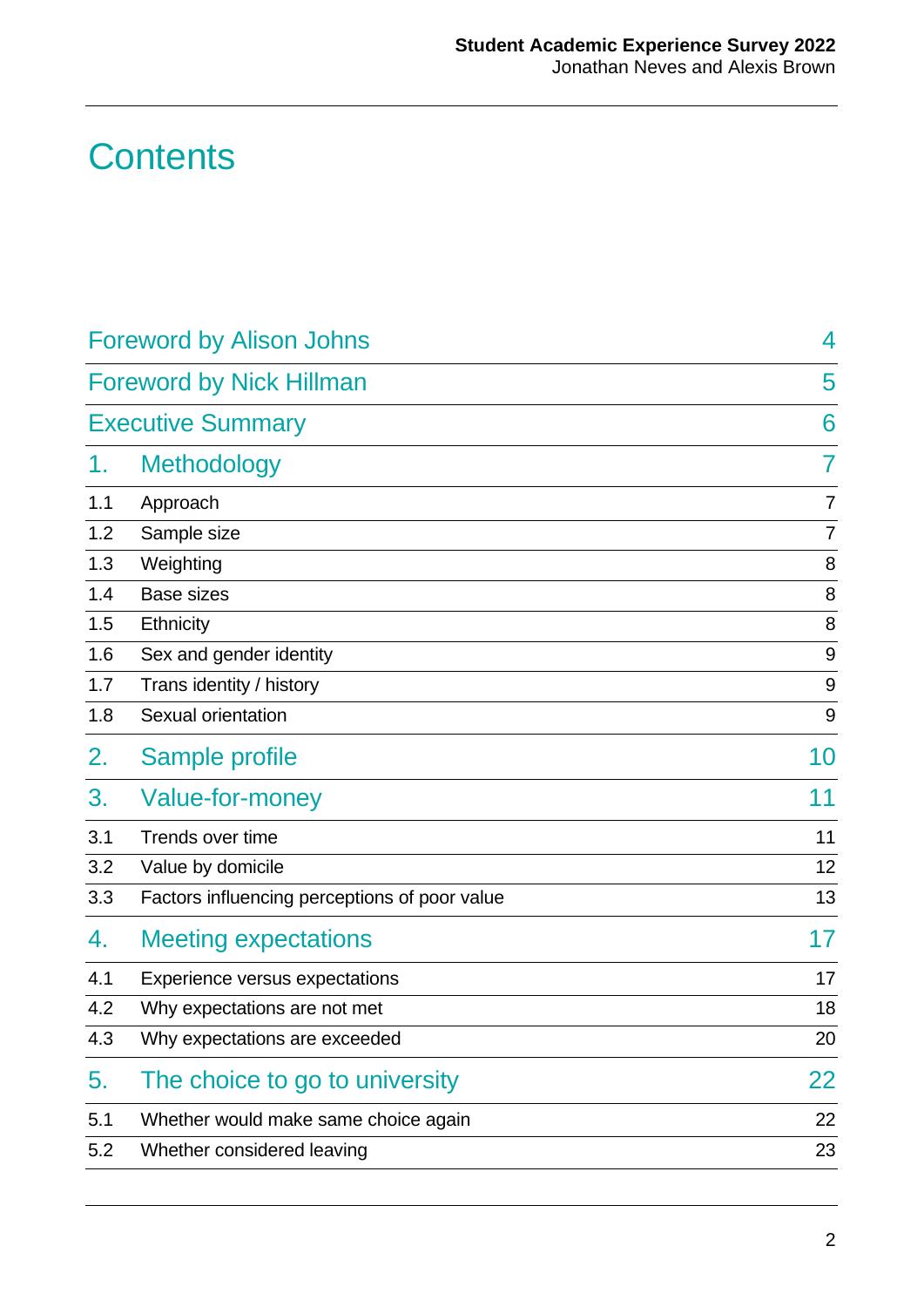Jonathan Neves and Alexis Brown

| 6.   | How to improve the academic experience                      | 25 |
|------|-------------------------------------------------------------|----|
| 6.1  | Quality of feedback                                         | 25 |
| 6.2  | Quantity of in-person teaching                              | 26 |
| 6.3  | Administrative failures                                     | 27 |
| 6.4  | Mental health support                                       | 27 |
| 6.5  | <b>UCU</b> strike action                                    | 28 |
| 7.   | <b>Student priorities</b>                                   | 29 |
| 7.1  | Belonging and freedom of speech on campus                   | 29 |
| 8.   | Spotlight on groups of students                             | 33 |
| 8.1  | Ethnicity (UK domicile)                                     | 33 |
| 8.2  | <b>Trans students</b>                                       | 34 |
| 8.3  | <b>Disabled students</b>                                    | 35 |
| 9.   | <b>Teaching intensity</b>                                   | 38 |
| 9.1  | Workload trends                                             | 38 |
| 9.2  | Online learning                                             | 39 |
| 9.3  | Satisfaction with scheduled contact hours                   | 41 |
| 9.4  | Satisfaction with wider aspects of the learning environment | 41 |
| 9.5  | Workload by HECoS subject                                   | 43 |
| 10.  | Quality of teaching and assessment                          | 44 |
| 10.1 | Perceptions of the quality of teaching staff                | 44 |
| 10.2 | Rating of assessment                                        | 45 |
| 10.3 | Volume of assignments                                       | 46 |
| 10.4 | Applying for an extension                                   | 47 |
| 10.5 | <b>Timeliness of feedback</b>                               | 48 |
| 11.  | Wellbeing                                                   | 51 |
| 12.  | <b>Finances and the future</b>                              | 53 |
|      | Conclusions and policy recommendations                      | 57 |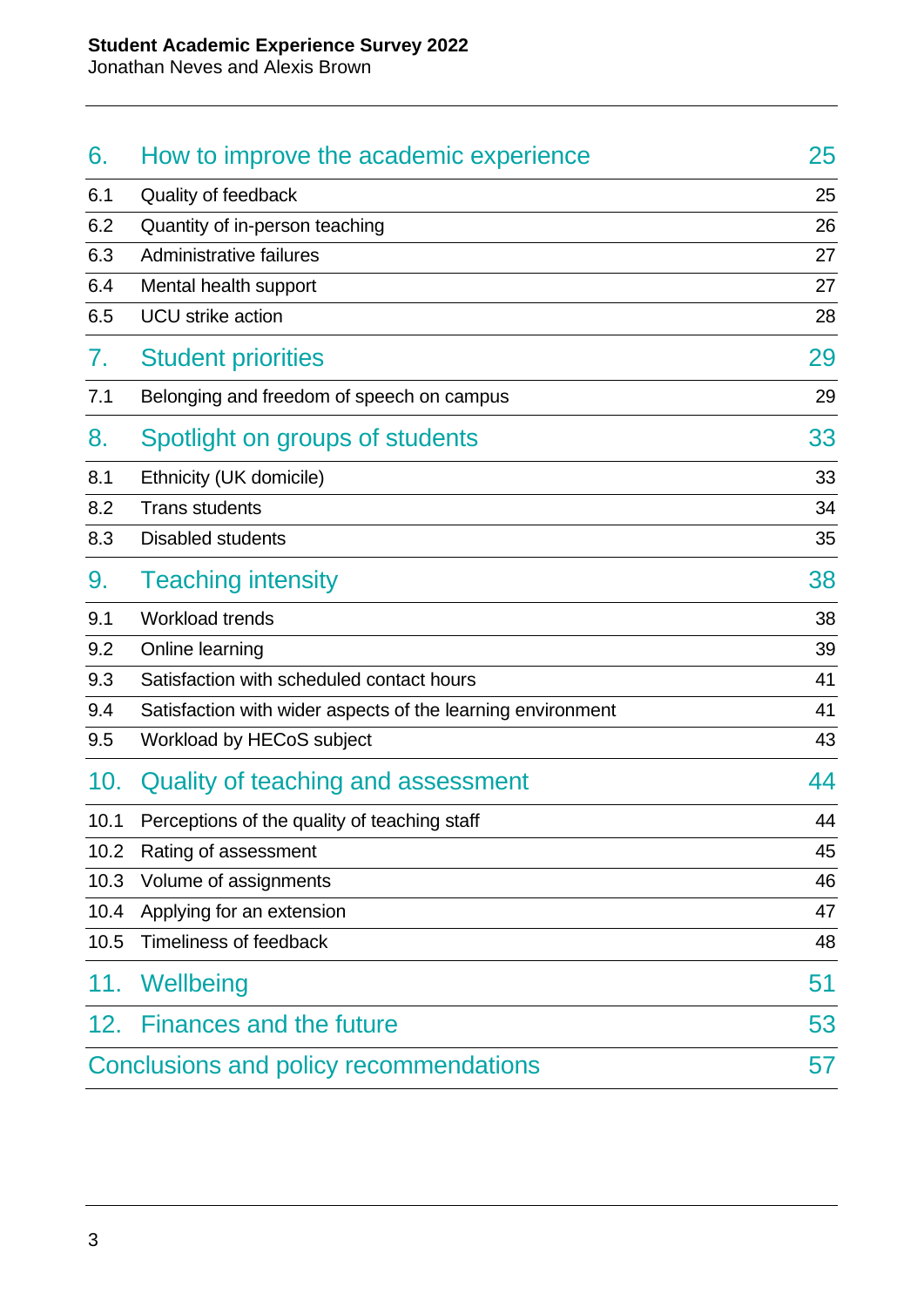## Foreword by Alison Johns

After two demanding years for everybody in higher education, and particularly for students, it is encouraging to see that in most parts of the UK, undergraduates are beginning to see better value-for-money, and fewer students are reporting poor or very poor value from their academic experience.

With much more frequent 'face-to-face' teaching, which students welcome, their feedback now reflects increasing scrutiny of in-person teaching quality, assessment and feedback, and of programme and course administration. Our evidence in the Student Academic Experience Survey (SAES) 2022 points to the need for even more focus on enhancing and improving teaching. I think the pandemic opened our eyes to the sector's ability to adapt, and this attribute remains just as relevant now. We need to continue to adapt, to improve and to refine our teaching, both in its leadership and delivery. We should be informed by engaging with students, by evidence such as this report, and, most importantly, by evidencebased good practice.

SAES 2022 follows SAES 2021 in highlighting the significant challenge of student mental health. It remains a big worry. I know that many in the sector are working really hard to support students, and I believe it is imperative that we draw from this evidence that we all need to do even more together, especially in sharing good practice. We cannot afford to ignore that of the 30% of students who considered leaving university, by far and away the main reason (34%) is their emotional or mental health. It is illuminating to see in freestanding comments that students place great importance on lecture staff being able to support them, augmenting the support of mental health specialists. But lecturers can only be expected to do this if they are adequately equipped and we need to recognise that this places additional demands on their resources.

Complementing the question on mental health is an area of the report which is extremely timely: on belonging and a new question on freedom of speech on campus. I am very encouraged to see that a significant majority of students feel comfortable expressing their points of view and even more that they hear a variety of opinions expressed on campus. Similarly, most students were positive about their sense of belonging. However, the report shows that this isn't the experience for Black students: both in these two measures and in their perceptions of value; in their experience of their expectations being met; and in whether they would choose the same university. Everyone should have an equal opportunity to flourish in higher education, and it's up to all of us to drive the change that's needed.

Finally, I would like to thank our colleagues at HEPI in delivering this report with us and which we trust the sector will find helpful in its work to improve the academic experience for all students studying in the United Kingdom.

#### **Alison Johns**

#### **Chief Executive, Advance HE**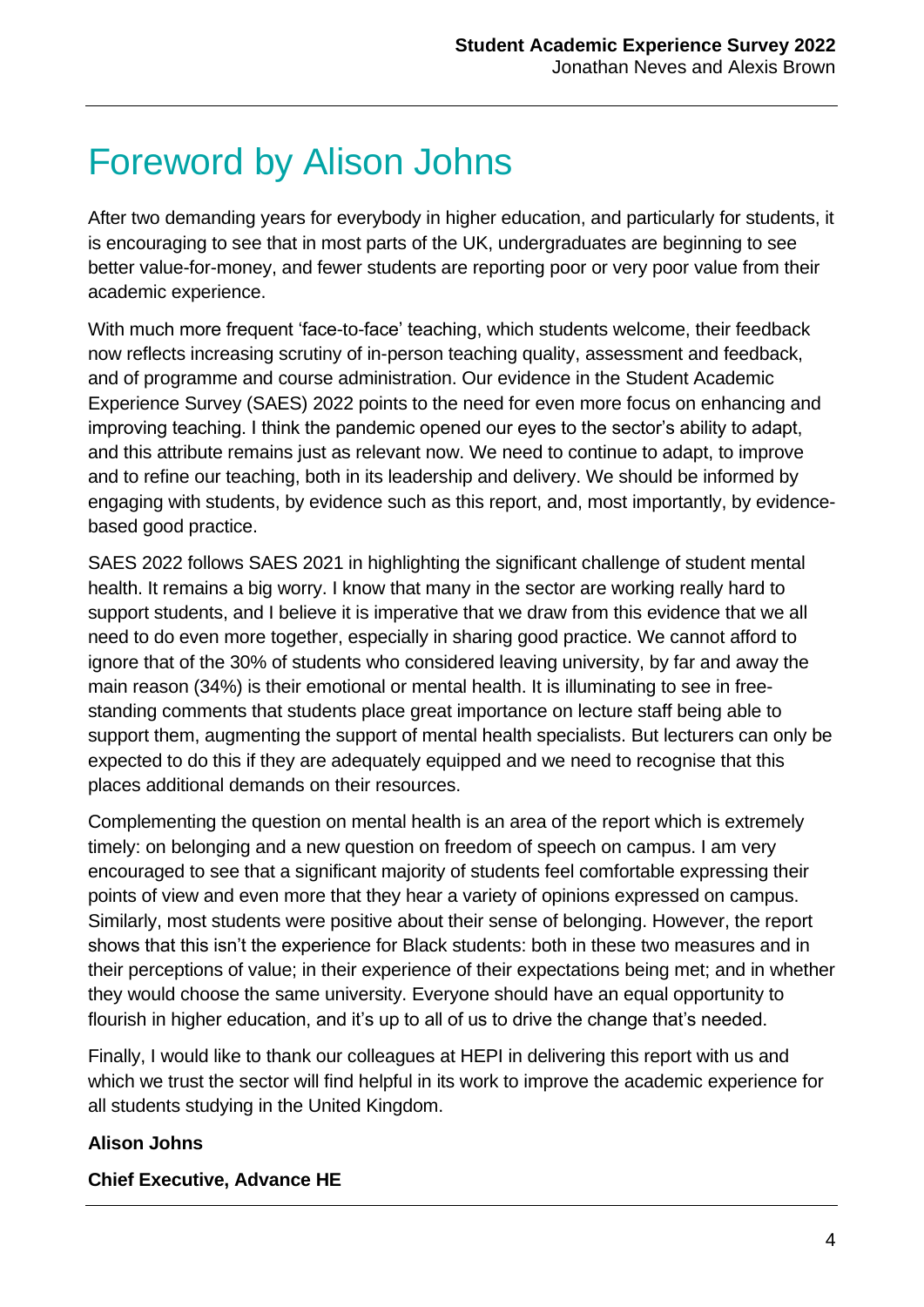## Foreword by Nick Hillman

I used to think the Student Academic Experience Survey was more important in some years than others. But recent times – dominated by the Covid-19 pandemic, industrial action and a cost-of-living crisis – have comprehensively disproved this. Each wave of the Survey has huge value. This is undoubtedly true in 2022.

In 2020, the Survey results were little affected by Covid, perhaps because it was thought the public health challenge would be short. In 2021, in contrast, the results were the most negative they had ever been. Students struggled to see light at the end of the tunnel.

This year, the headline story is positive: important indicators have moved back towards the pre-Covid results. Given the start of 2022 was still heavily disrupted by the pandemic, including during the fieldwork for the Survey, it is good to see this improving picture.

Yet some indicators nonetheless give real cause for concern. Anxiety, for example, is worryingly high and many respondents were desperate to raise the impact of industrial action on their studies even though there was no specific question on the issue.

The Survey is a longitudinal project but with in-built flexibility, enabling new areas to be included. So alongside the old standards on value-for-money perceptions, contact hours and wellbeing, we have added illuminating new sections this year on loneliness, free speech and the curriculum. We have also made more use of the free-text boxes.

HEPI and Advance HE see the Survey as an improvement tool. Anyone who regards it as an attack on the sector has misunderstood the purpose and value. By flagging problems, as well as where things are more positive, we hope to help institutions deliver more for their students. That is why we always welcome the chance to make granular (and suitably anonymised) data available to organisations wanting to see their own students' answers.

Nonetheless, there are obstacles in the way of continuous improvement. For example, high inflation means teaching home undergraduates now makes a loss, even in England where undergraduate fees are generally £9,250 a year. The old conundrum of how best to fund undergraduate teaching may return as a big issue as the next election approaches.

The Survey confirms students in general worry more about maintenance costs than tuition fees. We urge policymakers to consider the impact of the cost-of-living crisis on students.

It has been a huge pleasure, as always, to work with Advance HE as well as the polling company YouthSight on the 2022 wave of the Survey. Each year we eagerly await the results because they light up areas no other study covers. This year, we were even more eager than usual because, with so much going on, we were less able to predict what the results would say. As you will see, we found a number of fascinating surprises.

#### **Nick Hillman**

#### **Director, Higher Education Policy Institute**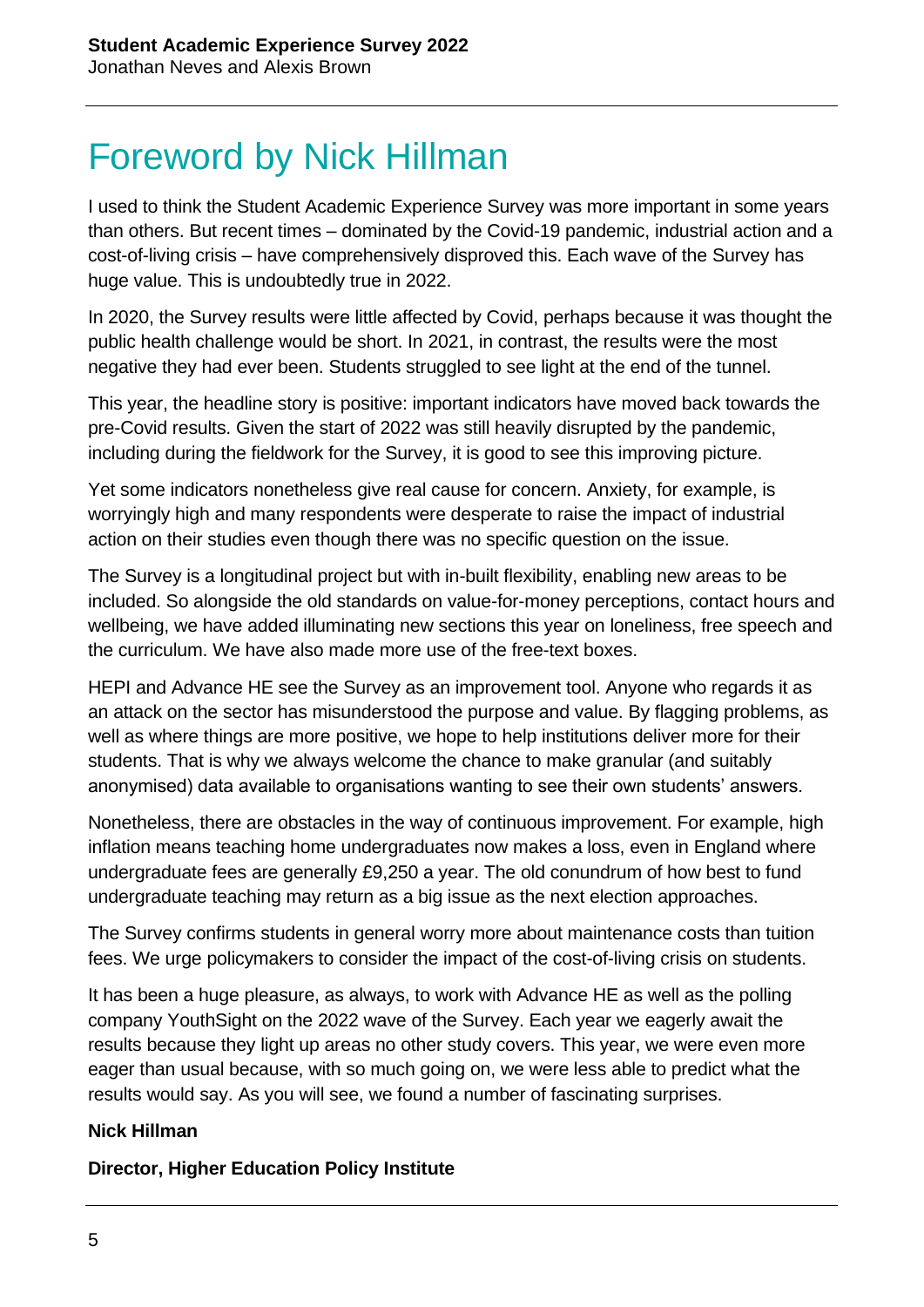### Executive summary

This year there has been a partial recovery in many of the key aspects of the student experience as measured by this Survey, although in several cases the results remain below pre-pandemic levels.

In the wake of a return to face-to-face teaching across much of the UK, students this year are significantly more likely to feel they experienced good value, although this was still at a relatively low level, and was only slightly higher than the proportion who felt they received poor value. This year's Survey highlights how differing Government guidance across the four parts of the UK may have impacted the student experience. In particular, value-for-money among students from Scotland continues to fall, with the results reflecting concerns about the level of face-to-face teaching, which was officially discouraged for longer in Scotland, compared to expectations.

There has also been an increase in the numbers of students whose experience exceeded their expectations, but this remains below the levels recorded in 2019 before the pandemic. One key area in which there seems to be a gap between expectations and the experience is in terms of assessment and feedback. Analysis of open comments identified this as the single area where students would most like their experience to be improved, with a number of comments relating to concerns around consistency or timeliness of feedback. In terms of assessments, the volume continues to increase, and while we know from previous feedback that students like to work hard and be challenged, for some there appears to be a gap in terms of the volume of assignments expected and experienced, which in some cases has created workload pressure that has been challenging to manage.

For many students, and indeed across society as a whole, wellbeing concerns increased during the pandemic. Encouragingly, there has been a recovery in several aspects of student wellbeing this year, with life satisfaction, life feeling worthwhile and happiness all increasing. However, anxiety levels continue to be high and have only recovered slightly compared to last year. On a similar theme, a new question on loneliness identified that higher education can be a lonely place, with nearly one-in-four feeling lonely 'all' or 'most' of the time.

In a new area covered this year, we asked students about a number of issues related to freedom of speech and the diversity of views expressed. Although we do not have a benchmark to compare with, the results highlight that many students do not have particular concerns around these issues, with around, or just over, two out of three feeling that they experience a range of different views on their campus and within their curriculum, and that they feel comfortable expressing their views. More concerningly, however, there are some particular differences by ethnicity, with Black students being significantly less likely to feel their curriculum is diverse, or that they experience a sense of belonging.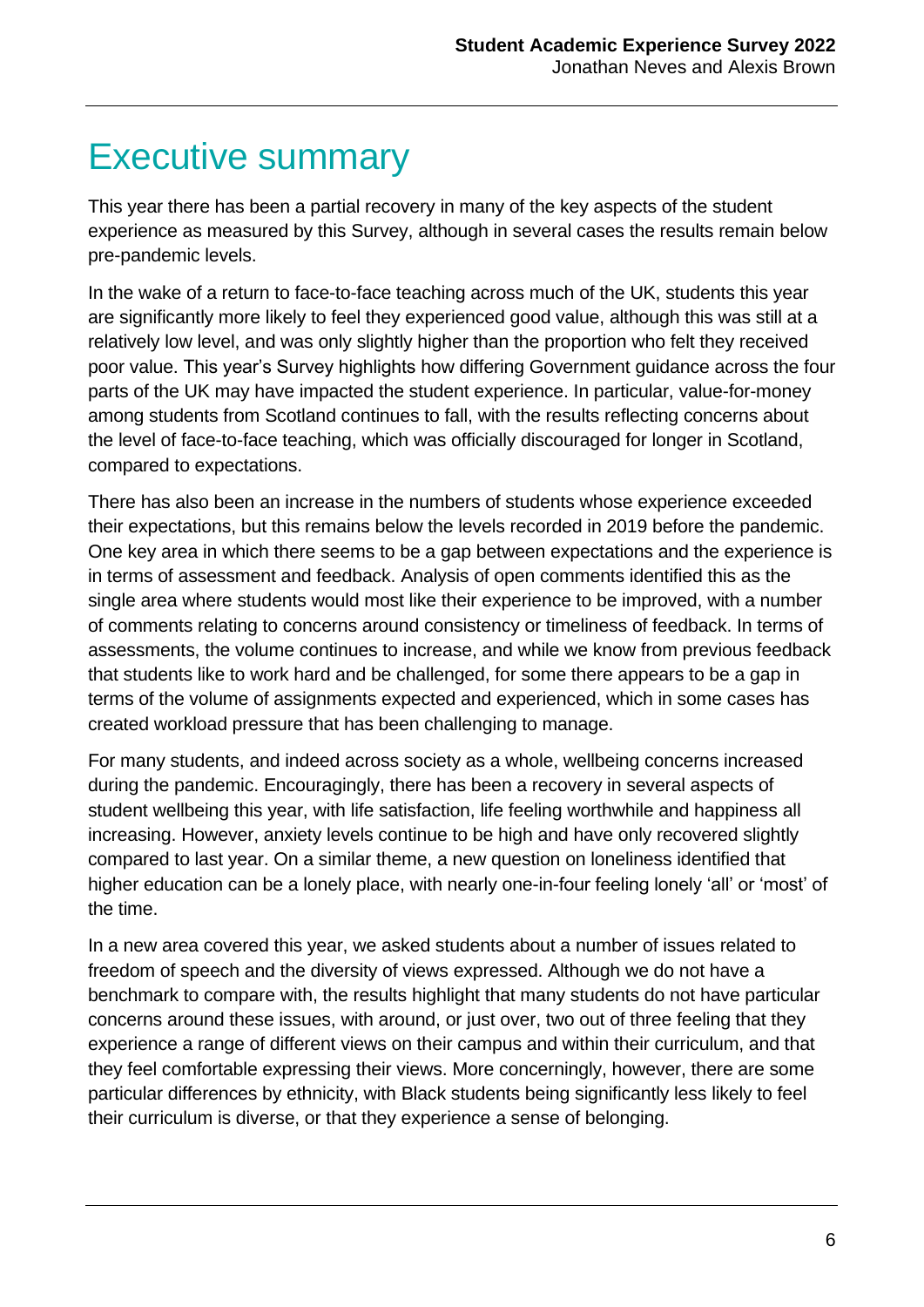## 1. Methodology<sup>1</sup>

### 1.1 Approach

The Survey was designed and developed in partnership between Advance HE and the Higher Education Policy Institute (HEPI), with online panel interviews independently conducted by YouthSight and Pureprofile.

YouthSight's Student Panel is made up of over 45,000 undergraduate students in the UK. These students are primarily recruited through a partnership with the Universities and Colleges Admissions Service (UCAS), which invites a large number of new first-year students to join the Panel each year. To maximise the overall sample size, further responses were sourced from Pureprofile.

Between 9 February 2022 and 21 March 2022, 45,141 members of the YouthSight Panel and 10,000 from Pureprofile were invited to complete the Survey. In total, 10,142 responses were collected, representing a response rate of 18%. Of the 10,142 total responses, 9,258 were sourced from the YouthSight Panel and 884 were sourced from Pureprofile. On average, the Survey took 11 minutes 12 seconds to complete.

This year, we have retained a number of key questions to provide annual comparisons, such as value-for-money, wellbeing, ratings of teaching staff and time spent learning. We have also added some new questions – including on sense of belonging, perceptions of free speech on campus and the diversity of the curriculum. We have also probed deeper into the reasons for taking paid work, and, in the section on assignment volumes, into whether extensions were requested. Building on a theme from last year, we have conducted analysis on a fully open question about how the student experience might be improved.

### 1.2 Sample size

This year our Survey captured the views of 10,142 full-time undergraduate students studying in the UK. Unless stated otherwise, all figures and tables relate to weighted data from the 2022 Survey.

The total sample size of 10,142, based on a full-time undergraduate population of 2,008,525, provides a margin of error of  $+/-0.97\%$ <sup>2</sup> This is calculated at the 95% confidence level and based on a result of 50%, where the margin of error is at its maximum.

<sup>1</sup> For specific queries about the base sizes and populations in this report, or for more general information about the contents, please contact [surveys@advance-he.ac.uk](mailto:surveys@advance-he.ac.uk) or [admin@hepi.ac.uk](mailto:admin@hepi.ac.uk)

<sup>2</sup> [www.hesa.ac.uk/data-and-analysis/students/whos-in-he](http://www.hesa.ac.uk/data-and-analysis/students/whos-in-he) [Accessed 6 April 2022]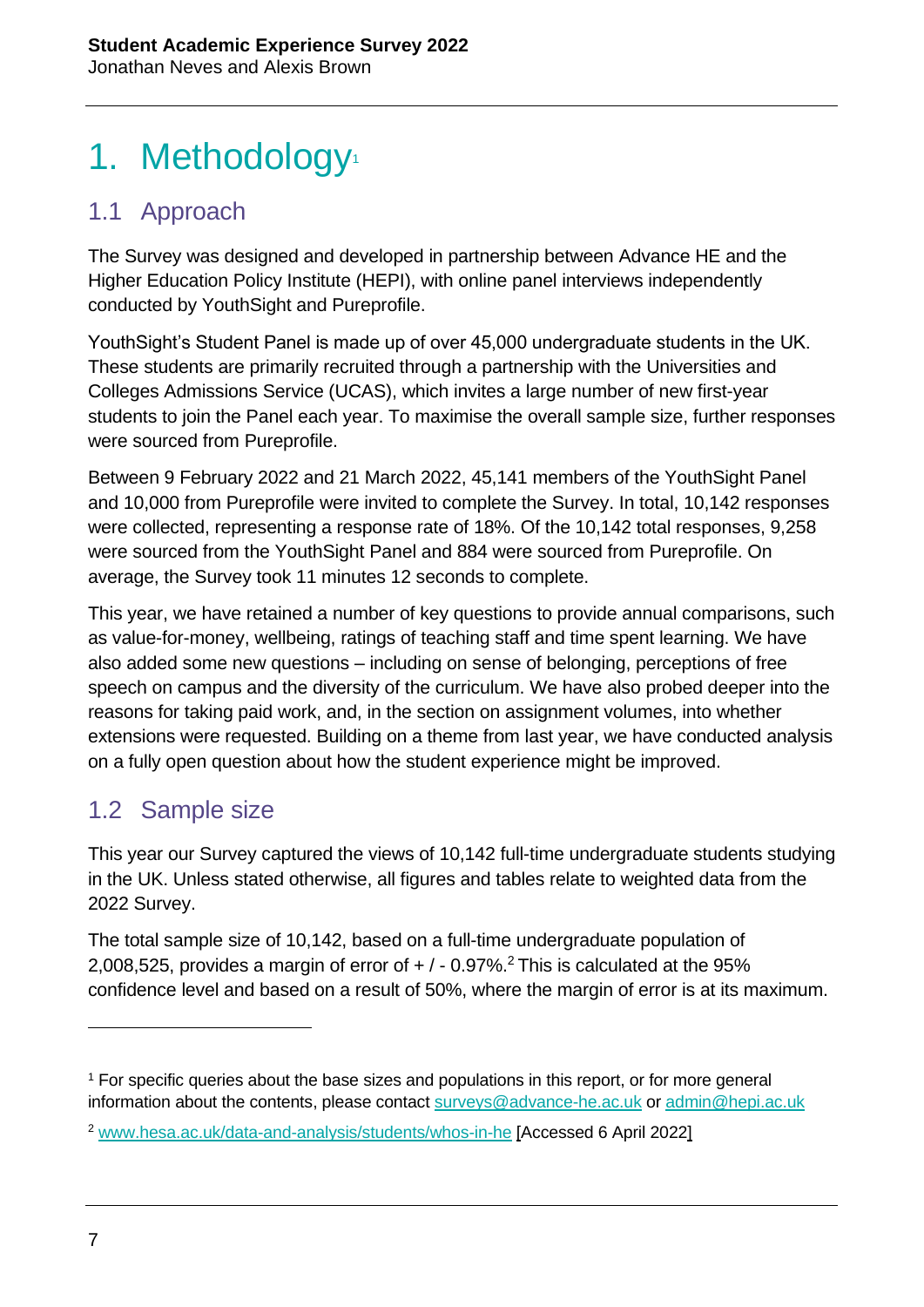This means that for a result of 50% we can be confident that the true result is between 49.03% and 50.97% in 95 out of 100 cases.<sup>3</sup>

When comparing between years, the large sample sizes at total level mean that many relatively small differences in the Survey between 2021 and 2022 of 2–3% or greater are statistically significant. For smaller sub-samples within the Survey, the margin of error is greater, and hence year-on-year differences of a few percentage points are in some cases not significant.

We have highlighted statistically significant differences between 2021 and 2022 (or in some cases, between sample groups from 2022 compared against the total sample) in bold text on each chart or table where such differences apply. Where we are comparing two or more sample groups from 2022 against each other, we have not generally highlighted significant differences unless stated.

### 1.3 Weighting

A comprehensive weighting strategy was employed, using Higher Education Statistics Agency (HESA) 2020/21 statistics, to maximise representation while maintaining integrity of the unweighted data. A full range of factors were processed including gender, ethnicity, year of study, domicile and type of school attended.

### 1.4 Base sizes

To streamline the amount of text, we have not generally included base size descriptions under each chart. Unless specified otherwise, the majority of charts are based on 2022 data comprising the total weighted population of 10,142. Most of the other charts are based either on time-series data or on one of the specific sub-samples identified in Section 2 below.

### 1.5 Ethnicity

For ethnicity profiling and analysis, the sample profile and main data in this report (for the ethnicity analysis only) are again based on UK-domiciled students.<sup>4</sup> This has been done to remove the impact of international students on ethnic groups. The ethnic groups analysed

<sup>3</sup> [www.comresglobal.com/our-work/margin-of-error-calculator](http://www.comresglobal.com/our-work/margin-of-error-calculator) [Accessed 6 April 2022]

<sup>4</sup> For some analyses, groups have been further aggregated into a single Black, Asian and Minority Ethnic group. This definition is widely recognised and used to identify patterns of marginalisation and segregation caused by attitudes towards an individual's ethnicity. Advance HE and HEPI recognise the limitations of this definition, particularly the false assumption that minority ethnic students are a homogenous group.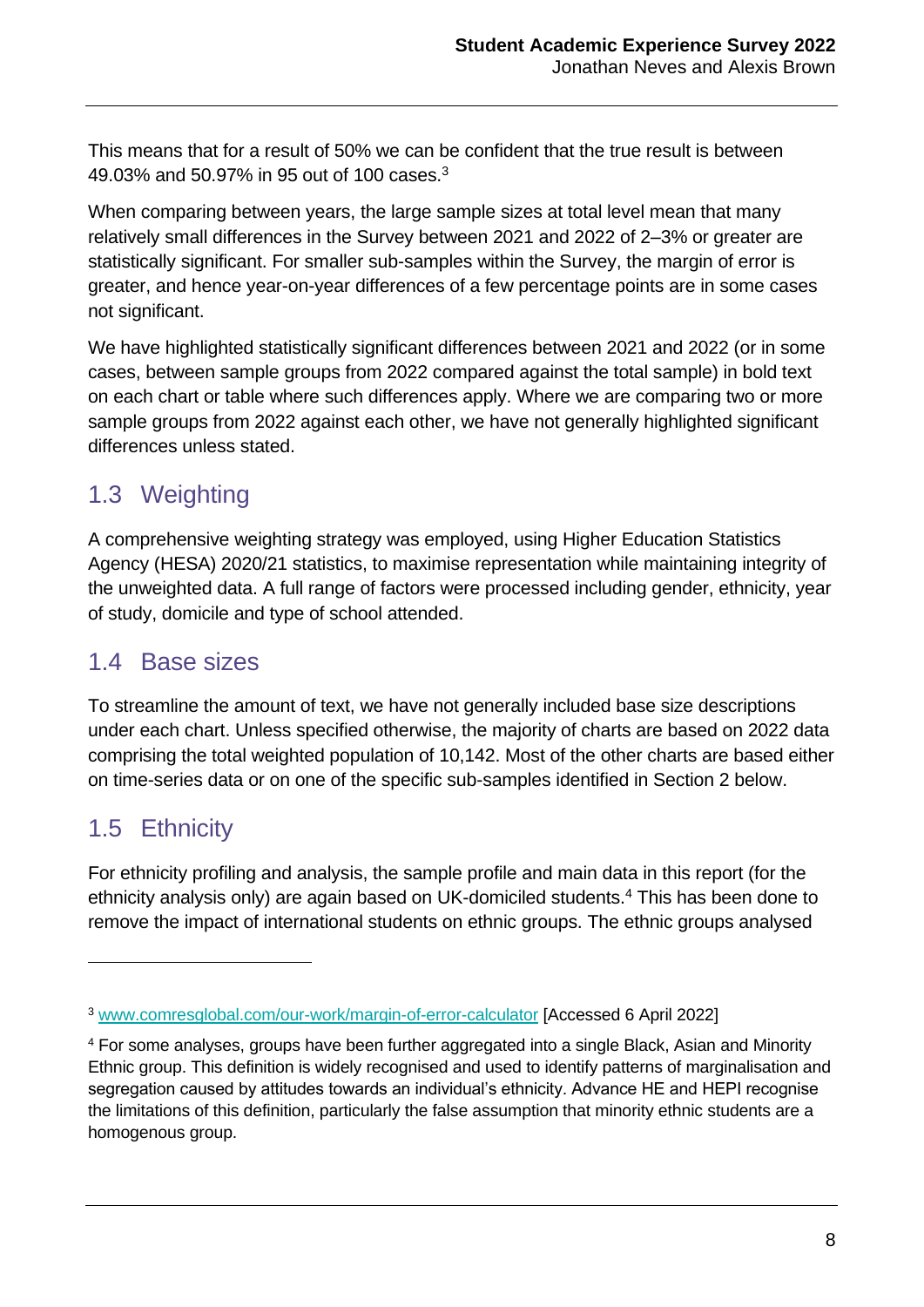are mutually exclusive, hence the Asian group does not include Chinese students, an approach that we have adopted to provide consistency of analysis with previous years.<sup>5</sup>

### 1.6 Sex and gender identity

In previous years, the Survey included a gender category, taken from the information gathered by YouthSight for their Panel, but not a category on sex. This gender classification included the categories of 'male', 'female', 'other' and 'prefer not to say' and was used by YouthSight in the weighting strategy comparing to HESA data as well as in some analysis in the report.

This year, to reflect the status of sex as a protected characteristic, we have included a classification question. <sup>6</sup> Our questionnaire this year also included a gender identity question which we designed differently to the previous YouthSight Panel question, to match the categories used more commonly by Advance HE.<sup>7</sup> Full data from the questions on sex and gender identity are included in the data tables which are available on the Advance HE and HEPI websites.

### 1.7 Trans identity / history

Distinct analysis has been conducted on the experience of students who identify as being trans or having a trans history, with full data available in the data tables. Please note, however, that with a low base size, there is a high margin of error for this data.

#### 1.8 Sexual orientation

Some analysis has been conducted, using the term LGB+, based on students who identify as lesbian, gay, bisexual, asexual or who use a different term, such as pansexual or queer, to describe their sexual orientation. This data is fully available in the full data tables. Advance HE and HEPI recognise the limits of this classification.

.

<sup>&</sup>lt;sup>5</sup> In the 2011 census, Chinese students were counted under the Asian ethnic group. However, this Survey has been running since before this date and has historically analysed Asian students separately, as sample sizes enabled this, and to highlight areas where the experience is different.

<sup>&</sup>lt;sup>6</sup> "Sex" categories were "man" and "woman", which match the categories used in the Equality Law Act. There was also a "prefer not to say" option.

<sup>&</sup>lt;sup>7</sup> "Gender identity" categories were "male", "female", "non-binary", and "in another way". There was also a "prefer not to say" option.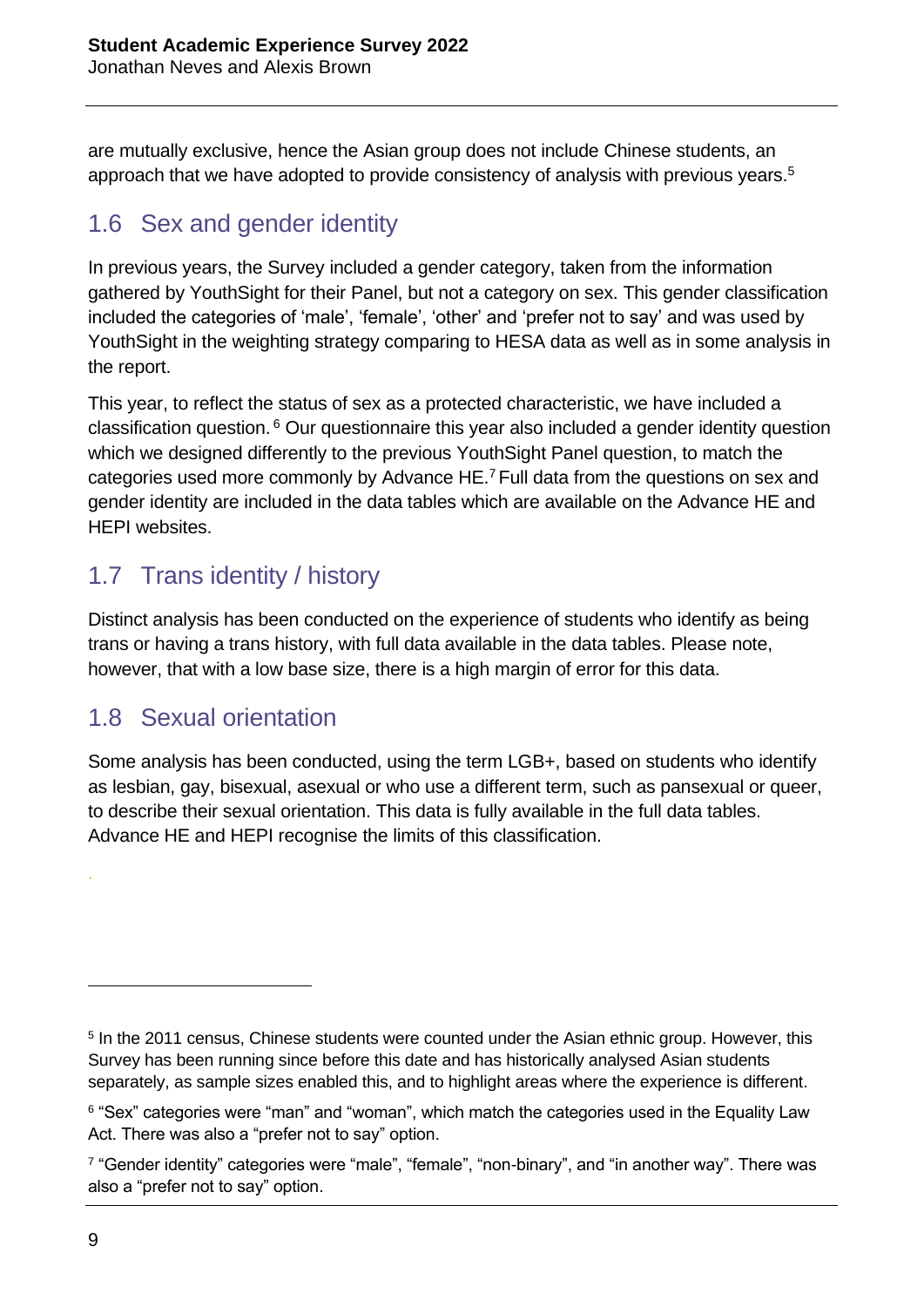## 2. Sample profile

 $\overline{a}$ 

Our sample has been weighted to reflect the undergraduate population and provide consistency with previous waves.

| <b>Weighted data</b> |                                        |                   |                   |                   |                          |
|----------------------|----------------------------------------|-------------------|-------------------|-------------------|--------------------------|
|                      |                                        | 2020<br>(10, 227) | 2021<br>(10, 186) | 2022<br>(10, 142) | 2022<br><b>Base size</b> |
|                      | England                                | 76%               | 74%               | 68%               | 6,943                    |
|                      | Northern Ireland                       | 2%                | 3%                | 3%                | 302                      |
| <b>Domicile</b>      | Scotland                               | 6%                | 8%                | 7%                | 704                      |
|                      | Wales                                  | 3%                | 5%                | 4%                | 403                      |
|                      | EU <sup>8</sup>                        | 6%                | 7%                | 10%               | 1,054                    |
|                      | Rest of the<br>World                   | 4%                | 4%                | 6%                | 657                      |
|                      | <b>Russell Group</b>                   | 28%               | 28%               | 28%               | 2,869                    |
|                      | Pre-92 (excl.<br><b>Russell Group)</b> | 21%               | 21%               | 21%               | 2,156                    |
| <b>Institutions</b>  | Post-92                                | 46%               | 47%               | 45%               | 4,573                    |
|                      | Specialist                             | 4%                | 4%                | 2%                | 234                      |
|                      | Alternative <sup>9</sup>               | 0.5%              | 0.5%              | 3%                | 310                      |
|                      | Asian (excluding<br>Chinese)           | 12%               | 13%               | 14%               | 1,179                    |
| <b>Ethnicity</b>     | Chinese                                | 1%                | 1%                | 1%                | 104                      |
| (UK-<br>domiciled    | <b>Black</b>                           | 3%                | 7%                | 4%                | 304                      |
| providing            | Mixed                                  | 4%                | 4%                | 5%                | 416                      |
| an answer)           | Other                                  | 1%                | 1%                | 1%                | 98                       |
|                      | White                                  | 79%               | 74%               | 75%               | 6,303                    |

<sup>8</sup> There has been specific focus this year to increase the number of students from outside the UK, to better match [official statistics from HESA.](http://www.hesa.ac.uk/data-and-analysis/students/where-from)

<sup>9</sup> As a result of specific targeting, the base size (weighted and unweighted) for Alternative Providers is much larger than in the past. Although not covered in detail in this report, this allows for much fuller analysis which is possible with the full data tables available on request.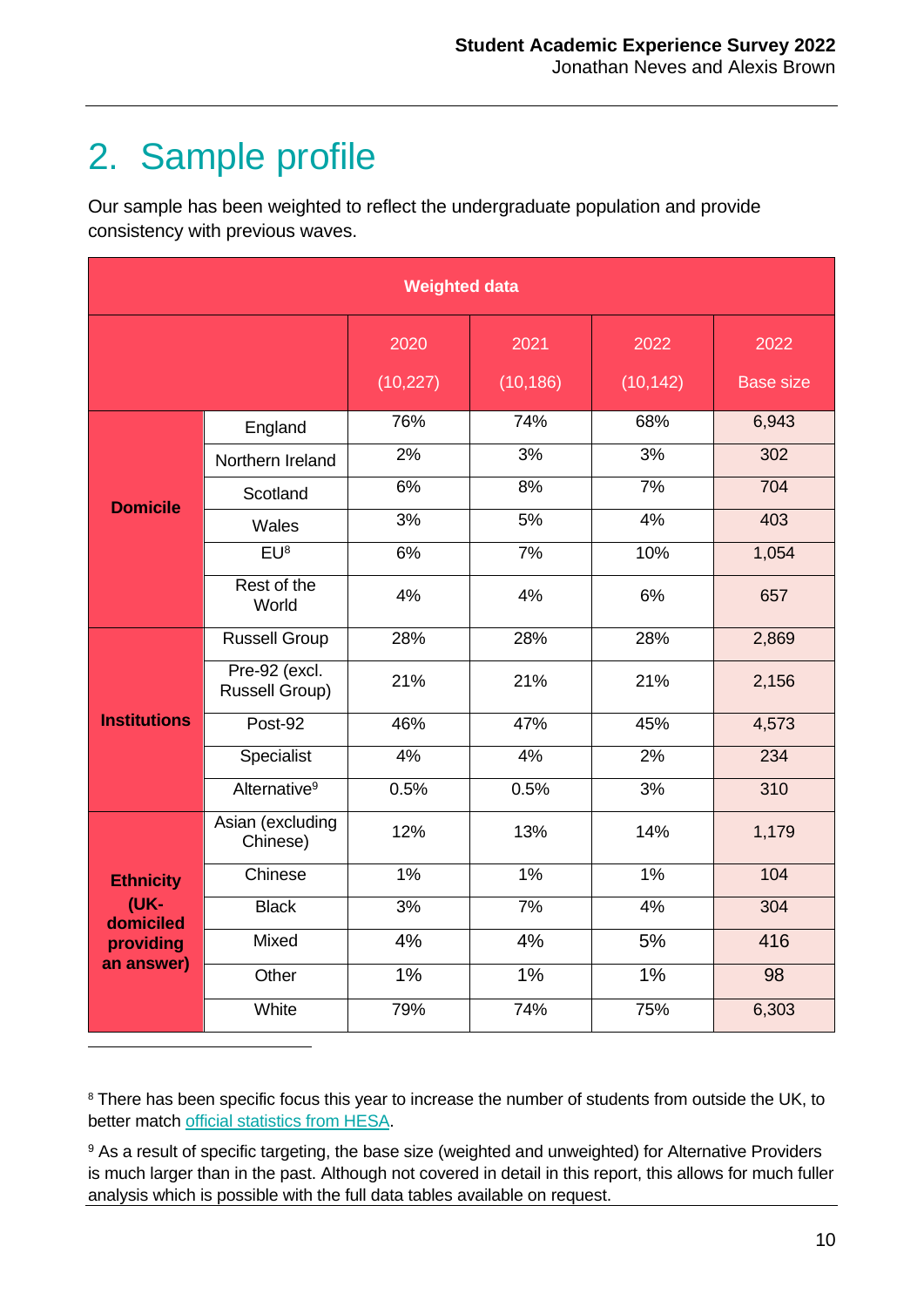## 3. Value-for-money

#### 3.1 Trends over time

Over the past few years one of the most effective measures used to chronicle the fluctuations in the overall student experience has been the perception of whether the experience represents good value-for-money. Through previous editions of this report we have been able to trace the impact of major policy changes and events such as the increase in tuition fees in England and Wales and the onset of the Covid pandemic, and this year's results provide a key touchpoint as restrictions are lifted across much of society.

Like most aspects of life, the 2021/22 academic year has still been impacted by the pandemic – but face-to-face lectures and workshops have taken place much more frequently across much of the UK, if with less certainty and greater potential for disruption than before. In this context, it is encouraging to see that perceptions of receiving good valuefor-money have begun to recover, although it is very clear that many students still feel the value delivered by their experience could be improved.



Just over a third of students (35%) feel they have received good or very good value, an increase of 8% on 2021.<sup>10</sup> Crucially, this figure is (slightly) higher than the proportion who felt they received poor or very poor value (32%), which means that on the above graph the green line is once more above the red line – albeit only slightly. There were a further 32% who felt they had received "neither good nor poor" value. It is important to point out,

<sup>&</sup>lt;sup>10</sup> When referring to year-on-year changes we are referring to percentage points, but use "%" for brevity.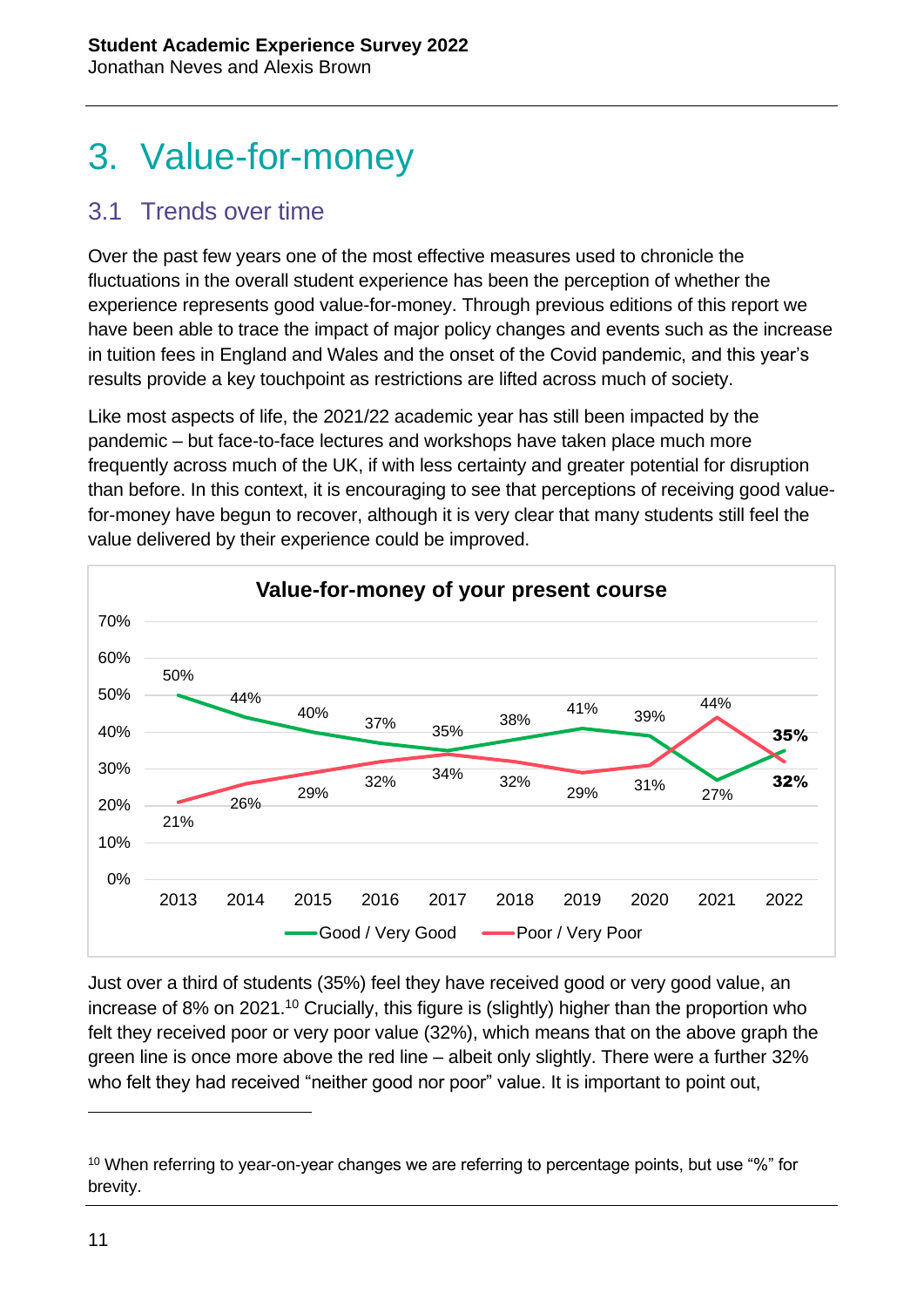however, that the green line (at 35%) is still below the levels achieved in 2018-20 and most previous years, which shows that while students are less likely to feel they have received "poor" value, a number of students are choosing "neither good nor poor" rather than actively feeling they have received "good" value.

Analysis over time has proved that, particularly since the introduction of high tuition fees in much of the UK, it is challenging for the sector to demonstrate value consistently, something that the pandemic impacted further. However, there has clearly been a positive reaction since last year, although numbers have not yet fully recovered to their previous levels.

### 3.2 Value by domicile

 $\overline{a}$ 

Perceptions of value have always varied significantly based on where a student is from – something that is not entirely surprising given the different fees and funding policies in place. However, we may reasonably relate fluctuations in these different levels to changes in the experience year-on-year. To add into the mix, we may also consider the different responses to the pandemic in different parts of the UK and the different policies in place.<sup>11</sup>



<sup>&</sup>lt;sup>11</sup> Although this is based on domicile rather than university region, wider evidence does imply that generally (but not always), students are likely to study in the part of the UK where they are from (see HEPI *[One for all or all four one](https://www.hepi.ac.uk/wp-content/uploads/2020/04/One-for-all-or-all-four-one-Does-the-UK-still-have-a-single-higher-education-sector.pdf)*) – so we can realistically link these responses by domicile to different pandemic policies in place across the UK.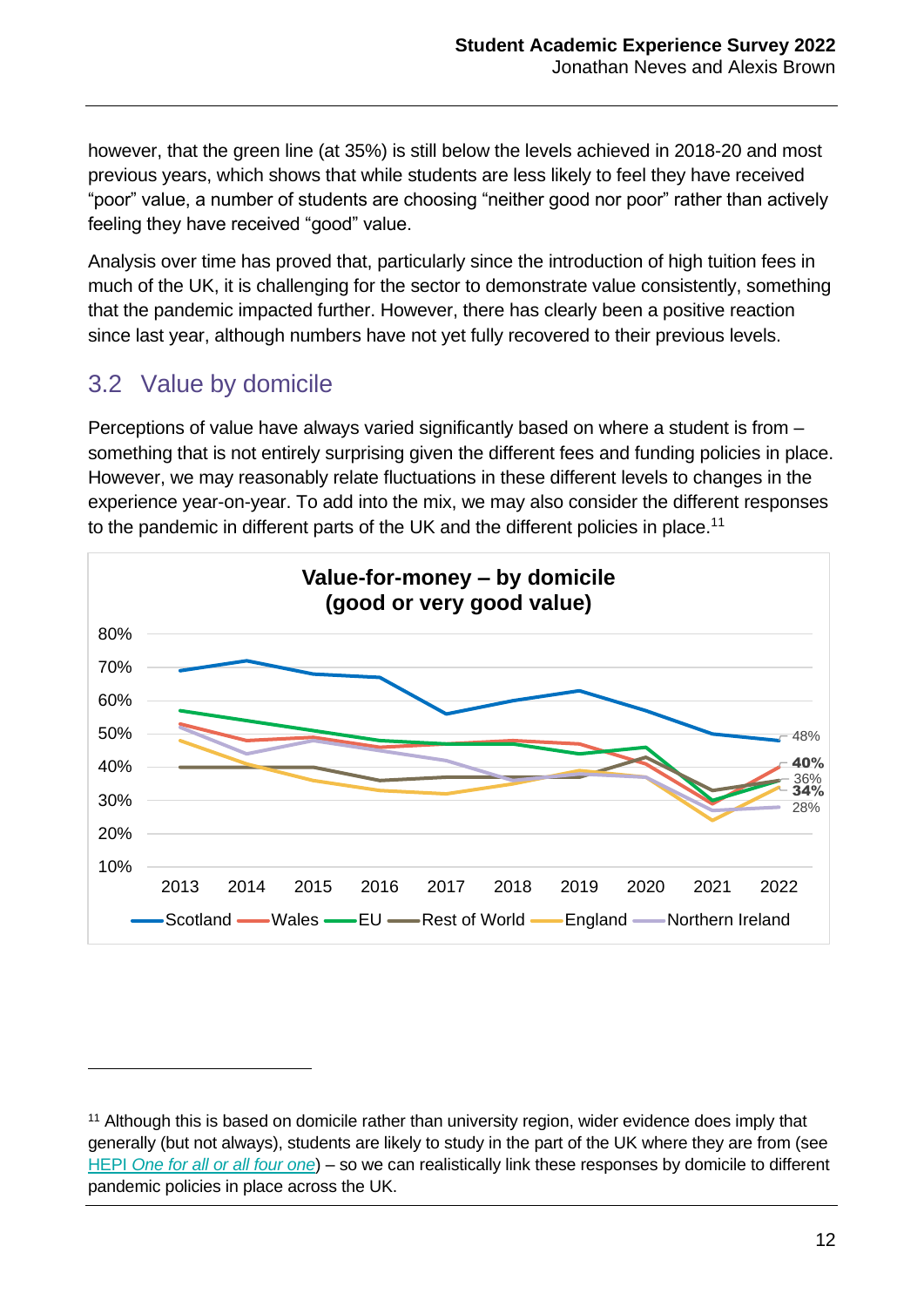#### **Student Academic Experience Survey 2022**

Jonathan Neves and Alexis Brown

|      | Scotland | <b>Wales</b> | <b>EU</b> | <b>Rest of</b><br><b>World</b> | <b>England</b> | NI. |
|------|----------|--------------|-----------|--------------------------------|----------------|-----|
| 2020 | 57%      | 41%          | 46%       | 43%                            | 37%            | 37% |
| 2021 | 50%      | 29%          | 30%       | 33%                            | 24%            | 27% |
| 2022 | 48%      | 40%          | 36%       | 36%                            | 34%            | 28% |

What we have seen this year is a clear upturn in perceptions in students from England and also Wales, as well as a non-significant upturn for students from outside the UK. By contrast, perceptions among Scottish students have declined further and are some way behind the previously high level in pre-pandemic times, while Northern Irish students have the lowest value perceptions of all.

At the time of fieldwork, and indeed for much of the past two years, different rules have been in place in different parts of the UK. While we should not automatically relate all these fluctuations in scores to the role of the pandemic, the relative upturns and downturns by domicile are, at least in part, likely to result from the impact of different regulations on how students have experienced their time at university.

#### 3.3 Factors influencing perceptions of poor value

As a follow-up to the key question on value, we asked students what they were thinking about when they gave their answer. We split this into two parts – factors linked to perceptions of poor value (which we have highlighted in this report), and factors linked to perceptions of good value (which are available in the wider data tables).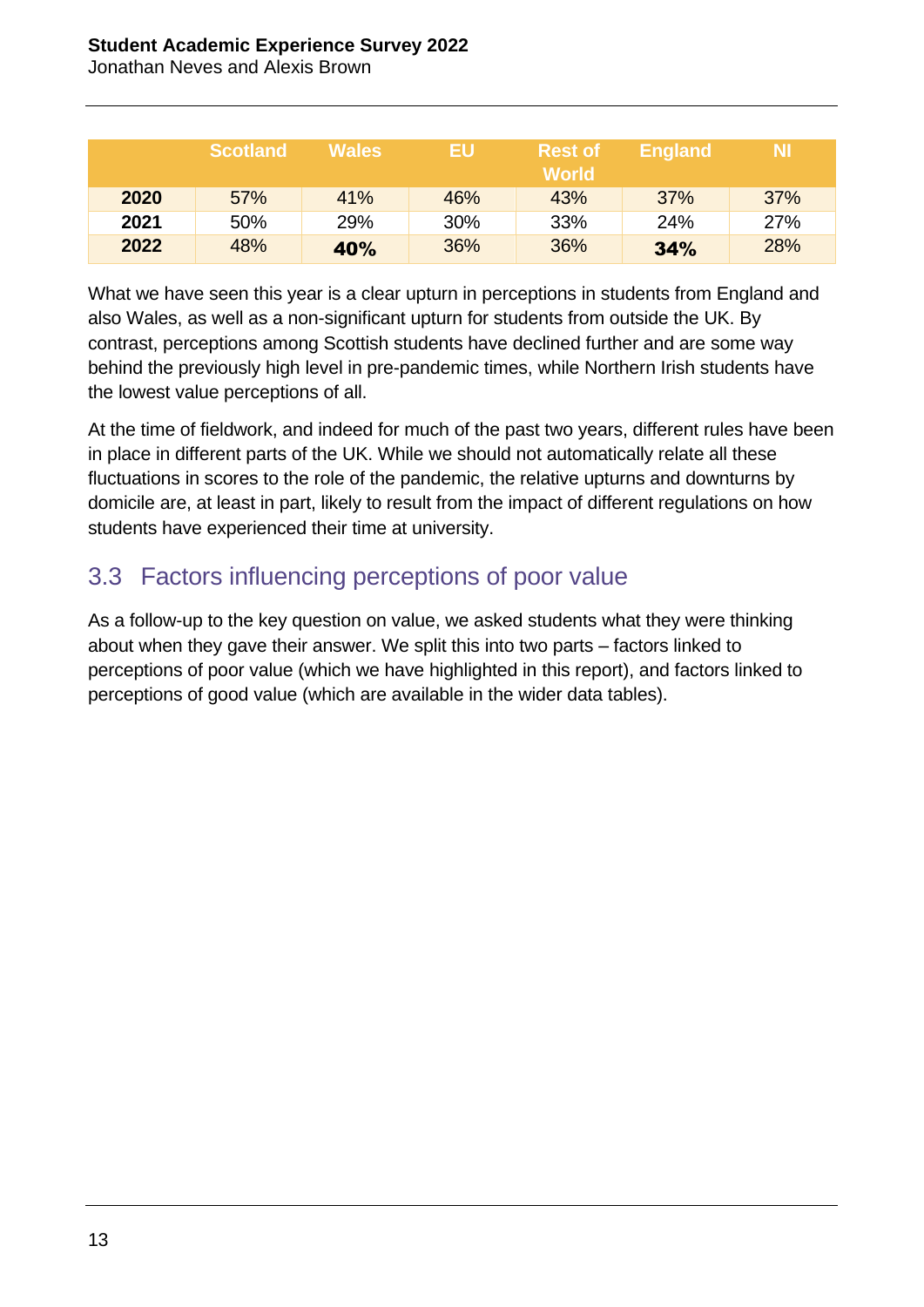

Respondents were asked to code all that applied.

Many of the factors with greatest significance are the same as previous years, but some have increased or decreased in importance.

Before the pandemic, the level of tuition fees was by far the dominant factor, but in 2020 and 2021 the lack of in-person contact was seen as similarly important in driving views of poor value. This year there has been a major shift in that lack of in-person contact has fallen significantly in its influence (although it is still a key factor), while wider aspects such as teaching quality, cost of living and course content are seen as more important.

Overall, the return to in-person teaching has clearly been welcomed, although there remain large numbers of students for whom the level of contact hours provided does not seem good value – something that was also the case before the pandemic.

A deeper dive into the data suggests that we can link this question to the differences in value perceptions by domicile highlighted in the chart above. It is notable that students from Scotland are more likely to cite the lack of in-person opportunities as being behind their rating of poor value than students from England – despite students from England having historically lower value perceptions.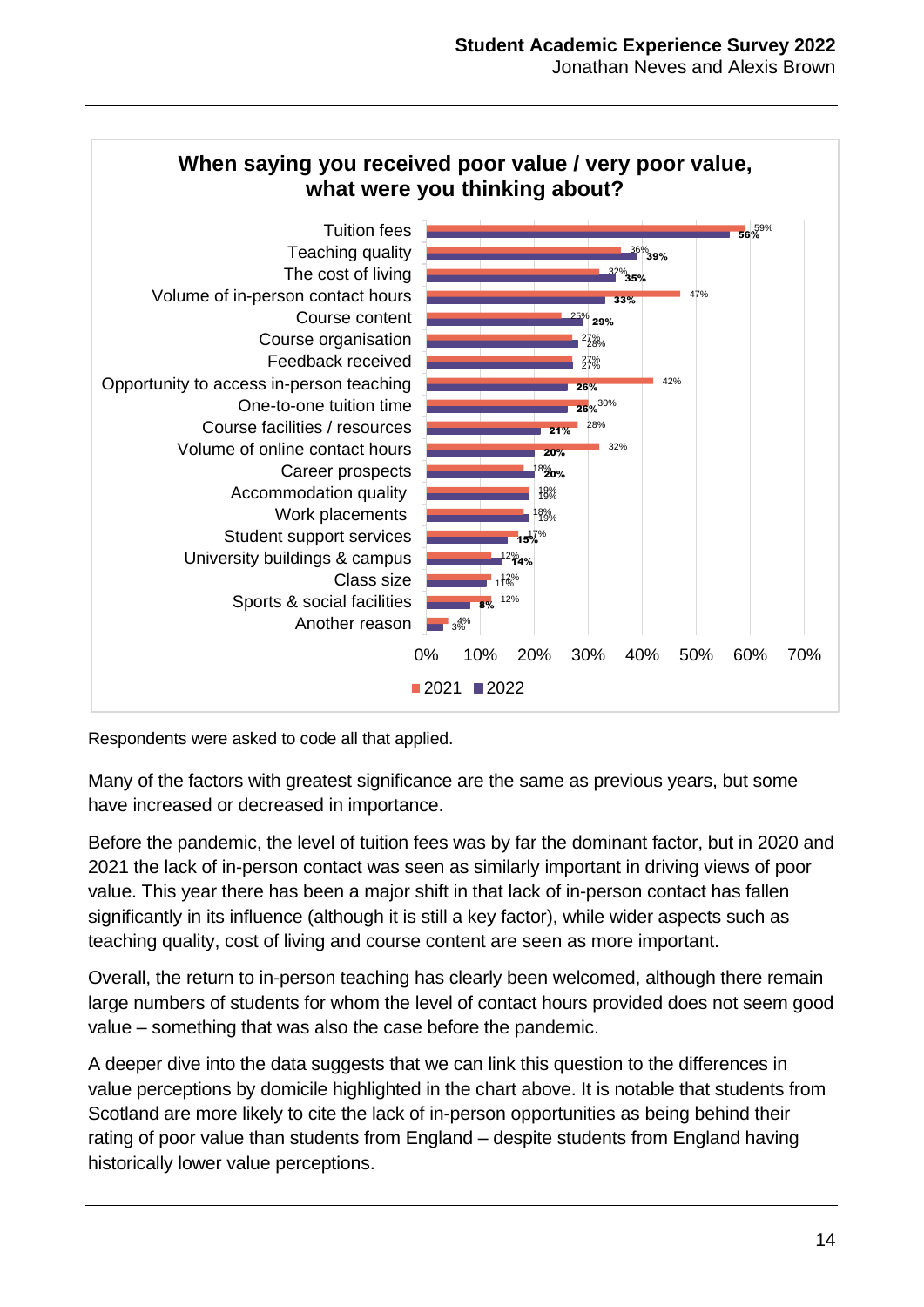#### **Student Academic Experience Survey 2022**

Jonathan Neves and Alexis Brown

| <b>Reasons for</b><br>perceptions of<br>poor value -<br>domicile | England | <b>Scotland</b> |
|------------------------------------------------------------------|---------|-----------------|
| <b>Number of</b><br>contact hours                                | 33%     | 36%             |
| <b>The</b><br>opportunity to<br>access in-<br>person<br>teaching | 26%     | 33%             |

This implies that over the course of the 2021/22 academic year, face-to-face interaction has still been limited in Scotland – at least when compared to expectations.<sup>12</sup> This has impacted adversely on perceptions of value in Scotland which have now fallen for 3 years consistently.

It is important to point out that at the time when this year's fieldwork began – in February 2022 – there was clear Government guidance in place in Scotland that teaching should take place online and students should not return to campus until March, and hence the perceptions of the experience among Scottish students should be considered in the context of universities following this guidance.<sup>13</sup>

Beyond the pre-defined answers listed in the Survey, students also had the opportunity to provide their own comments – with the examples below providing a flavour of some of the wider issues at play across all parts of the country.

<sup>12</sup> [www.scotsman.com/news/politics/scottish-university-lectures-to-continue-online-in-new-term-](http://www.scotsman.com/news/politics/scottish-university-lectures-to-continue-online-in-new-term-3330128)[3330128](http://www.scotsman.com/news/politics/scottish-university-lectures-to-continue-online-in-new-term-3330128) [Accessed 6 April 2022]

<sup>13</sup> [www.gov.scot/news/colleges-and-university-returns-postponed](https://www.gov.scot/news/colleges-and-university-returns-postponed/)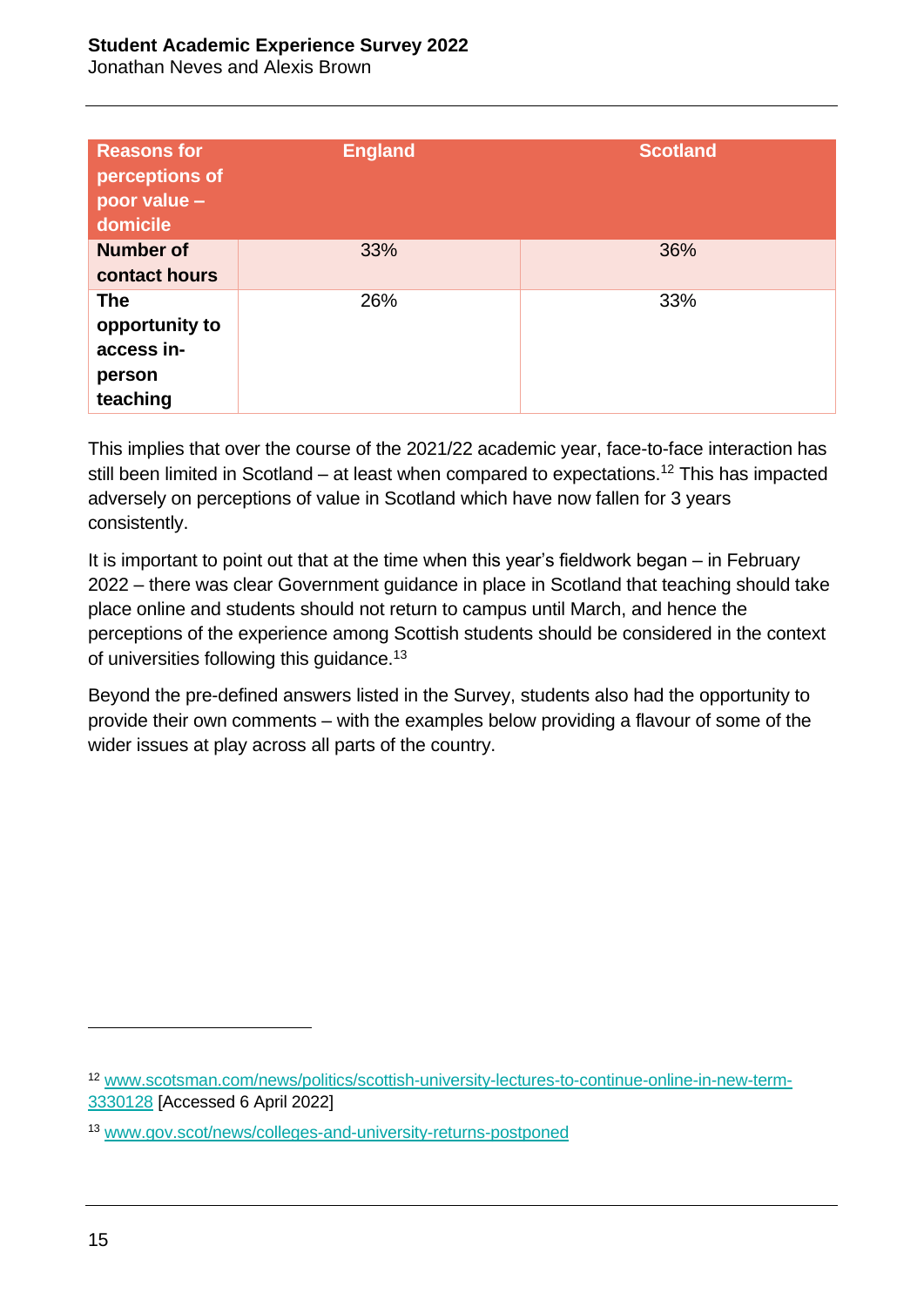| Other reasons - selected open comments <sup>14</sup>                                          |
|-----------------------------------------------------------------------------------------------|
| "Pandemic cancelled loads of stuff and strikes cut out a load too. So paid for stuff I didn't |
| get."                                                                                         |
| "Lecturers striking all the time so even when I should be taught stuff I'm not getting it"    |
| "A lot of strike action compounded by covid causing a whole semester to be cancelled with     |
| no compensation"                                                                              |
| "Access to facilities was highly limited making their cost unjustifiable"                     |
| "Not getting a year abroad as a language student"                                             |
| "The experience of 2nd year lost to Covid without any fee reduction"                          |
| "(would like) More group work to help students bond. The Pandemic really affected             |
| my / lots of students' ability to make friends"                                               |
| "All of the above are not worth lifelong debt no matter what the organisation"                |
| "The amount of strikes is ridiculous"                                                         |
| "My course was affected by strike action throughout all three years"                          |
| "I don't have a bad word to say about the course or quality of teaching but due to covid,     |
| strikes and having to cut my year abroad short due to war, in three years at university I've  |
| only had three terms of in person teaching."                                                  |

The main issue that stands out in these examples (and in the full list of comments) is that strike action – which was not one of the pre-defined answers available to this question – has impacted negatively on the experience and the perception of value for a clear proportion of students. This is likely to have played a role in suppressing what may otherwise have been a greater improvement in value perceptions this year. It is worth clarifying here that the fieldwork period (February to March 2022) coincided directly with a major period of strike action at many universities, following on from a number of other periods of industrial action in the previous years.<sup>15</sup>

There is also a general sentiment from these comments that some students are looking back across their whole experience and feeling a sense of regret at the disruption caused by the pandemic.

 $\overline{a}$ 

<sup>15</sup> [commonslibrary.parliament.uk/research-briefings/cbp-](https://commonslibrary.parliament.uk/research-briefings/cbp-9387/#:~:text=The%20UCU%20once%20again%20balloted,February%20and%202%20March%202022)[9387/#:~:text=The%20UCU%20once%20again%20balloted,February%20and%202%20March%202](https://commonslibrary.parliament.uk/research-briefings/cbp-9387/#:~:text=The%20UCU%20once%20again%20balloted,February%20and%202%20March%202022) [022](https://commonslibrary.parliament.uk/research-briefings/cbp-9387/#:~:text=The%20UCU%20once%20again%20balloted,February%20and%202%20March%202022) [Accessed 8 April 2022]

<sup>&</sup>lt;sup>14</sup> All open comments have been included verbatim, without any adjustments to spelling or grammar except where this impacted understanding.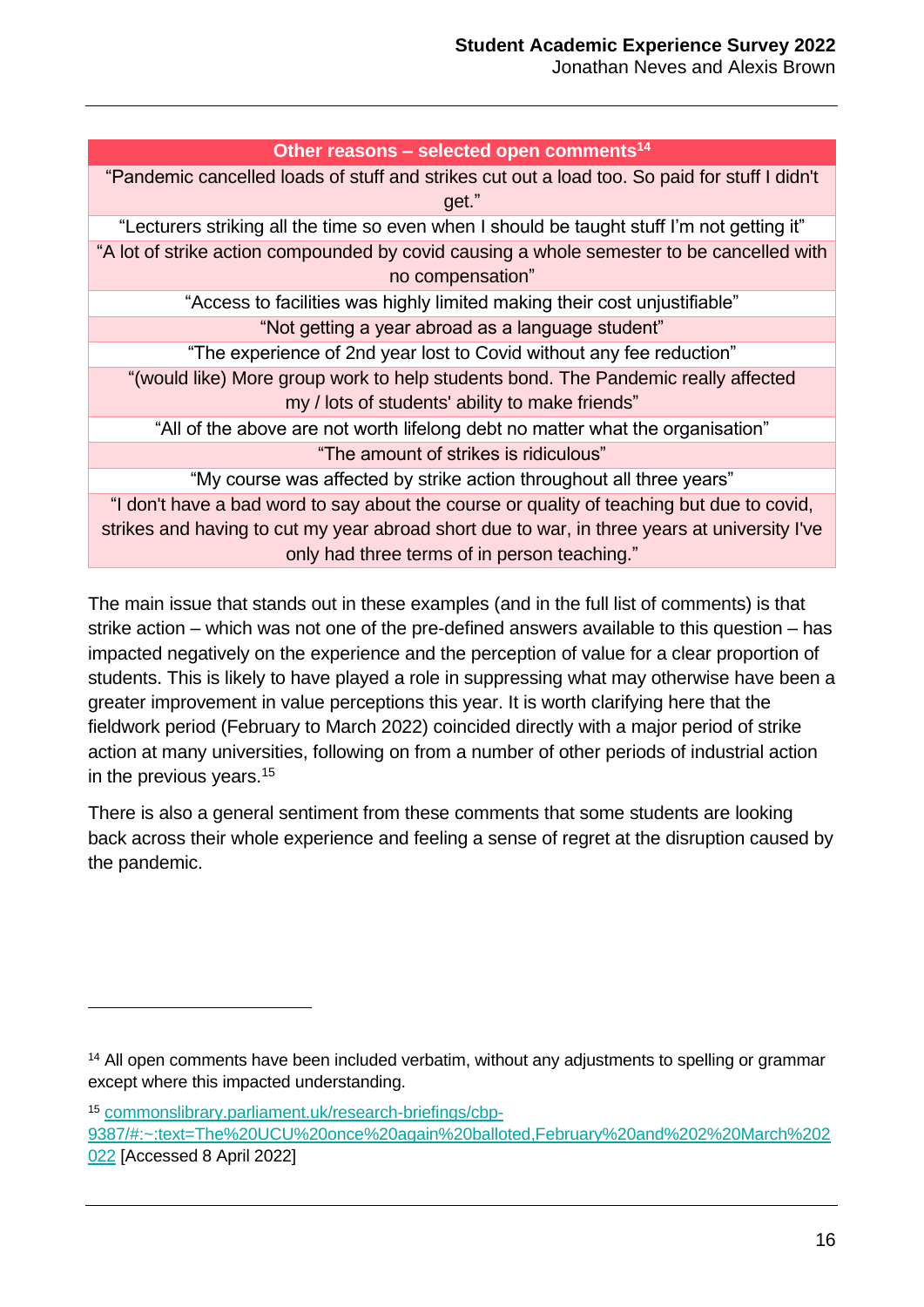## 4. Meeting expectations

#### 4.1 Experience versus expectations

Creating accurate expectations of what university will be like, and meeting those expectations, is challenging for institutions and students alike, but this has been made even more so over the past couple of years. Hence, we would expect a significant degree of variation from expectations but would also hope to see some evidence of where expectations are met or ideally exceeded.



Indeed, only around one-in-ten students feel the experience was exactly as expected, with by far the largest number saying their experience has been better in some ways than anticipated and worse in others. In terms of year-on-year comparison, perhaps our greatest interest lies in the smaller, but vital, proportions who feel their experience was markedly worse, or better than expected.

As with the scores on value-for-money, there has been a partial, but not full, recovery on these key measures. The proportion who feel their experience has been better has increased significantly from 13% to 17% while the proportion who feel their experience has been worse than expected has fallen sharply from 27% to 17%. However, there is still a long way to go to match previous results where there were around twice as many who felt their experience was better compared to those who found it to be worse.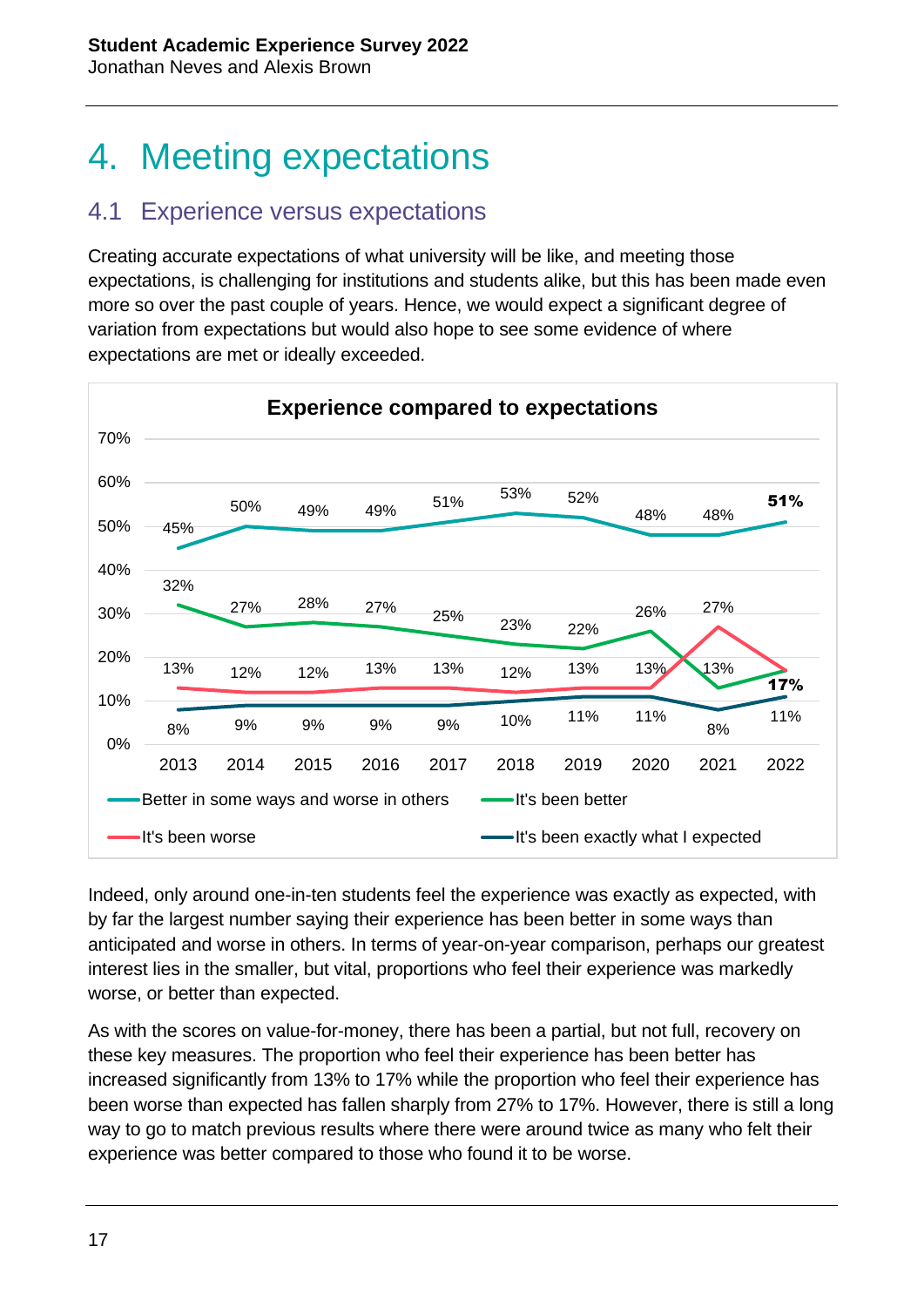Jonathan Neves and Alexis Brown

| <b>Experience compared to</b><br>expectations - domicile | <b>England</b> | <b>Scotland</b> |  |
|----------------------------------------------------------|----------------|-----------------|--|
| <b>Better than expected</b>                              | 17%            | 14%             |  |
| Worse than expected                                      | 18%            | 21%             |  |

As with value-for-money, we can also highlight differences between students from different parts of the UK, linked potentially to the pandemic policies in place which have impacted the campus experience in different ways. These findings show that the students from Scotland (the large majority of whom are studying in Scotland) are more likely to feel their experience was worse than anticipated – which is the reverse of previous years where students from England tended to give the lowest marks on this and other key measures.

As well as domicile, another key characteristic where the impact of the experience has been felt differently is related to year of study. Current second- or third-year students will have had an experience significantly impacted by the pandemic. However, current fourth-year students may have been less impacted as they will have begun their university life before the pandemic, while those in their first year may have had different expectations coloured by the prevailing restrictions in place when they applied. This is drawn out by the table below, which pinpoints that those negative experiences compared to expectations were clearly most prevalent among second- and third-year undergraduates.

| <b>Experience</b><br>compared to<br>expectations -<br>year of study | <b>First year</b> | <b>Second year</b> | <b>Third year</b> | <b>Fourth year</b><br>and above |
|---------------------------------------------------------------------|-------------------|--------------------|-------------------|---------------------------------|
| <b>Better than</b><br>expected                                      | 20%               | 15%                | 14%               | 19%                             |
| <b>Worse than</b><br>expected                                       | 12%               | <b>20%</b>         | 23%               | <b>18%</b>                      |

Significant differences compared to the other groups in the table are in bold.

#### 4.2 Why expectations are not met

Focusing specifically on students whose experience has been worse than expected, it was clear in 2021 that the main academic drivers of this were related to the absence of in-person teaching and related face-to-face interaction. These are still factors in 2022, but they do not dominate the chart below to the same extent as they did in 2021. An exception to this is among students from Scotland (not charted below), for whom the lack of face-to-face interaction with other students was the strongest driver (51% of mentions compared to 40% among the total sample), which underlines a clear feeling that perceptions in Scotland remain impacted by lingering impacts of the pandemic on campus life.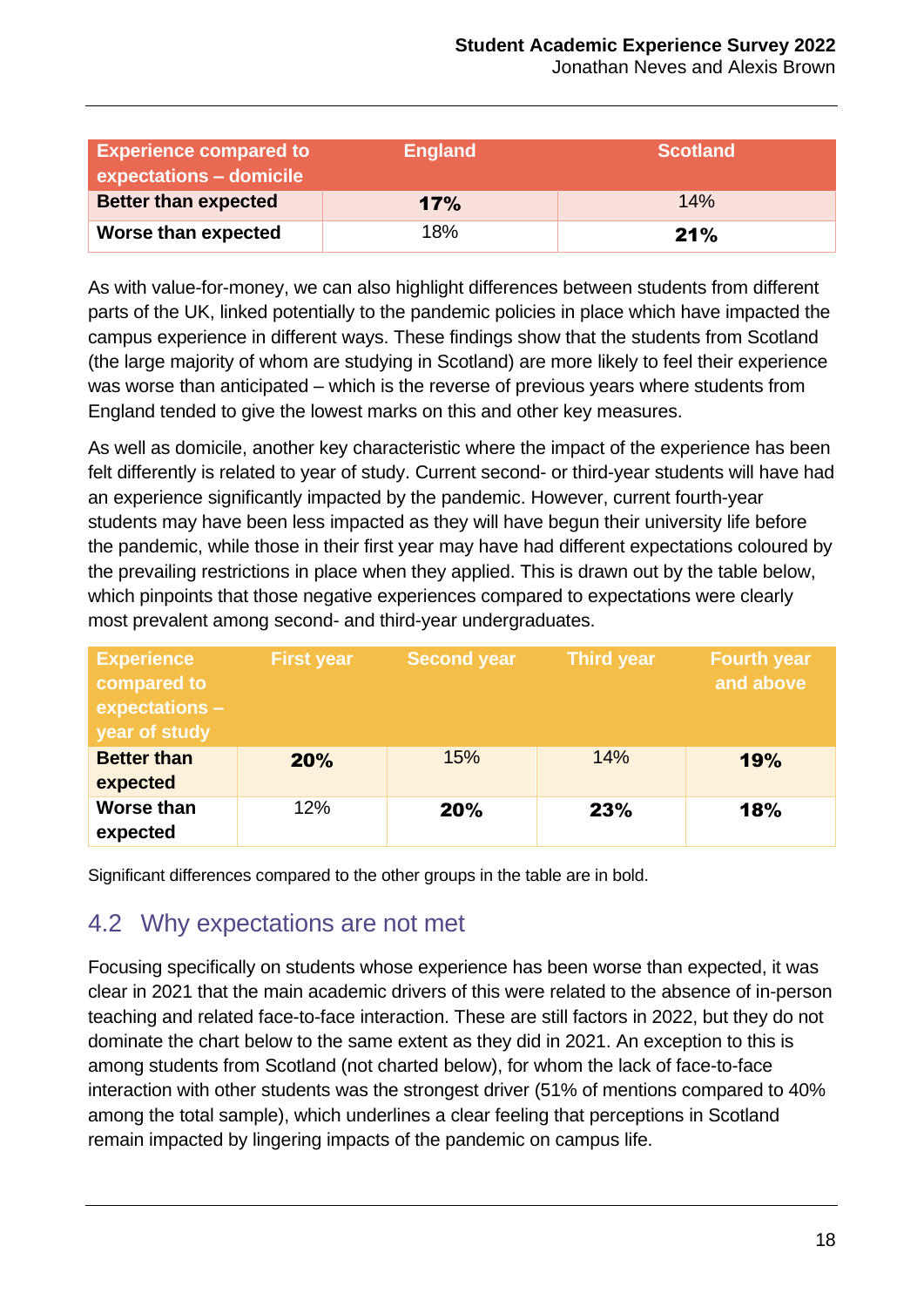

Teaching quality, course organisation and feedback are more likely to be mentioned this year, however this may also be due to a reduction in the relative level of concern about faceto-face opportunities bringing these other factors to particular attention. Indeed, we shall see below that course organisation and feedback are also mentioned positively in terms of helping drive a better experience than expectations for many, and we will see later on in this report that some of the key year-on-year scores for teaching did improve this year.

Scrutiny of the "other" comments (representing 7% of mentions) behind this question highlights a wide range of factors, some of which were provided as an option in the Survey, but where students have chosen to comment specifically.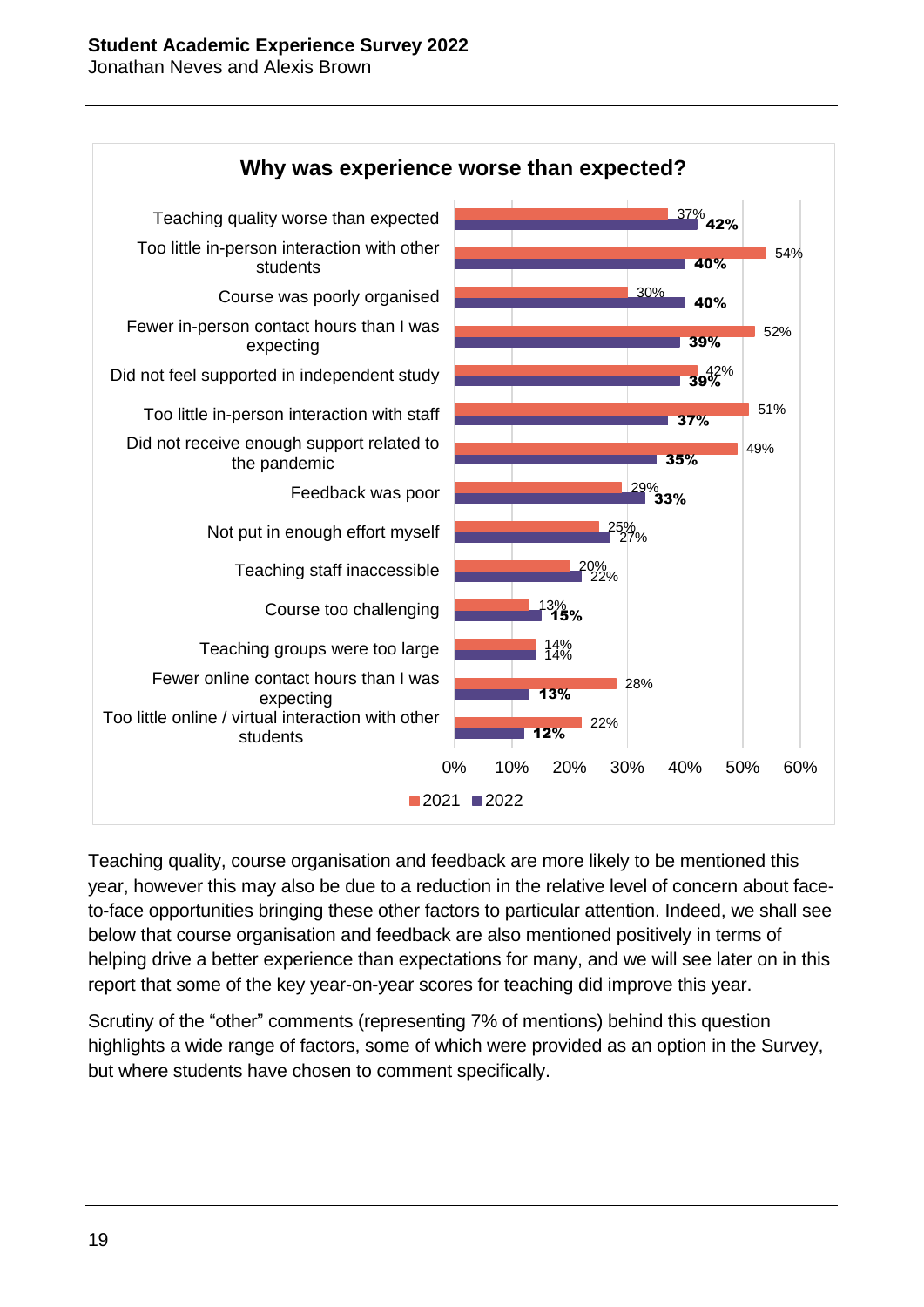Jonathan Neves and Alexis Brown

| <b>Expectations not met - selected open comments</b>                                       |
|--------------------------------------------------------------------------------------------|
| "Its new and I'm lost"                                                                     |
| "Workload is unrealistic at times and there should be some kind of break during the        |
| semester"                                                                                  |
| "Wasn't prepared for workload"                                                             |
| "Living situations and financial issues"                                                   |
| "The social aspect was better than I thought but the workload and pressure was much        |
| higher than I had anticipated"                                                             |
| "My anxiety has made it challenging to be as productive as I want to be"                   |
| "Struggle financially because I have not been able to do more than 12 hours per week       |
| paid job to provide support for my family due to the way that the timetable is structured" |
| "Strikes by lecturers haven't been well compensated for by the university"                 |
| "Strikes severely impacted amount of teaching time"                                        |

While we should clarify that the above list is a snapshot rather than a full qualitative analysis, some of the comments about needing support with finances, workload or personal issues are striking, shining a light on some of the ongoing issues impacting students beyond any direct disruption from the pandemic.

#### 4.3 Why expectations are exceeded

 $\overline{a}$ 

As we saw earlier, the proportion of students whose experience was better than their expectations has increased this year, although it is still much lower than we would wish. What is relatively encouraging, however, is that there are a range of different factors that drive positive impressions, ranging from course challenge, to feedback, to organisation. There has also been a major increase in positive mentions of face-to-face interaction with staff – reflecting how the easing of restrictions enabled a return to previous delivery methods. We speculated during the pandemic that some aspects of virtual interaction would remain once restrictions were lifted. It is clear that while there may have been a permanent move to a wider range of delivery methods, face-to-face teaching remains highly valued by students and staff. 16

<sup>16</sup> [www.officeforstudents.org.uk/news-blog-and-events/press-and-media/ofs-to-launch-review-of](https://www.officeforstudents.org.uk/news-blog-and-events/press-and-media/ofs-to-launch-review-of-blended-learning/)[blended-learning/](https://www.officeforstudents.org.uk/news-blog-and-events/press-and-media/ofs-to-launch-review-of-blended-learning/) [Accessed 14 April 2022]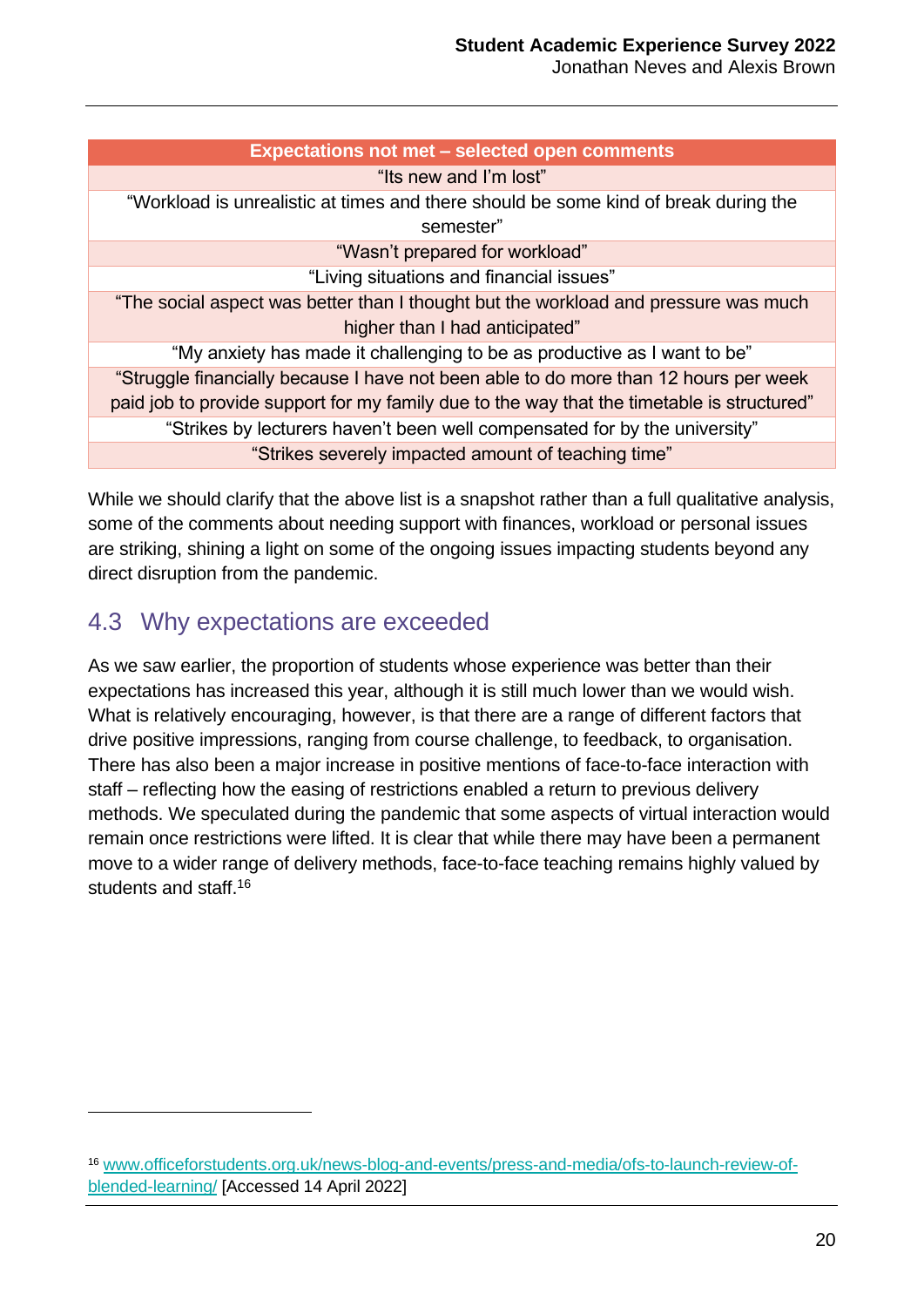



The comments below are just a snapshot of where the higher education experience has really provided opportunity and inspiration across a range of aspects.

#### **Expectations exceeded – selected open comments**

"I felt the university has taken many actions and initiatives to help in mental wellbeing and to discourage bullying. It also had good inductions and introductions and increased awareness against theft and scams. It also has helped me to grow and be independent whilst giving me useful advice and guidance"

"I did not expect to love my course as much as I do and I had never been on my campus before starting my course, I was not expecting it to be as lovely as it is"

"Better support for my disabilities than expected - Note about previous question on extensions. I've never applied for any but that's because I was given automatic extensions as part of my disability support"

"I've done things that I didn't think were previously possible for me"

"It's an amazing course and I can't imagine doing anything else"

"Some lecturers were completely inspirational and completely changed how I view my subject"

"A lot of staff are extremely supportive and willing to put in extra time to help"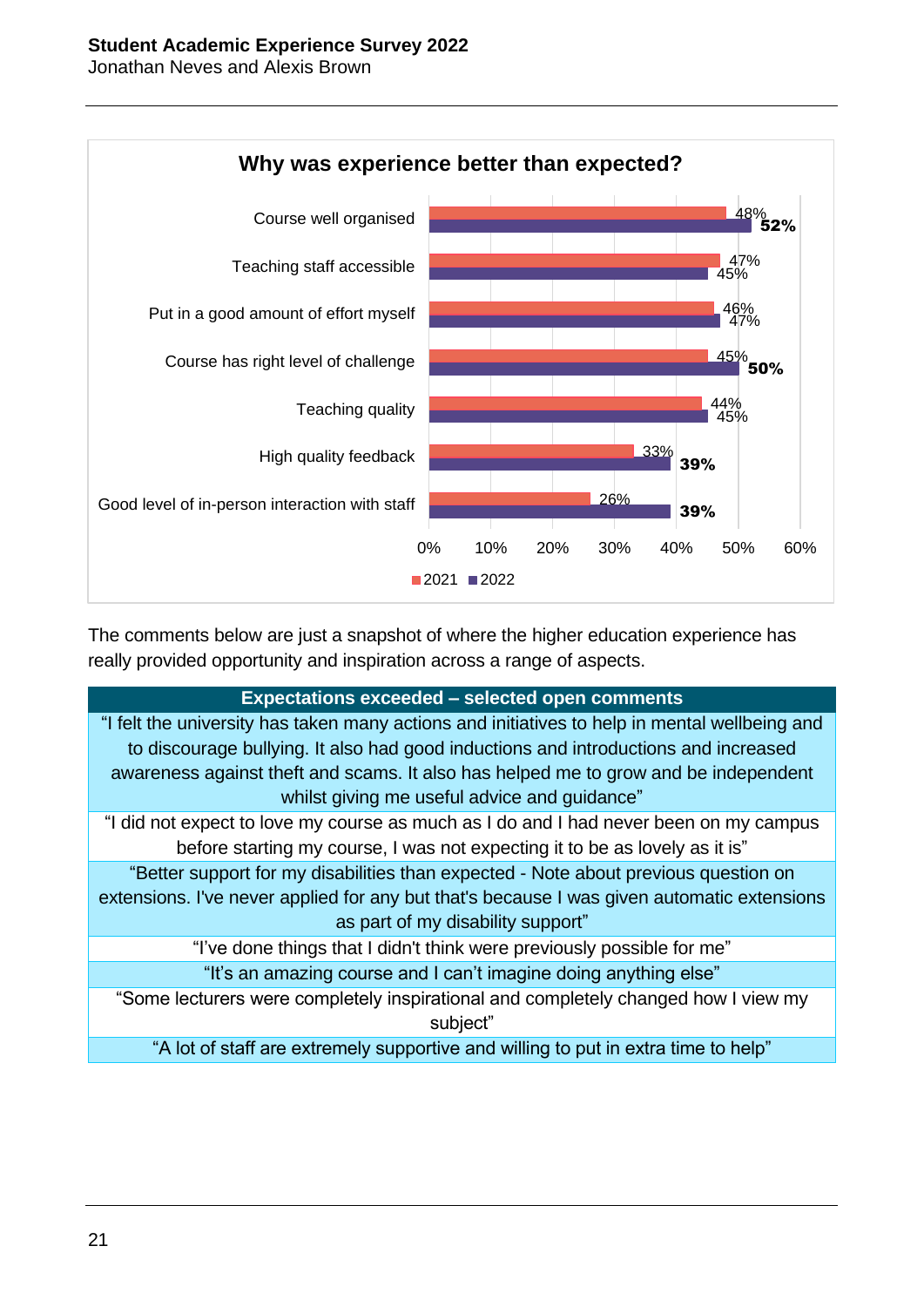## 5. The choice to go to university

#### 5.1 Whether would make same choice again

A question introduced a few years ago asks students whether, knowing what they now know, they would make the same choice of university and course again. This is one of the main measures of the overall experience in the light of alternative choices available both within and outside higher education.



Where there is no data in a particular year this denotes a new option introduced later on.

Although there are clearly challenges faced, particularly in recent years, university remains a very popular choice and is one that is endorsed by the majority of students when looking back on that decision. 59% would make the same choice again, a relatively high number in absolute terms, but a figure that is still some way below the 2019 pre-pandemic level.

Among those who would make a different choice, there is no single option that dominates, as many would have changed their course and / or institution, but would still go into higher education. Unsurprisingly, the proportion who would have deferred study for a year has fallen (as we may surmise that this was originally linked to the pandemic), while the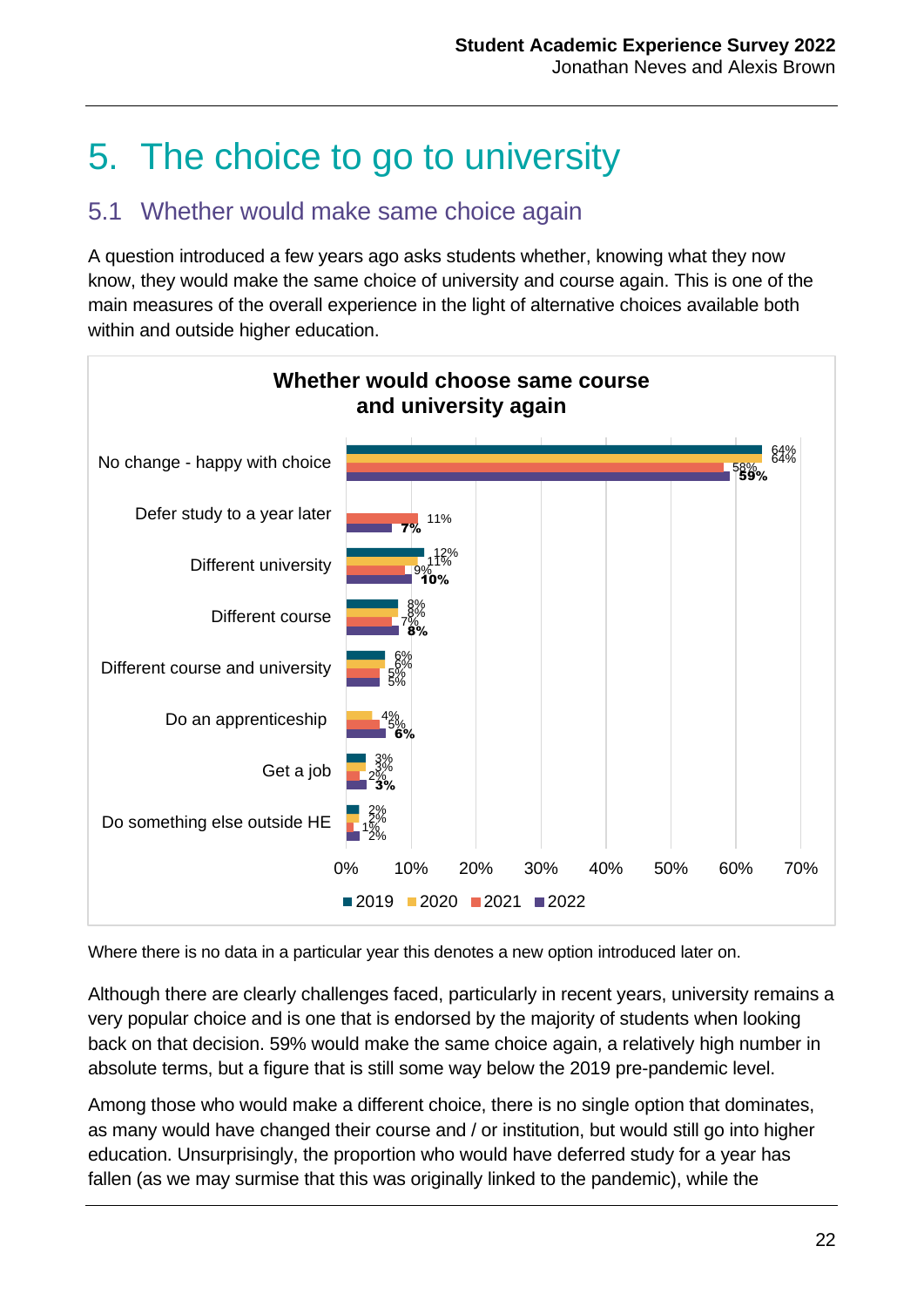proportion of those selecting an apprenticeship (which may be within further or higher education), or other options outside higher education, remains low.

| <b>Whether would</b><br>choose same<br>course and<br>university<br>again | <b>First year</b> | <b>Second year</b> | <b>Third year</b> | <b>Fourth year</b><br>and above |
|--------------------------------------------------------------------------|-------------------|--------------------|-------------------|---------------------------------|
| No change -<br>happy with<br>choice                                      | 66%               | 55%                | 53%               | 60%                             |

Significant difference compared to other sample groups highlighted in bold.

There is, however, a clear difference by year of study in terms of how the choice to go to university was viewed. Matching what we saw earlier in this report, results are less positive among second- and third-year students, which gives a picture of the extent of lasting impact of the pandemic disruption on how the university experience is viewed.

### 5.2 Whether considered leaving

To complement the above question assessing the choice to enrol at university, we have again included a question – first introduced in 2021 – which asked students whether they had considered leaving their course, with a follow-up as to the reasons behind this..

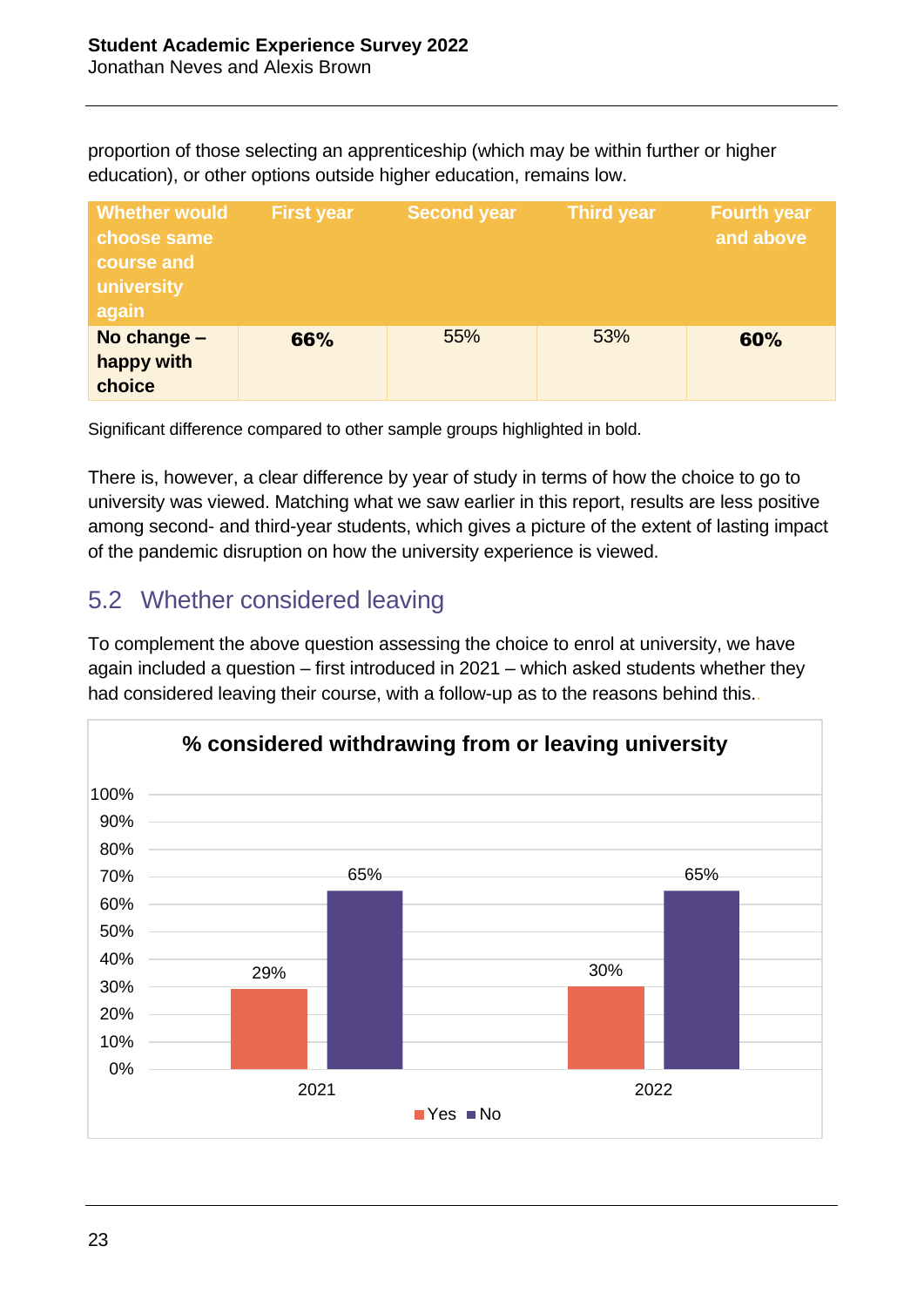We remarked in 2021 that the figure of 29% considering leaving their course was relatively positive in the midst of the disruption caused by the pandemic. This year, however, the figure is similar – at 30% – at a time when there has been somewhat less disruption to the student experience. We may arguably be surprised that there has been no positive movement in this year's scores, although given the way the question is worded, students could be looking back at how they felt across all their time at university and hence this score could still be impacted by less positive experiences in previous years.



In terms of specific reasons for considering leaving, there is relatively little change since 2021 (despite some of these changes being statistically significant due to the very high base sizes). Mental and emotional health remains a key issue for many students, one that has been impacted significantly by the pandemic. <sup>17</sup> The wellbeing measures in this Survey have also consistently identified challenges among the student population, and hence is it no surprise that mental health is the dominant issue impacting upon likelihood of noncontinuation. Although at a relatively small level, the proportion experiencing financial difficulties is worth highlighting – given that is has increased by half and with reference to the current and predicted cost-of-living challenges that many people in the UK will face across the rest of 2022 and beyond.

<sup>17</sup> See for example T. Chen and M. Lucock (2022) *The mental health of university students during the COVID-19 pandemic: An online survey in the UK*. *PLOS ONE* 17(1): e0262562. [doi.org/10.1371/journal.pone.0262562](https://doi.org/10.1371/journal.pone.0262562)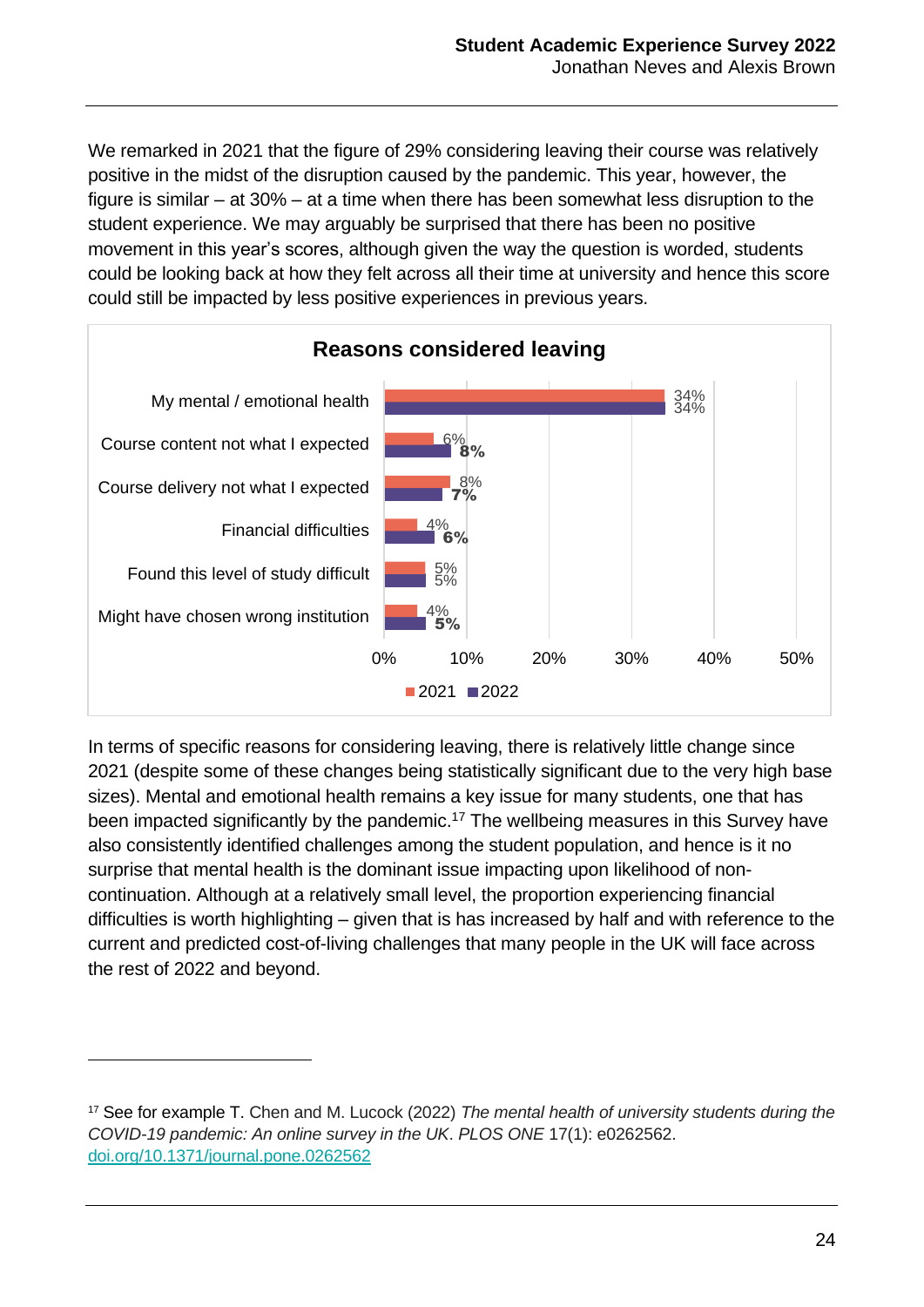## 6. How to improve the academic experience

This section provides additional, qualitative analysis of the open text comments received in relation to the question 'What is the one thing your institution could do to improve the quality of your academic experience?' The analysis was carried out by Kate Precious, Researcher at Advance HE, with the aim of identifying the topics raised most frequently by those students who responded. To this end, popular topics were identified and recorded using ATLAS.tias thematic codes.<sup>18,19</sup> These were then ranked according to the number of quotations associated with each code, that is, the number of times students raised the topic. The most frequently raised topics were, in rank order: quality of feedback; quantity of inperson teaching (linked with other Covid restrictions); administrative failures; mental health support, and the University and College Union (UCU) strike action.

#### 6.1 Quality of feedback

Students felt the quality of feedback provided by institutions was deficient in both timeliness and quality. Several reported waiting a long time for feedback (in some cases, up to 3 months) and regularly not receiving it in time to use it to improve for their next assignment. This made it difficult for them to use the feedback for the purpose for which it was designed.

| "Try and give feedback faster so we can gauge how well we're doing during the year"   |
|---------------------------------------------------------------------------------------|
| "Faster marking"                                                                      |
| "Mark assessment quicker and provide feedback before the next assessment is due so we |
| know what to improve on"                                                              |
| "Feedback needs to be given time to be acted upon for the next assignment"            |
|                                                                                       |

Students also requested more specific feedback to help them improve, rather than generic comments. As a result of insufficient feedback, some reported uncertainty about how they were doing on the course.

"More in-depth feedback on assignments. Its always very broad" "I rarely felt I knew what I could have improved after getting my grade back" "I don't feel I know how I'm doing"

<sup>19</sup> [atlasti.com](https://atlasti.com/)

<sup>&</sup>lt;sup>18</sup> The comments were read in full to get an overview of what topics seemed to be the most frequently raised. Codes were then proposed and linked to certain key words to test whether the initial impression was correct. Where the theme did prove useful, the key word coding was then supplemented by additional manual coding. The top topics were then checked for overlap / duplication before being 'sense checked' against the wider findings of the survey.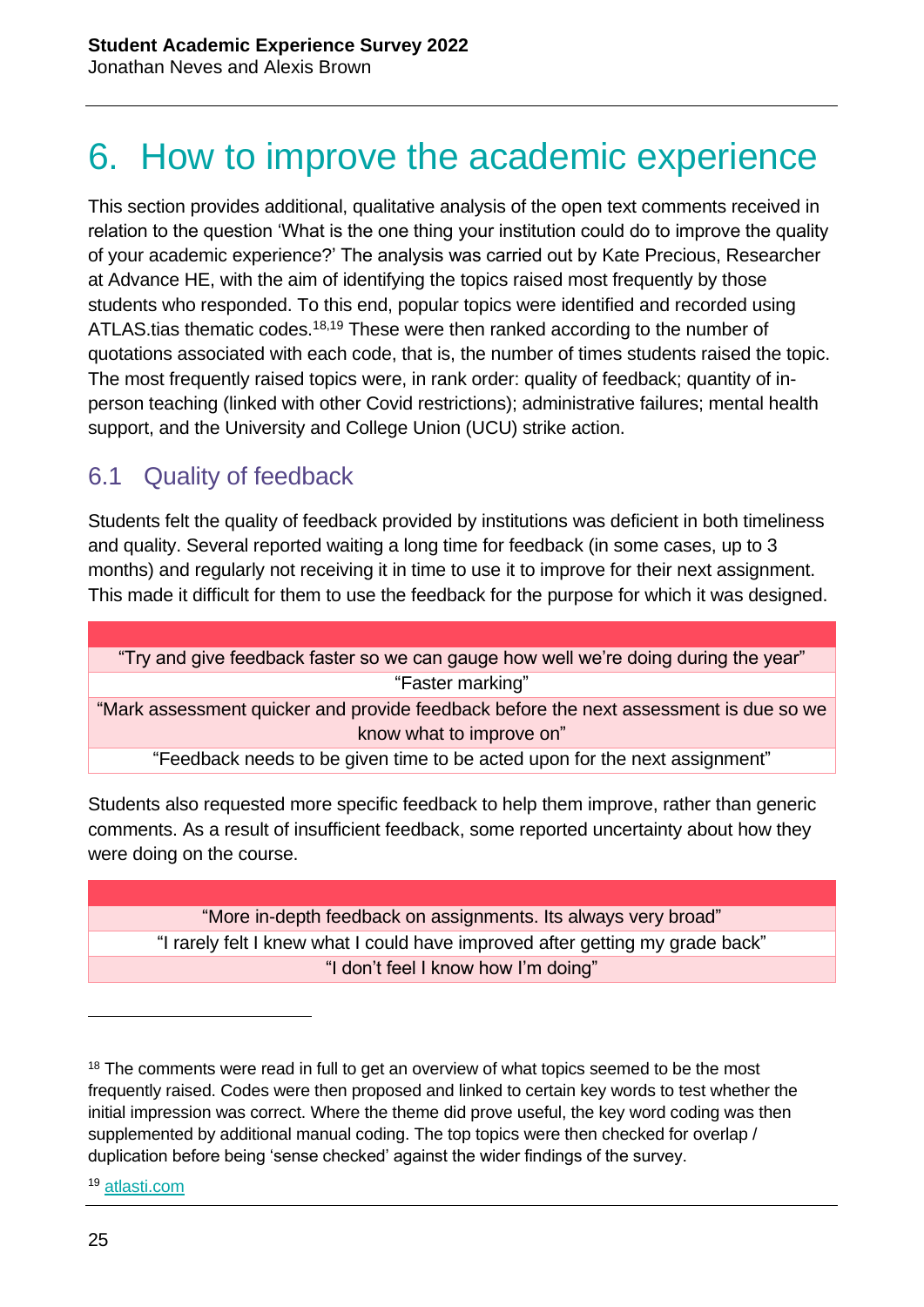Several students also requested 1:1 feedback or specific feedback sessions.

"More 1 to 1 conversations about progress and feedback for work"

"I would also like if feedback on work was given in person somehow, then I can ask questions on how to improve and get the feedback I will find useful"

"Organising mandatory in-person / online feedback sessions where tutors can talk to students about their assignments in more detail"

Although there were examples of good feedback some students were keen for this to be consistent across all teaching staff.

"More consistency among tutors for essay feedback e.g. a set amount of feedback they give, more clarity on how work is graded, etc"

"More regulated feedback across the board, some tutors don't give the same level of feedback as others"

"Sometimes I received amazing and detailed feedback but with some lecturers I only got about 3 sentences and was difficult to improve based on that"

#### 6.2 Quantity of in-person teaching

The second most commonly raised topic was the quantity of in-person teaching provided, with the majority of students wanting more in-person teaching.

"More in person and less online"

"Having our lectures delivered in-person rather than prerecorded" "Increase the number of in-person contact hours"

Several students felt that this had had a detrimental effect upon their learning.

"I really missed in-person contact hours last year and my grades suffered as a result" "More in-person activities so students can engage more since we learn from other students"

"Watching videos at home is 10 times less motivating and engaging than going in-person"

This overlapped with a general frustration that Covid restrictions seemed, from the perspective of students, to be more onerous in their university settings than they were in other environments.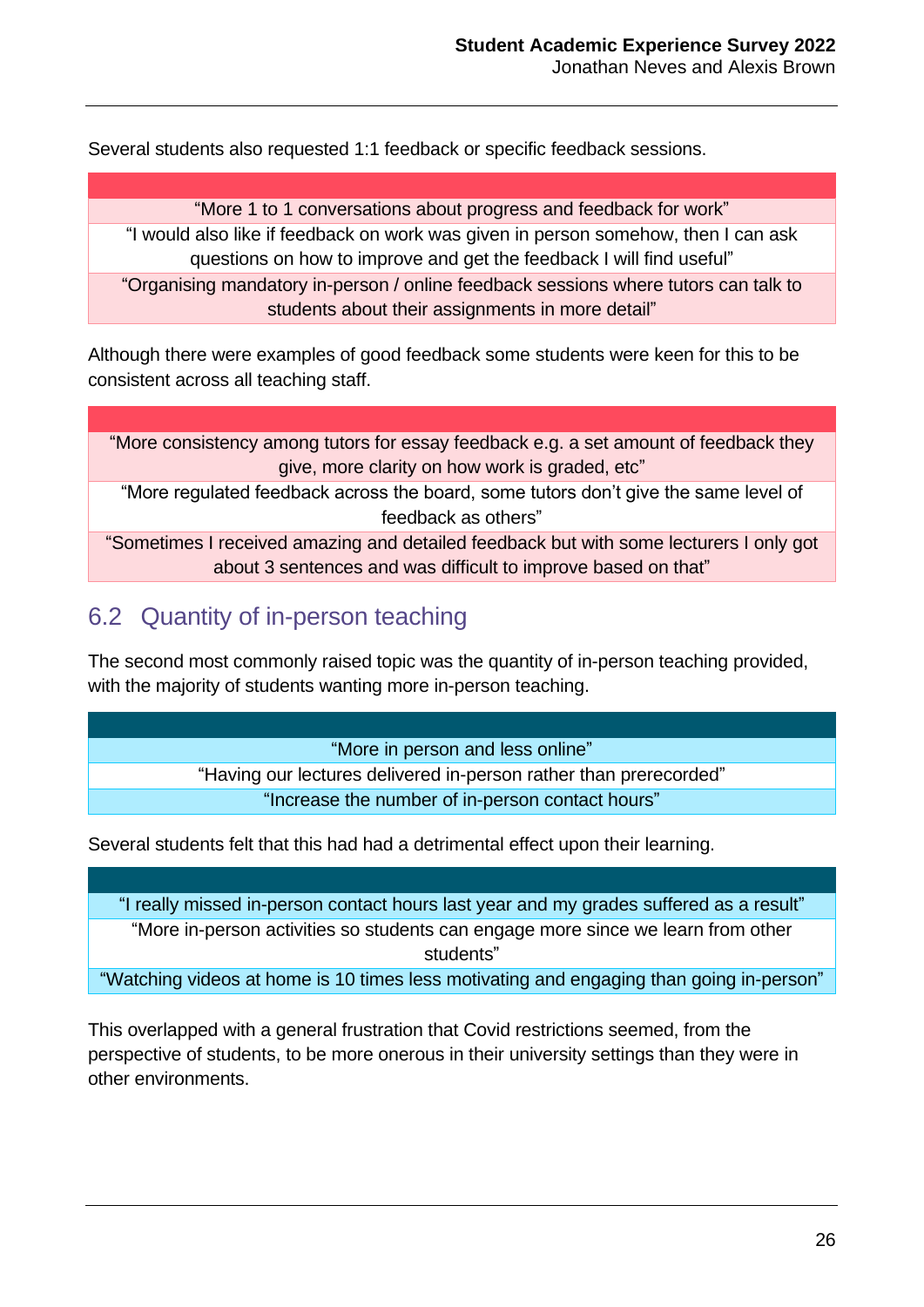Jonathan Neves and Alexis Brown

"Follow Government guidance on Covid, rather than coming up with its own rules"

"Covid and strikes has impacted everyone and we have had little support or compensation for this"

"Stop blaming things on Covid, they've had over 2 years to adapt and yet we have no tutor, no support"

For some students, this also became an issue of value for money.

"NOT the academic experience I thought I was getting and may as well have done an open university degree without the £9,000 a year price tag"

"6 hours a week for 9 grand a year seems very poor compared to other courses of the same price with 30 hours a week!"

#### 6.3 Administrative failures

Students also reported in large numbers that organisation and administration of teaching and courses had been poor. Most of the comments related to either communication between staff and students, timetabling or the overall structure of the course.

"More structured sessions, better timetabling organisation" "Have a weekly structure so that I could get a job and earn some money" "Have more organisation between departments, particularly when organising assignment dates"

"Better communication and organisation with regards to expectations and deadlines"

#### 6.4 Mental health support

Mental health continues to be an area of concern for students, who often report that the support they need was not there when they need it. In some cases, this was due to waiting lists or staffing issues, while in others there were more systemic issues around processes. Some students feel that specialist staff gave good support but that a supportive culture had not yet embedded itself in teaching staff.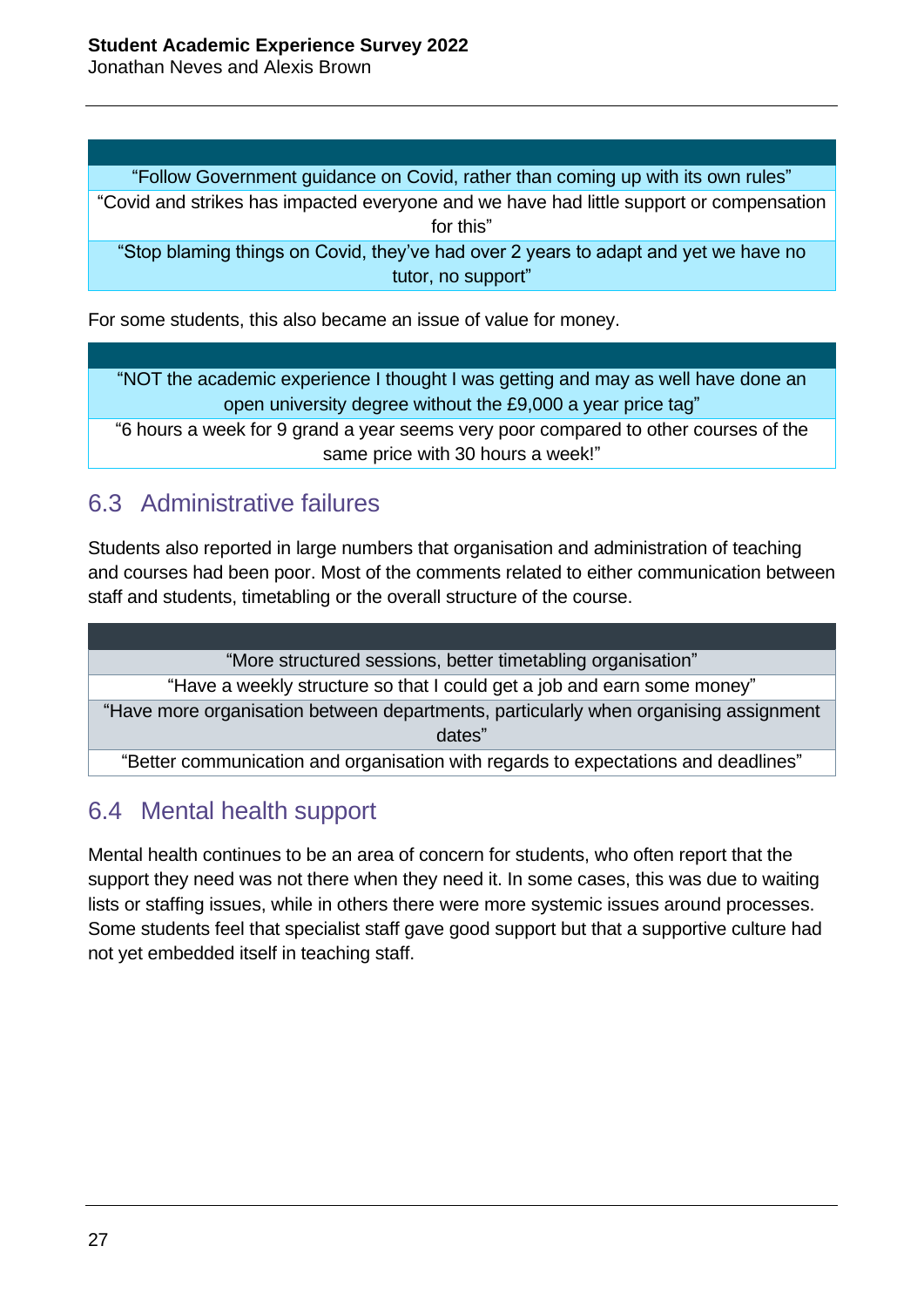"Mental health support made more accessible and acknowledged more" "Considering the mental health of students as a priority than to just pile assessments all at once on us when we have revision and dissertations to be focusing on. I feel like a lot of staff played down circumstances of the personal challenges I was dealing with and was told multiple times to tough it out. Because of that I felt discouraged to even seek out mental health support by the university, often turning to my friends for support." "Better mental health support, they are mostly OK but the lecturers should be in the know too"

### 6.5 UCU strike action

While the degree to which students were supportive or critical of the strike action varied, they were frustrated by the impact it had on their studies, and this came out in a number of comments. For many, the strike action on the back of reduced contact hours for Covid was particularly hard to accept.

| "Stop constantly going on strike"                                                         |
|-------------------------------------------------------------------------------------------|
| "Strike action has really affected some courses"                                          |
| "Pay the staff and listen to their demands so they don't have to strike and we don't miss |
| out on more teaching hours"                                                               |
|                                                                                           |

In summary, students have felt that they had a difficult year, in part due to reasons outside of universities' direct control. However, universities could improve their students' academic experiences by improving their feedback processes, increasing in-person teaching hours, paying more attention to timetabling, structure and communication and by working to limit any strike action.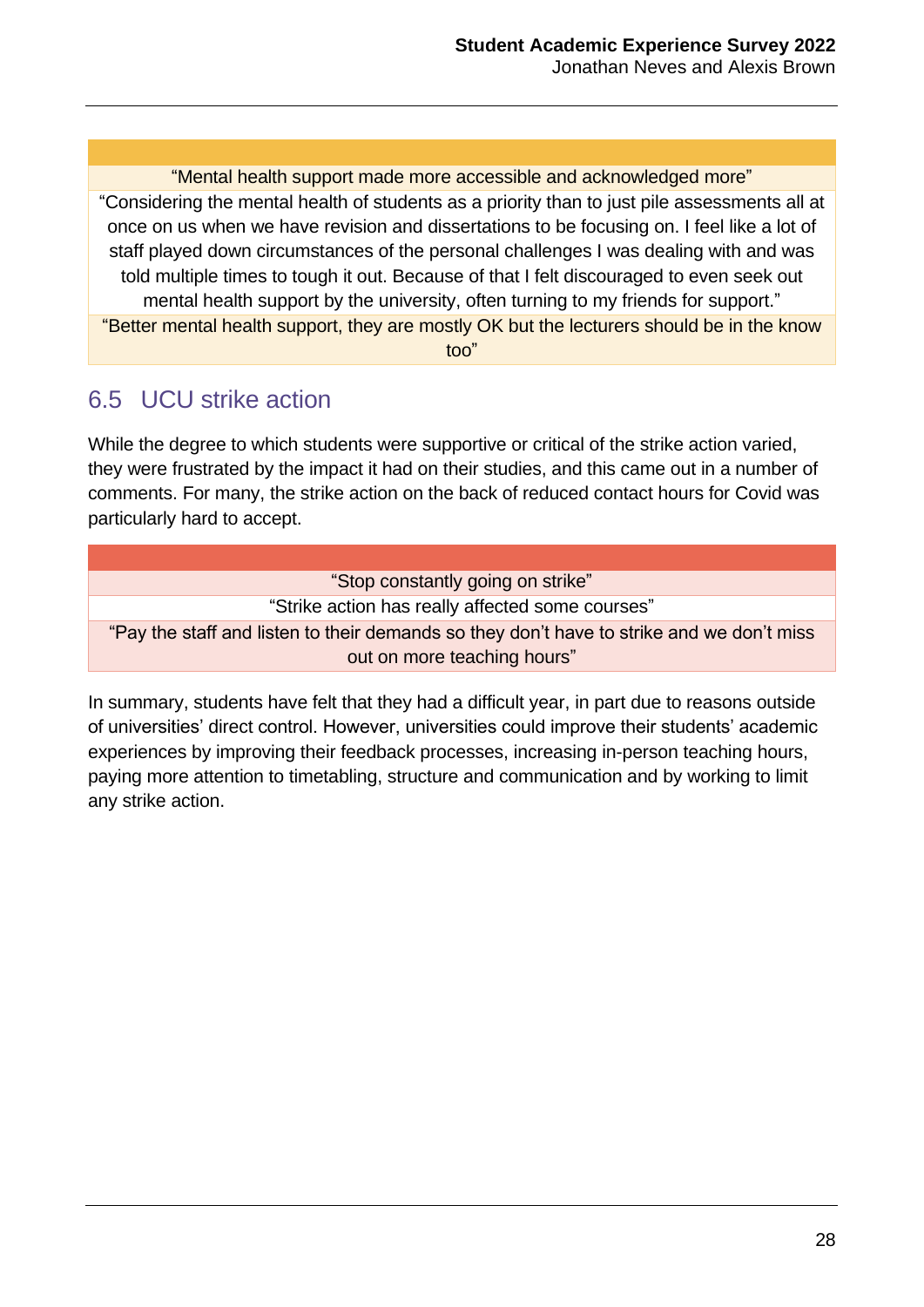## 7. Student priorities

#### 7.1 Belonging and freedom of speech on campus

This year, for the first time, we asked students questions that explored whether they feel there are problems around self-censorship and freedom of speech at their university. The majority of students (64%) either agreed or agreed strongly with the statement that 'I feel comfortable expressing my viewpoint, even if my peers do not agree with me', with only 14% disagreeing or disagreeing strongly. This would suggest that the majority of students feel no need to self-censor among their peers whom they disagree with. Similarly, the majority (69%) agreed or agreed strongly that they hear a variety of opinions expressed on campus, including those different from their own, while only 9% disagreed or disagreed strongly with this statement.

However, there were significant differences in answers to these questions when broken down by ethnicity. In particular, Black and Asian students were less likely to agree that they heard a variety of views on campus (58% and 61% agree versus 72% of White students). There were also disparities in terms of whether students felt comfortable expressing their viewpoint, even when their peers disagreed with them: 66% of White students felt comfortable, while only 64% of Black students, 59% of Asian students, and 61% of Mixed Ethnicity students felt comfortable. Similarly, while the majority of students also felt that their curriculum was sufficiently inclusive and diverse, with only 8% disagreeing, this proportion lowered for Black students, only 56% of whom agreed as opposed to 73% of White students.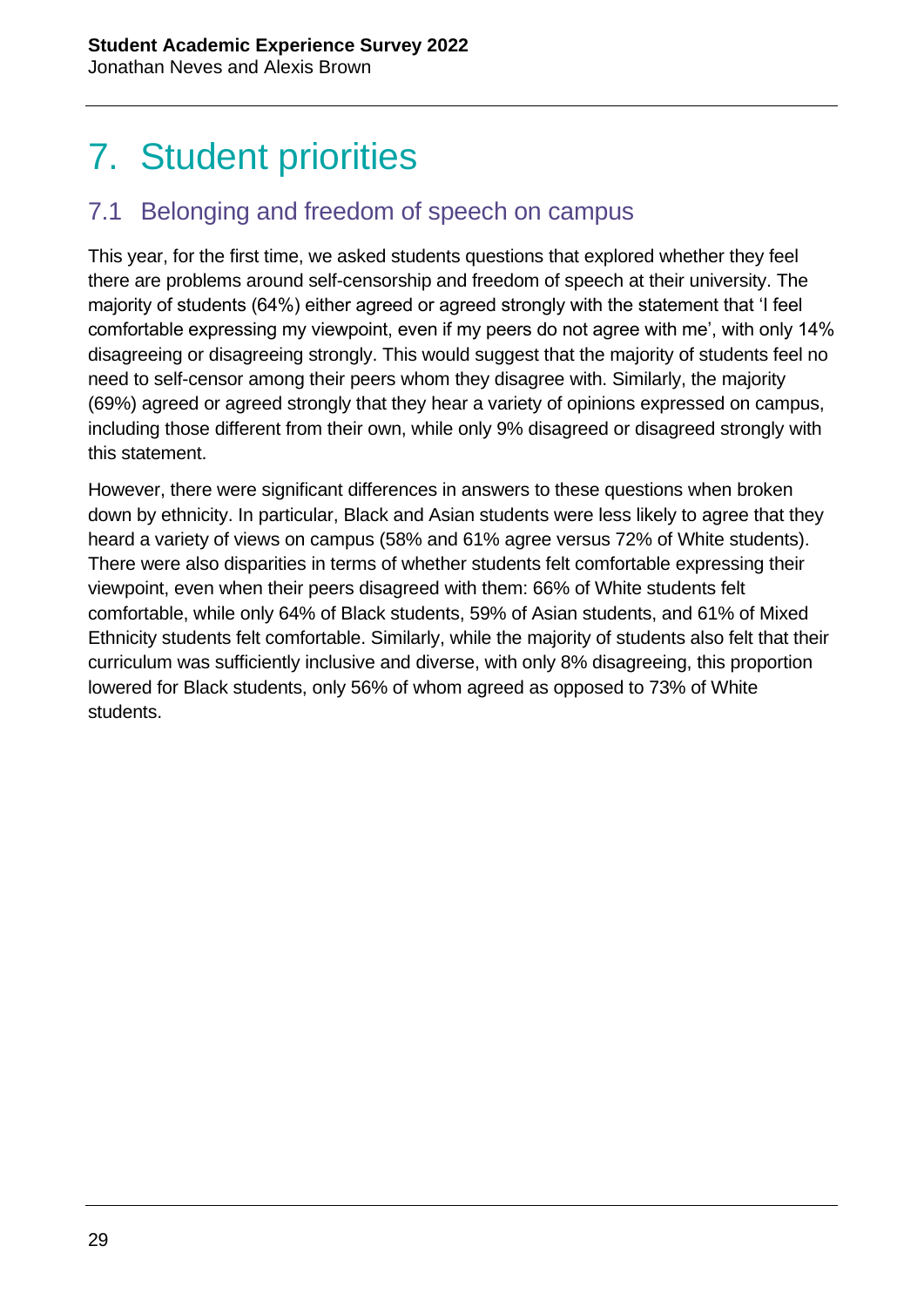

For the second year in a row, we asked students what contributed most to their sense of belonging. Similarly to 2021, approachable and accessible academic staff ranked foremost in students' perception of their own belonging. Living close to other students also continued to rank highly at 36% overall.

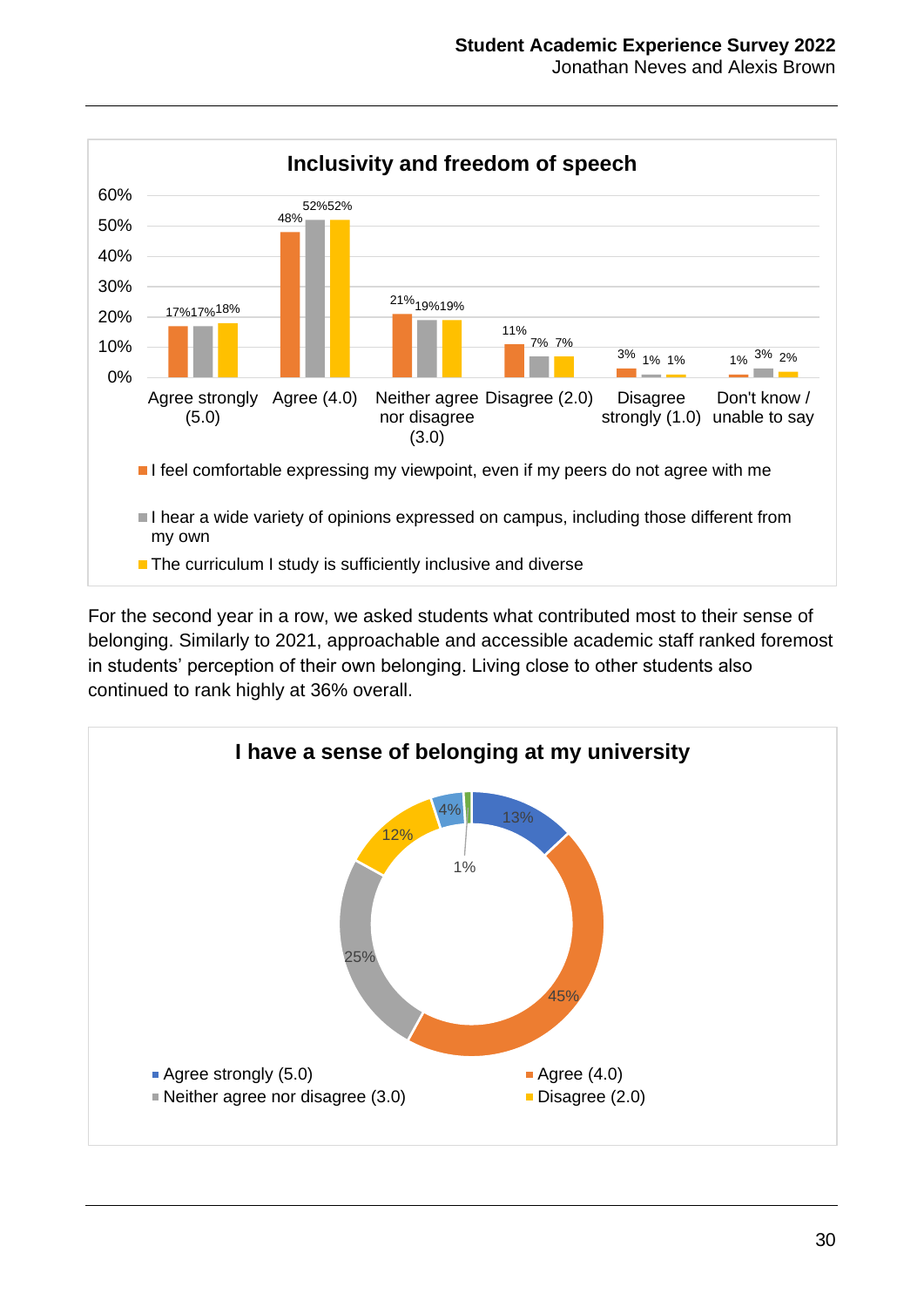Having a diverse student population, however, is more important across all groups than last year, rising from 21% for the total sample last year to 36% this year. Student diversity was even more important for LGB+ students, now ranking at 46%. Black students in particular found a diverse student population to be 15 percentage points more important than White students, and for staff they found diversity 7 percentage points more important. Asian students also found student diversity to be more important, with 43% saying this contributed most to belonging as opposed to only 32% for White students, and they especially found staff diversity important (30% as opposed to only 19% for White students).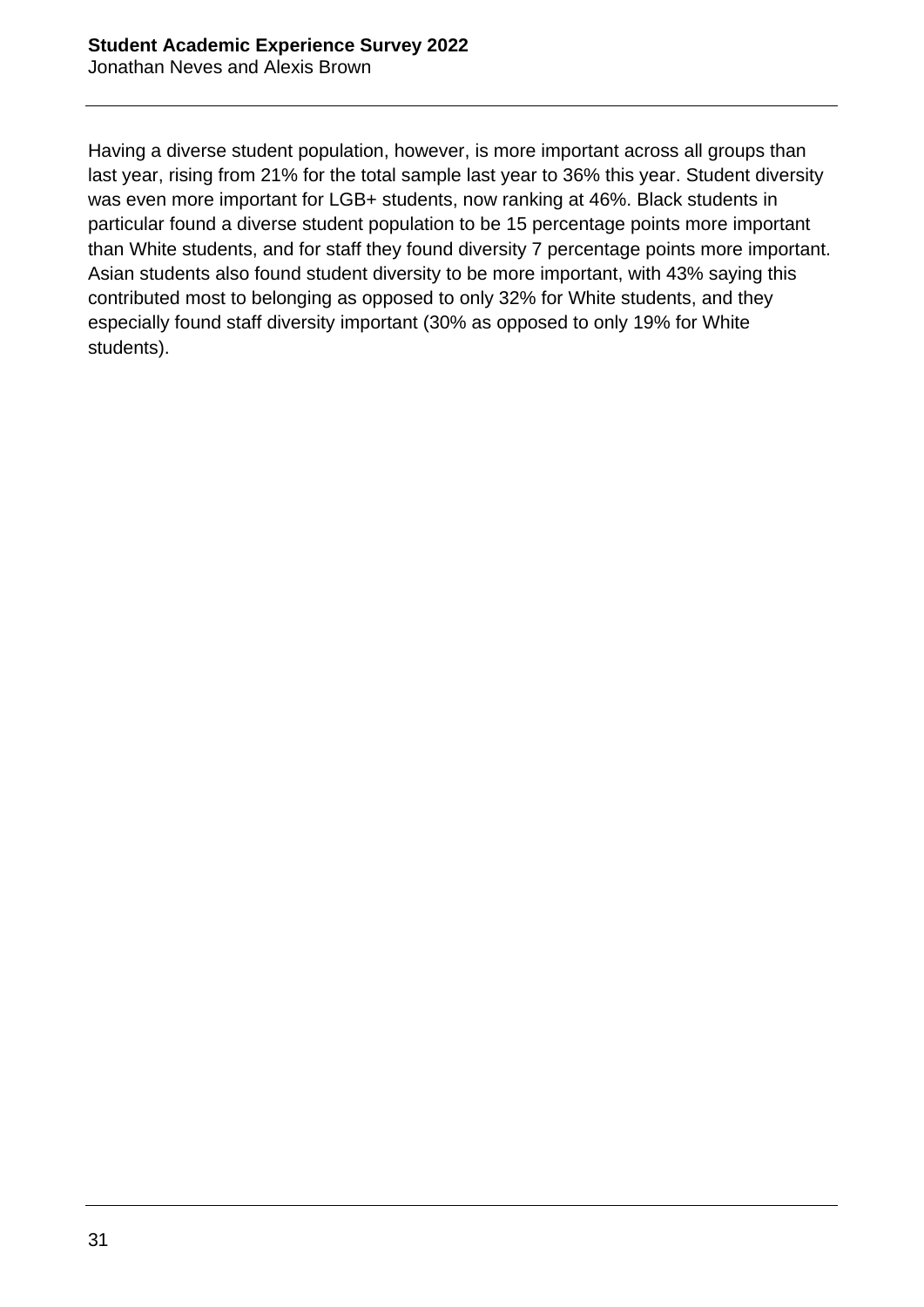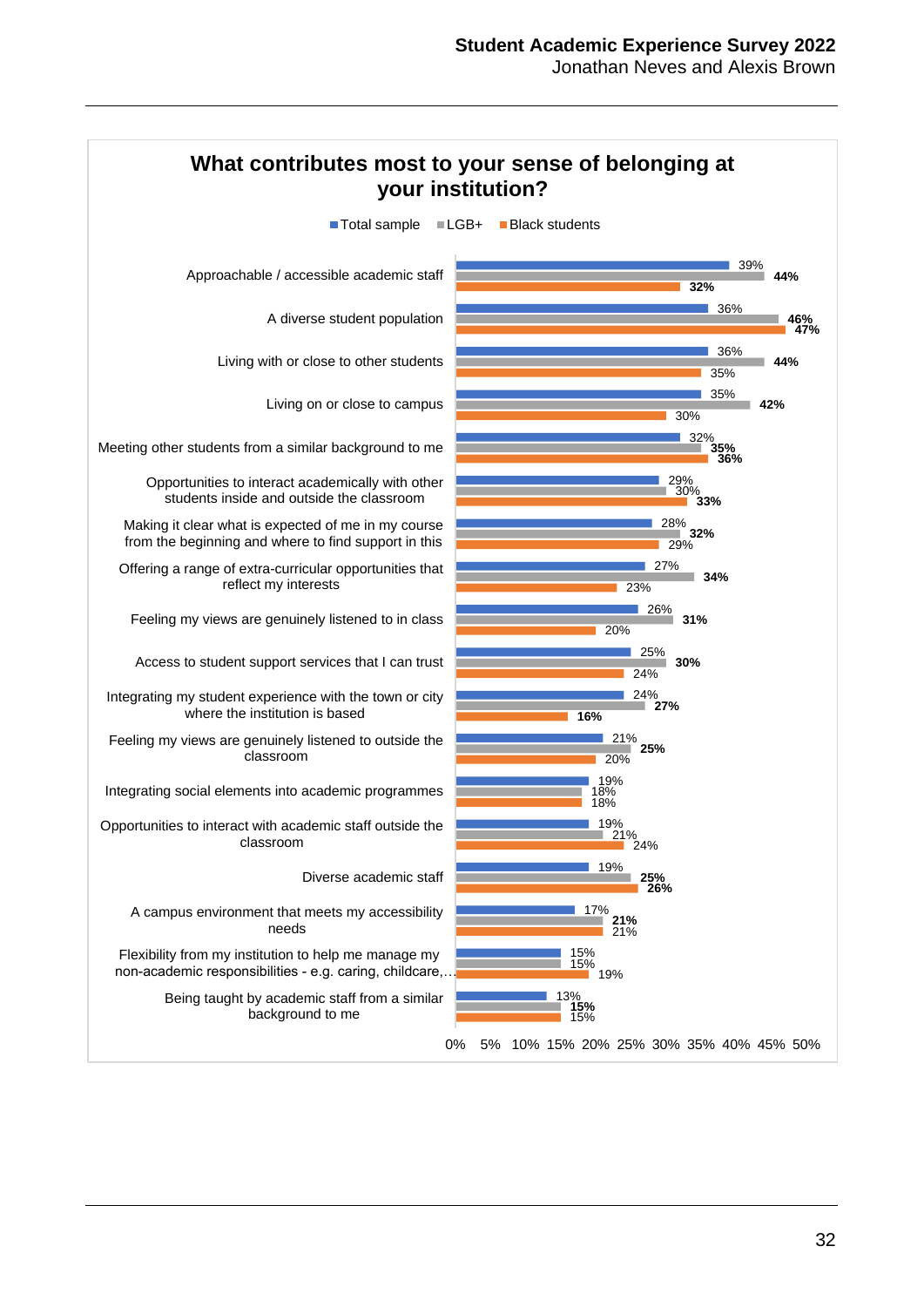8. Spotlight on groups of students



#### 8.1 Ethnicity (UK domicile)

We have seen in previous years how the experience of Black, Asian and Minority Ethnic students appears to be less positive than the experience of White students. Unfortunately, the difference in scores on some of the key measures remains just as stark as in previous years. In fact, while perceptions on some of these key measures have improved this year, this improvement has been more modest among Black, Asian and Minority Ethnic students, resulting in an increasing of the gap.

On value-for-money, the relative gap between Black, Asian and Minority Ethnic and White students has risen to 11%, while the gap for exceeding expectations has increased from 4% to 6%. In the other key measure highlighted here, only half of Black, Asian and Minority Ethnic students would choose the same course and university again.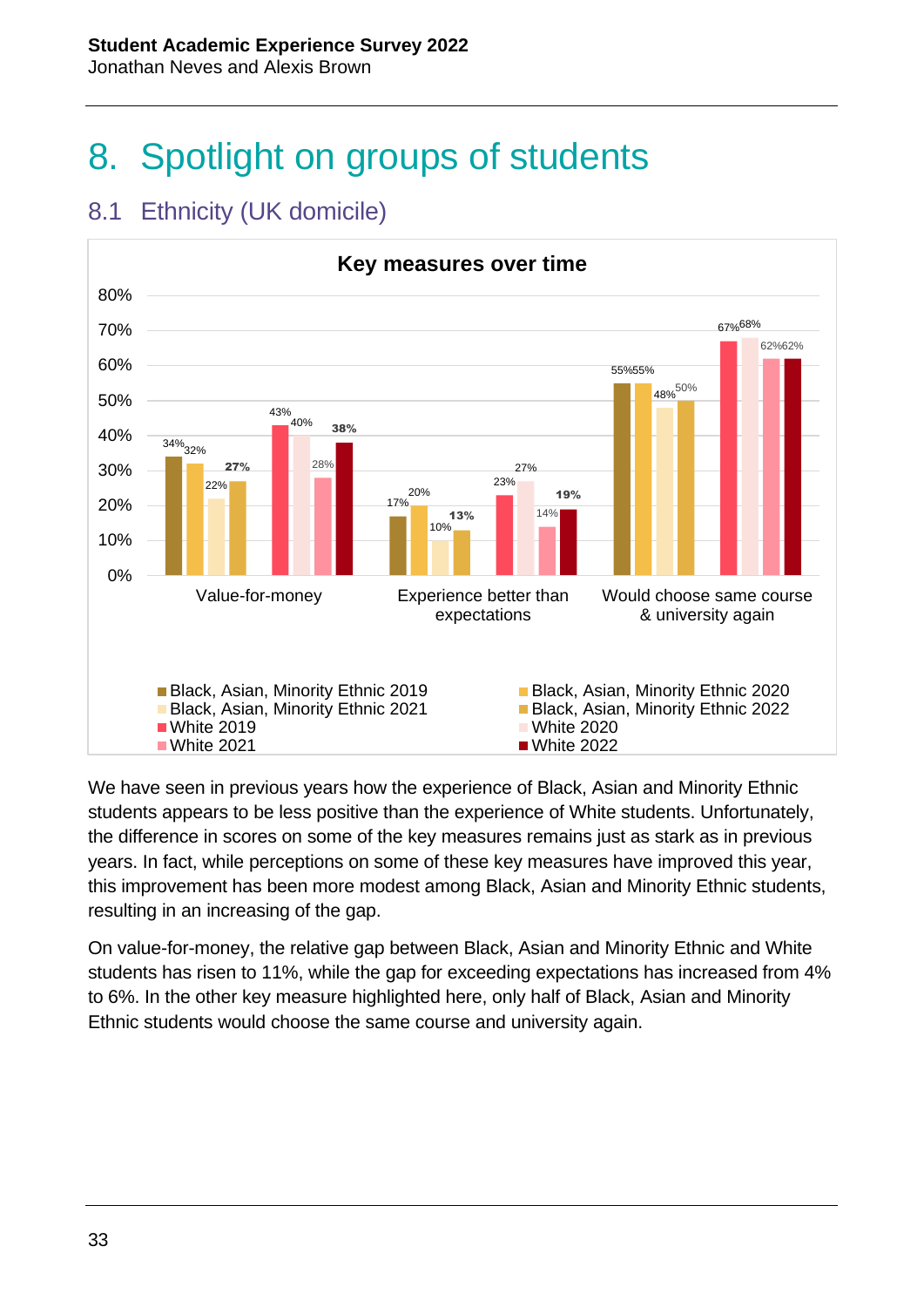

We know from wider sector data that non-continuation rates are higher and attainment rates are lower among Black, Asian and Minority Ethnic students and hence broadening our understanding of how and why the experience itself is less satisfactory is paramount.<sup>20,21</sup>

When we analyse the different ethnic categories in detail, we see a mixed picture, although in all cases, White students report the most positive findings. Asian students report relatively low scores on all three of the measures highlighted, while the relatively small number of students who classify themselves in the "Other ethnicity" category are relatively unlikely to choose the same course and university again. Results among Black students are less positive than for White students, but are above some other ethnic categories highlighted.

#### 8.2 Trans students

 $\overline{a}$ 

Just over 2% (246) of the sample identified as being trans or having a trans history. Despite the high margin of error when assessing the data for such a small group, there is evidence of some significant differences in the experience of trans students compared to the total sample.

<sup>20</sup> [www.advance-he.ac.uk/knowledge-hub/ethnicity-awarding-gaps-uk-higher-education-201920](http://www.advance-he.ac.uk/knowledge-hub/ethnicity-awarding-gaps-uk-higher-education-201920)

<sup>21</sup> See for example S. Kauser, S. Yaqoob, A. Cook *et al* (2021) Learning from the experiences of Black, Asian and Minority Ethnic (BAME) university students who withdraw from their undergraduate degree. *SN Social Sciences* 1,121. [doi.org/10.1007/s43545-021-00115-8](https://doi.org/10.1007/s43545-021-00115-8)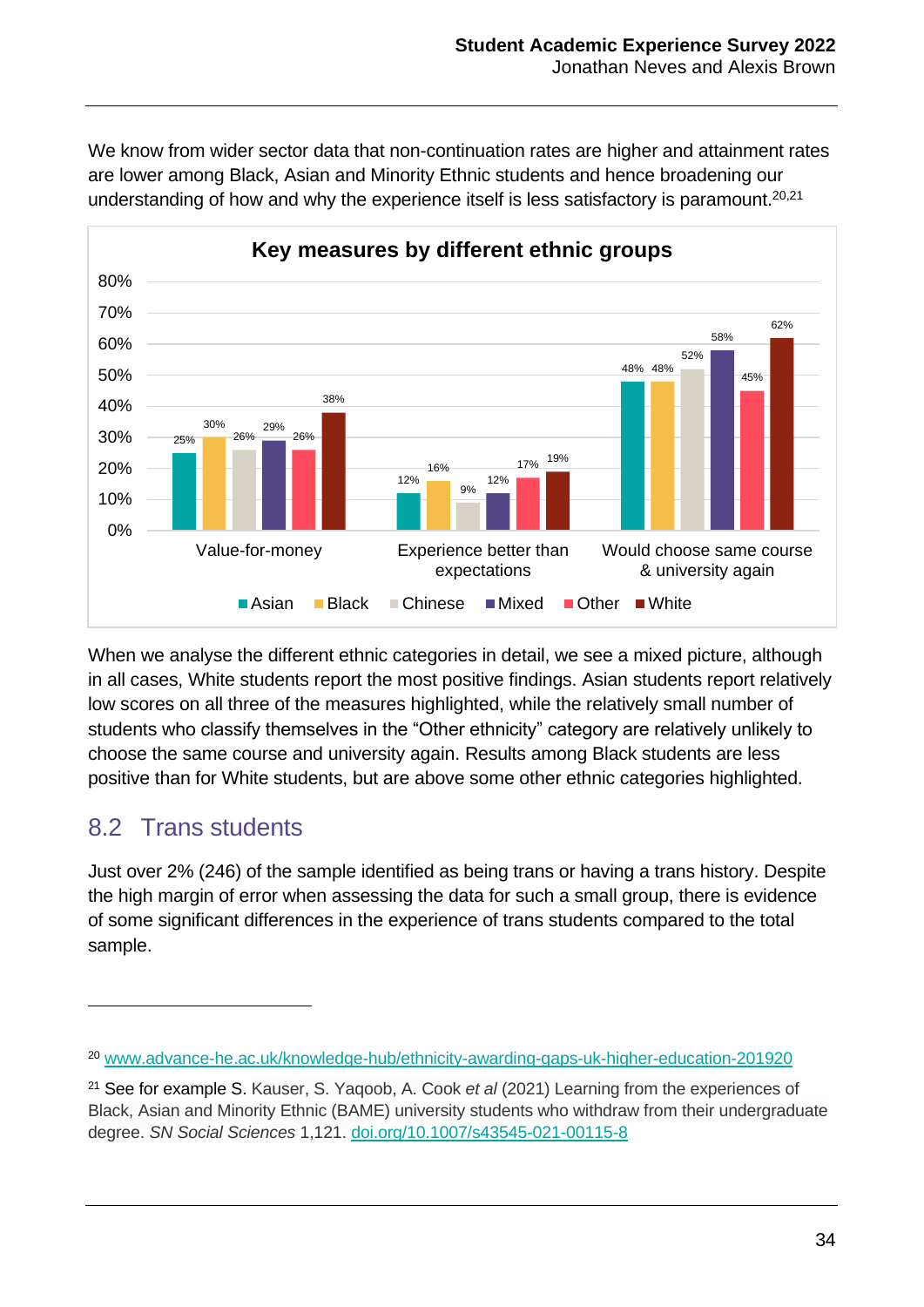Trans students are highly more likely to feel anxious, with levels of anxiety at the same level as last year.<sup>22</sup> Trans students are also significantly less likely, than the total sample, to say they would choose the same course and institution again.

By contrast, the views among trans students on value-for-money are at a similar level to the total sample, with clear evidence that perceptions of value have improved over the past year, as we found with the total sample.

These data are relatively volatile, due to the small numbers, but perhaps the main point to take away is around levels of anxiety, which are twice as high as the student population as a whole, symptomatic of mental health concerns among trans students which have also been identified outside the UK*.* 23



Significant differences compared to 2021 (for the same cohort) are in bold.

#### 8.3 Disabled students<sup>24</sup>

 $22$  High anxiety measured based on those answering 6–10 out of 10 for the question "How anxious did you feel yesterday?" See Section 11 for further discussion of anxiety alongside other wellbeing measures.

<sup>23</sup> N. Anderssen, B. Sivertsen, K.J. Lønning *et al* (2020) Life satisfaction and mental health among transgender students in Norway. *BMC Public Health* 20, 138. [doi.org/10.1186/s12889-020-8228-5](https://doi.org/10.1186/s12889-020-8228-5)

 $24$  Much of the commentary in this section was produced and authored by Hannah Borkin, Advance HE Associate.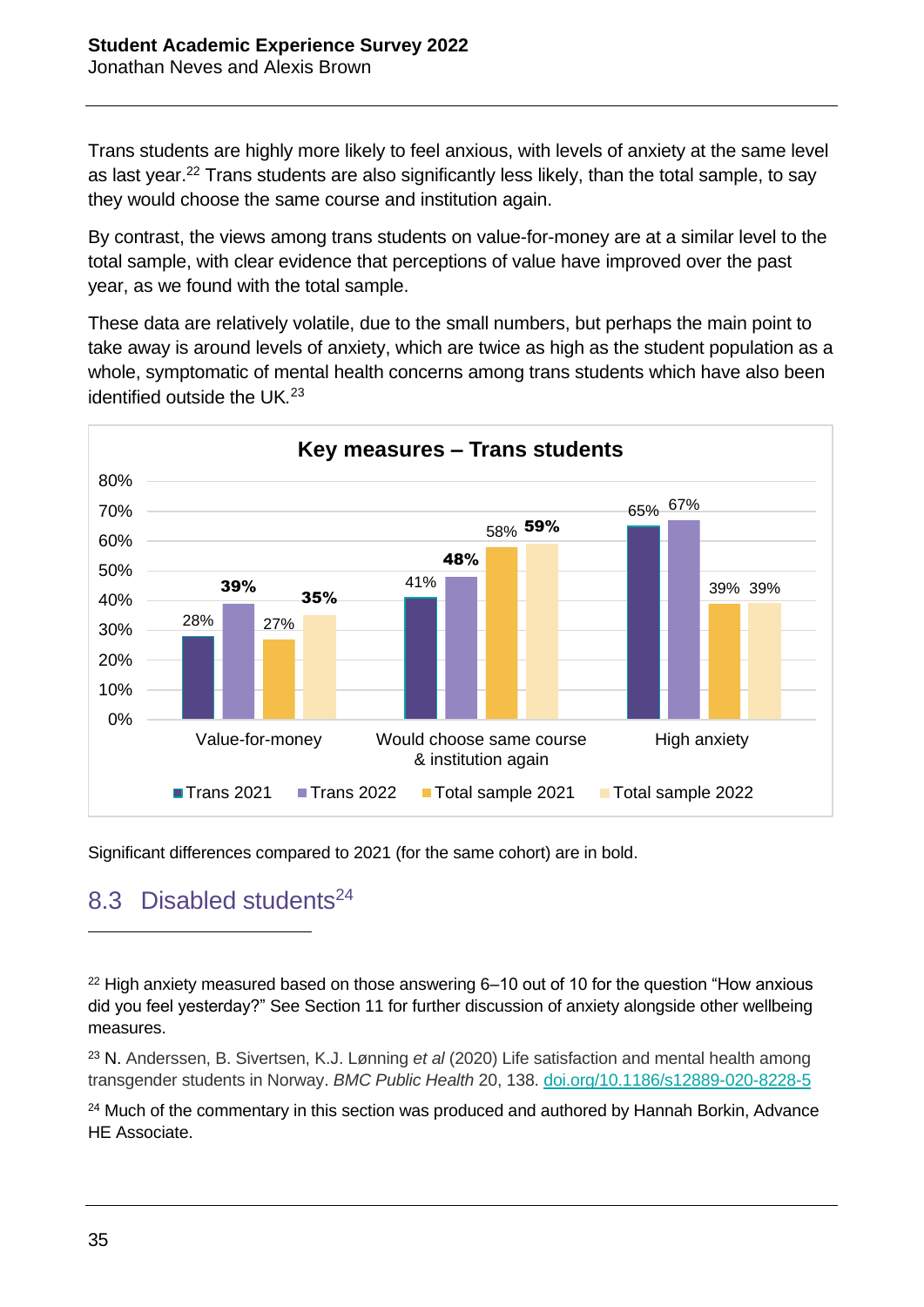Disabled students are by definition a more vulnerable group and the challenges that they face across higher education are significant and varied. We know that, in particular, the effect of the Covid-19 pandemic on their experiences has been profound and has led to a deterioration in mental health and wellbeing. This was highlighted in a survey conducted by the Disabled Students' Commission (2021), completed by 473 disabled students, with 80% of respondents reporting that Covid-19 had a negative impact on their mental health and wellbeing.<sup>25</sup>

The Disabled Students' Commission's annual report (2022) also highlighted some of the key barriers faced by disabled students in light of the transition to online / hybrid learning and the transition back to campus.<sup>26</sup> Challenges that have always been prominent, such as the administrative burden experienced by disabled students in order to get support in place in time for the commencement of studies, or instances of inaccessible design in learning, teaching and assessment, continue to create barriers. Nonetheless, with flexibility and accessibility no doubt improving to accommodate some of the restrictions put in place as a result of the pandemic, the sector now has a real opportunity to ensure the needs of disabled students are met at the earliest possible stage.



Significant differences between the cohorts are in bold.

 $\overline{a}$ 

Unfortunately, the data suggest a clear difference in the experience of disabled students, particularly in terms of high anxiety levels, low perception of value and lower likelihood to make the same choice again.

<sup>25</sup> [www.advance-he.ac.uk/knowledge-hub/exploring-impact-covid-19-disabled-students-experiences](http://www.advance-he.ac.uk/knowledge-hub/exploring-impact-covid-19-disabled-students-experiences)

<sup>26</sup> [www.advance-he.ac.uk/knowledge-hub/disabled-students-commission-annual-report-2021-2022](http://www.advance-he.ac.uk/knowledge-hub/disabled-students-commission-annual-report-2021-2022)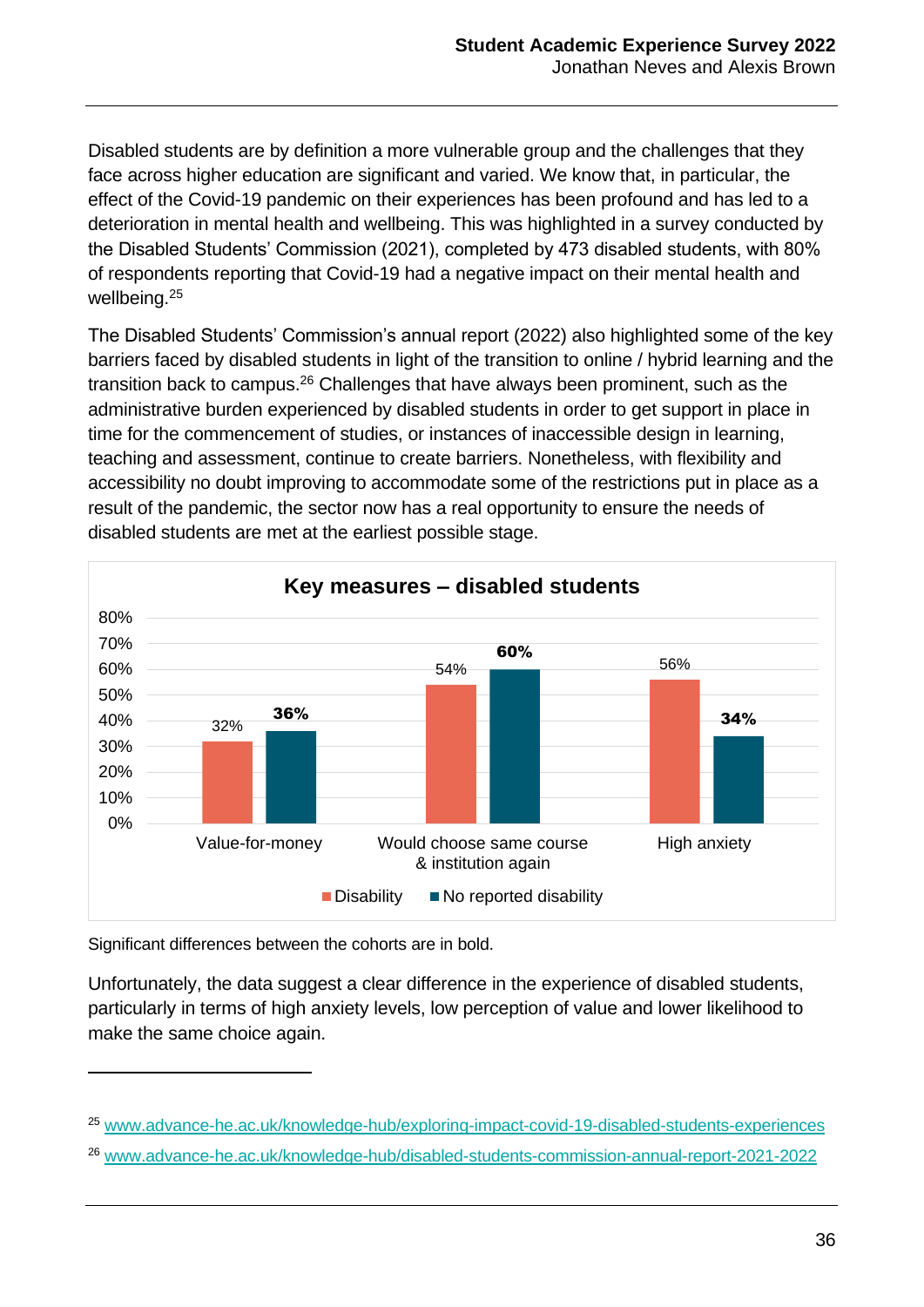Through the follow-up question asking for the reasons behind perceptions of poor value, we can identify some of the main issues at play for disabled students in contributing to their experience. The table below specifically highlights the factors that disabled students were significantly more likely to raise as an issue driving their perceptions of poor value.

| <b>Factors behind perception</b><br>of poor value   | <b>Students with a disability</b><br>(who perceived poor<br>value) | <b>Students with no reported</b><br>disability<br>(who perceived poor<br>value) |
|-----------------------------------------------------|--------------------------------------------------------------------|---------------------------------------------------------------------------------|
| The cost of living                                  | 42%                                                                | 34%                                                                             |
| <b>Number of in-person</b><br>contact hours         | 38%                                                                | 31%                                                                             |
| <b>Course organisation</b>                          | 36%                                                                | 25%                                                                             |
| <b>Feedback received</b>                            | 33%                                                                | 25%                                                                             |
| <b>Opportunity to access in-</b><br>person teaching | 30%                                                                | 25%                                                                             |

Table shows top five factors where there is a statistically significant difference between disabled students and those with no reported disability.

Cost of living is an issue that was identified in a number of the open comments this year (across the total sample) but it is clearly an even bigger issue for disabled students. There is also a greater strength of feeling that the level of in-person contact hours / teaching is not at the level required.

Many disabled students are already facing obstructive costs to ensure that their access needs are met while at university, especially when the options they are provided with are inaccessible. For one student, following the change to Disabled Students' Allowance (DSA), they found that their funding no longer covered the difference in accommodation costs they were required to spend to ensure they could reside in accommodation that met their needs.<sup>27</sup> Additionally, while not all disabled students are eligible for DSA, those with a known disability and in receipt of DSA can face insurmountable application and assessment hurdles to get support in place including sometimes spending further to fund diagnostic assessments.<sup>28</sup> Each of these examples adds to the perception that cost of living is contributing to poor value-for-money for disabled students.

<sup>27</sup> Scope, 2022. [www.scope.org.uk/news-and-stories/disability-and-university-costs/](http://www.scope.org.uk/news-and-stories/disability-and-university-costs/)

<sup>28</sup> Lord Holmes, 2022. [lordchrisholmes.com/report-disabled-students-allowance-dsa/](https://lordchrisholmes.com/report-disabled-students-allowance-dsa/)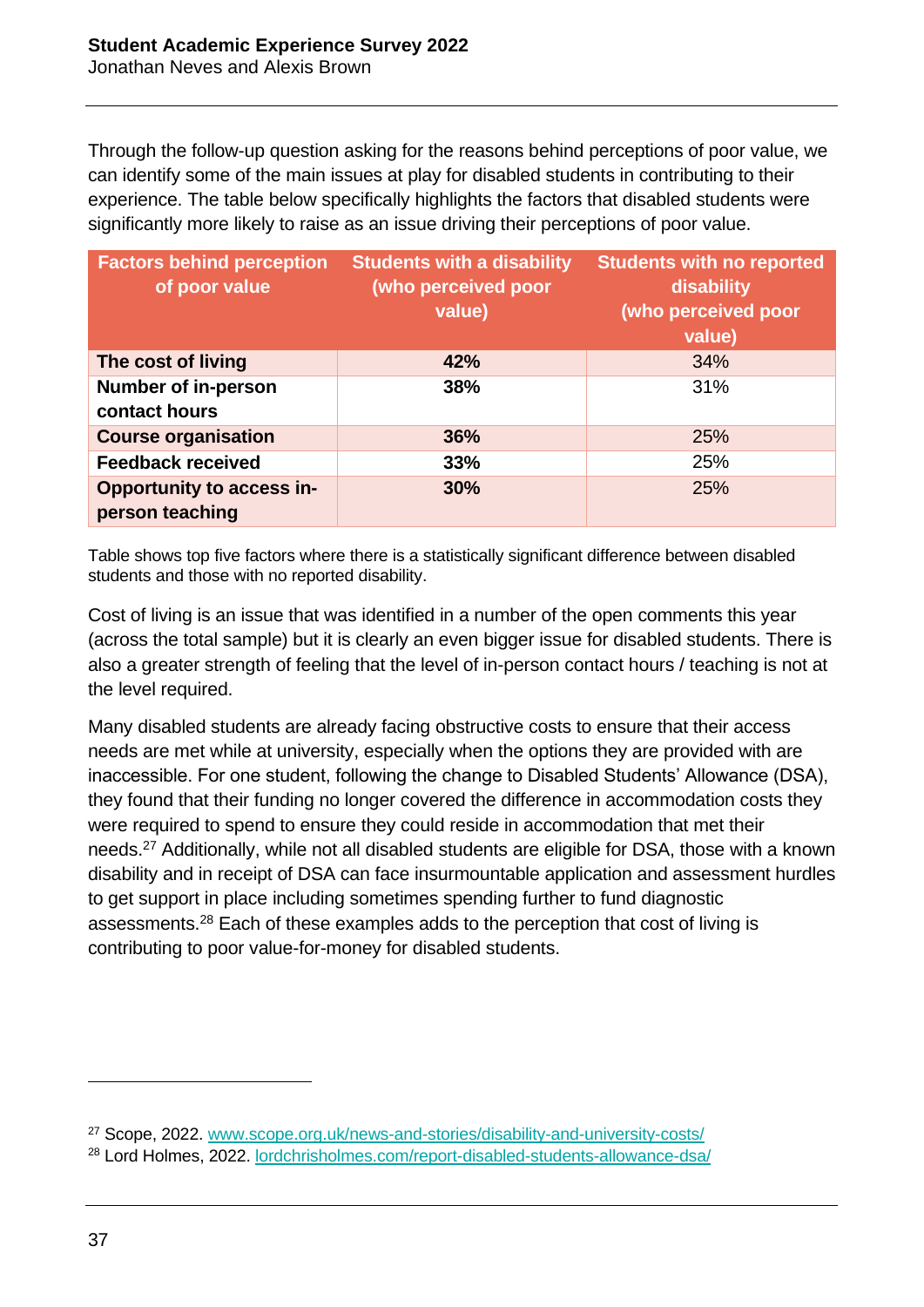### 9. Teaching intensity

#### 9.1 Workload trends



|      | <b>Total hours</b><br>(attended in<br>average<br>week) | <b>Timetabled</b><br>contact<br>hours | <b>Independen</b><br>t study<br>hours* | <b>Contact</b><br>hours<br>attended* | <b>Placements</b><br><b>lor</b><br>fieldwork* |
|------|--------------------------------------------------------|---------------------------------------|----------------------------------------|--------------------------------------|-----------------------------------------------|
| 2019 | 30.8                                                   | 13.9                                  | 13.8                                   | 12.0                                 | 4.9                                           |
| 2020 | 31.6                                                   | 14.6                                  | 14.1                                   | 12.6                                 | 4.9                                           |
| 2021 | 29.9                                                   | 12.4                                  | 15.7                                   | 10.7                                 | 3.6                                           |
| 2022 | 30.7                                                   | 13.4                                  | 14.8                                   | 11.3                                 | 4.6                                           |

\* These measures contribute to the total figures

At the height of the pandemic, we saw a change in the nature of students' working hours, even though there was a decline in the overall total. However, there was a perception of increased workload among many, as there was a clear growth in the volume of assignments (see the next chapter for further discussion of assignments and assessment), and the nature of independent study often felt more challenging. This year, as we have seen across the Survey, there has been a partial, but not complete, return to the kind of volumes we saw before Covid-19 took hold. Timetabled contact hours (face to face or online) have increased, and there are marginally fewer hours of independent study. However, as we also saw in 2021, students again report a greater volume of independent study than timetabled contact hours, which remains a key barometer of the balance of workload.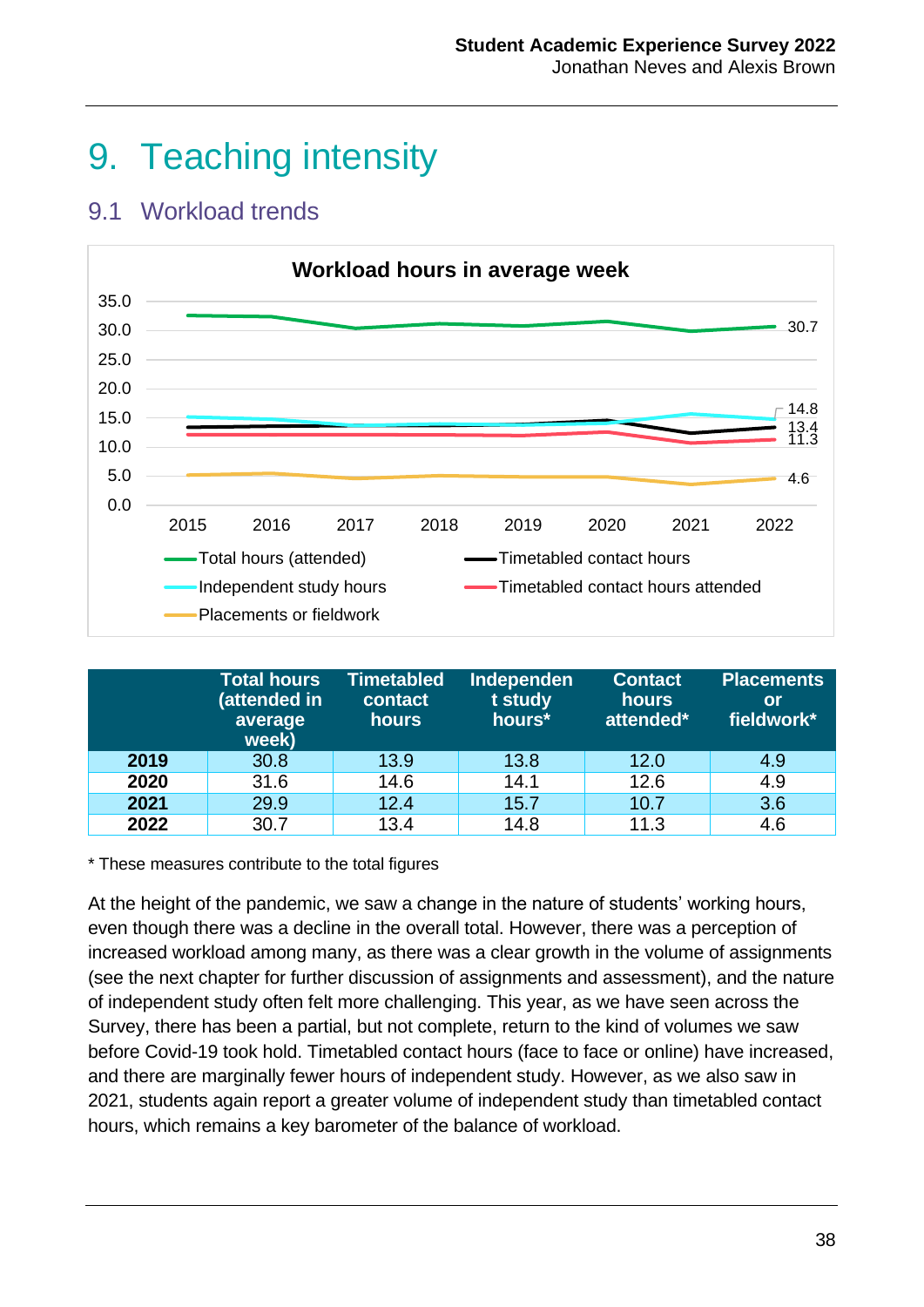The main proportionate change this year has been the volume of time spent on work placements or fieldwork, which has increased from 3.6 to 4.6 hours per week. This will have been welcomed by many students as these kinds of key developmental activities clearly suffered during the pandemic, although it should be pointed out that the average time spent on these activities is still lower than it was in 2019.

### 9.2 Online learning

The pandemic saw an unprecedented move towards teaching online. Rather than increasing support for online teaching, the pandemic has made in-person teaching more popular than ever, moving from two times to three times as popular as the online equivalent, according to the 2021 Unite Students Applicant Survey.<sup>29</sup> Once restrictions began to lift, as well, there was immediate pressure from Government ministers in England to return to face-to-face teaching, though this was less true in Scotland, where restrictions on in-person teaching remained for longer.<sup>30</sup>

Moving into the post-lockdown period, universities were faced with a choice about how much teaching should remain online, and to what extent they should return entirely to inperson teaching. There is not necessarily a dichotomy between recorded and in-person teaching; recent research from the UUP Student Future Commission has shown that 90% of students prefer in-person teaching where content is also recorded.<sup>31</sup> This issue continues to be both live and controversial; in March 2022, the Office for Students launched a review into blended learning, aimed at exploring both what blended learning looks like currently and what best practice should look like in the future when combining online and in-person course delivery.<sup>32</sup>

This year's SAES has for the first time asked questions on what proportion of students' a) lectures and b) labs/seminars have taken place online so far in the 2021/22 academic year. The results reveal a fairly even spread across proportions of lectures currently being taught online. For 13% of students, however, between 91% and 100% of lectures were taught

<sup>29</sup> Unite Students Applicant Survey 2021. [www.unitegroup.com/wp](http://www.unitegroup.com/wp-content/uploads/2021/10/Applicant-survey-June-2021-published-version-images.pdf)[content/uploads/2021/10/Applicant-survey-June-2021-published-version-images.pdf](http://www.unitegroup.com/wp-content/uploads/2021/10/Applicant-survey-June-2021-published-version-images.pdf) [Accessed 14 April 2022]

<sup>&</sup>lt;sup>30</sup> Meg Hill, 'Nadhim Zahawi says there are "no excuses" for online learning at universities', *Independent*. 9 January 2022. [www.independent.co.uk/news/uk/nadhim-zahawi-covid-durham](http://www.independent.co.uk/news/uk/nadhim-zahawi-covid-durham-university-sunday-times-russell-group-b1989407.html)[university-sunday-times-russell-group-b1989407.html](http://www.independent.co.uk/news/uk/nadhim-zahawi-covid-durham-university-sunday-times-russell-group-b1989407.html) [Accessed 12 April 2022]

<sup>31</sup> UPP Student Futures Manifesto, February 2022. [upp-foundation.org/wp](https://upp-foundation.org/wp-content/uploads/2022/02/A-Student-Futures-Manifesto-Final-Report-of-the-Student-Futures-Commission.pdf)[content/uploads/2022/02/A-Student-Futures-Manifesto-Final-Report-of-the-Student-Futures-](https://upp-foundation.org/wp-content/uploads/2022/02/A-Student-Futures-Manifesto-Final-Report-of-the-Student-Futures-Commission.pdf)[Commission.pdf](https://upp-foundation.org/wp-content/uploads/2022/02/A-Student-Futures-Manifesto-Final-Report-of-the-Student-Futures-Commission.pdf) [Accessed 11 April 2022]

<sup>&</sup>lt;sup>32</sup> 'OfS to launch review of blended learning', 17 March 2022. [www.officeforstudents.org.uk/news](http://www.officeforstudents.org.uk/news-blog-and-events/press-and-media/ofs-to-launch-review-of-blended-learning/)[blog-and-events/press-and-media/ofs-to-launch-review-of-blended-learning/](http://www.officeforstudents.org.uk/news-blog-and-events/press-and-media/ofs-to-launch-review-of-blended-learning/) [Accessed 11 April 2022]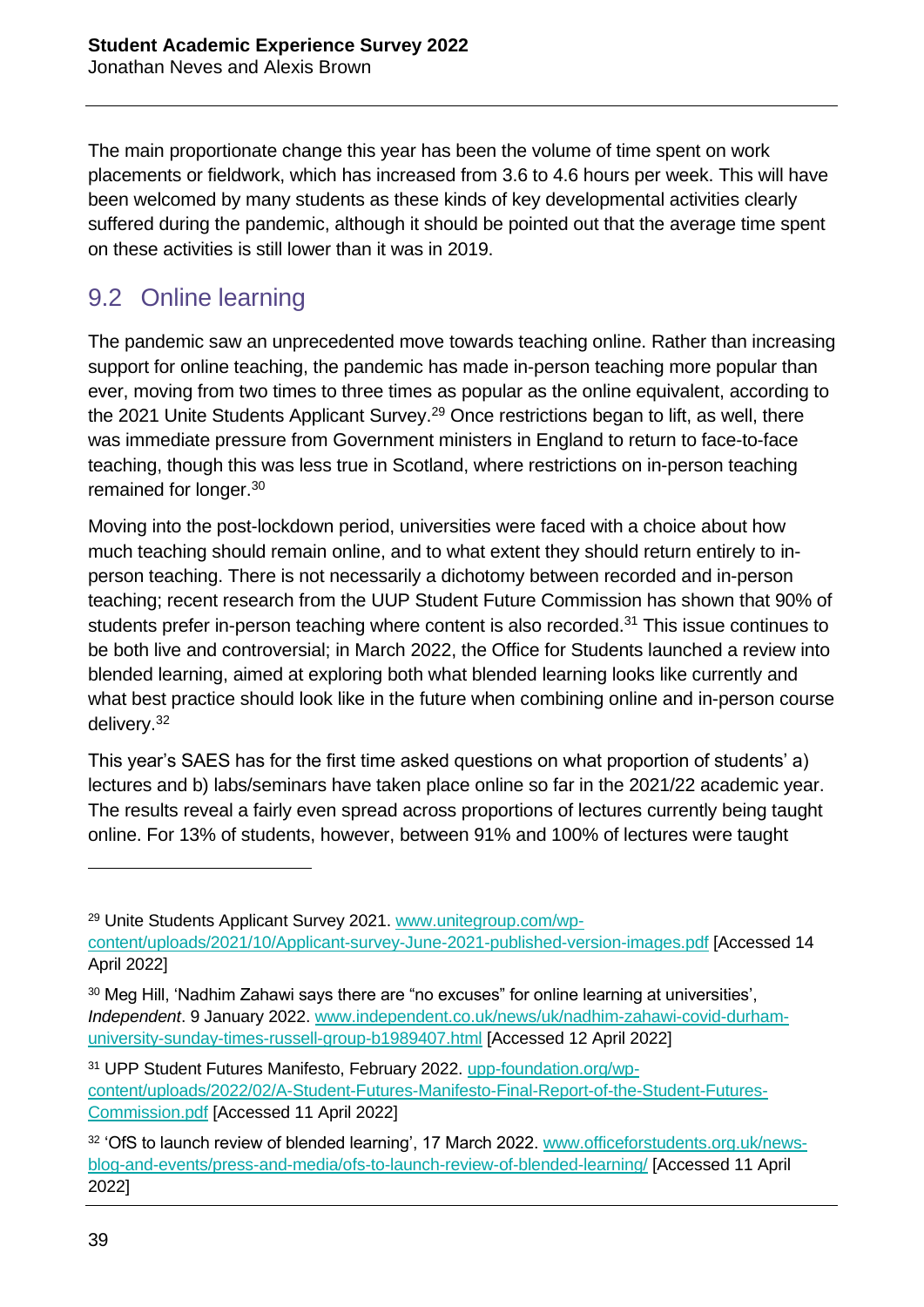online – a figure that was much higher (40%) among students from Scotland. Given that 38% of students had 50% or more of their lectures delivered online, this would suggest that some element of online lectures will continue into the future even as restrictions have eased.

For seminars and labs, however, the picture looks different. Perhaps due to the more interactive nature of this teaching, labs and seminars were significantly less likely to be taught virtually, with 33% of students reporting 0% were online, and 15% reporting that 1- 10% were online. By contrast to the 38% of students who said 50% or more of their lectures had been delivered virtually, only 20% of respondents said 50% or more of their labs and seminars were delivered online. These varied by university region, in particular where inperson teaching restrictions remained longer in Scotland; for example, only 5% of students in England reported 100% of their seminars and labs being online, while 13% in Scotland reported so.



These results must be taken within the context of individual students who may have had lectures or seminars delivered online for reasons other than in-person teaching not being an option. For example, students with Covid who had to self-isolate may have taken part in lectures or seminars online where they otherwise would have joined their peers in person had circumstances allowed. Some international students may have been unable to join faceto-face sessions, for example due to travel restrictions.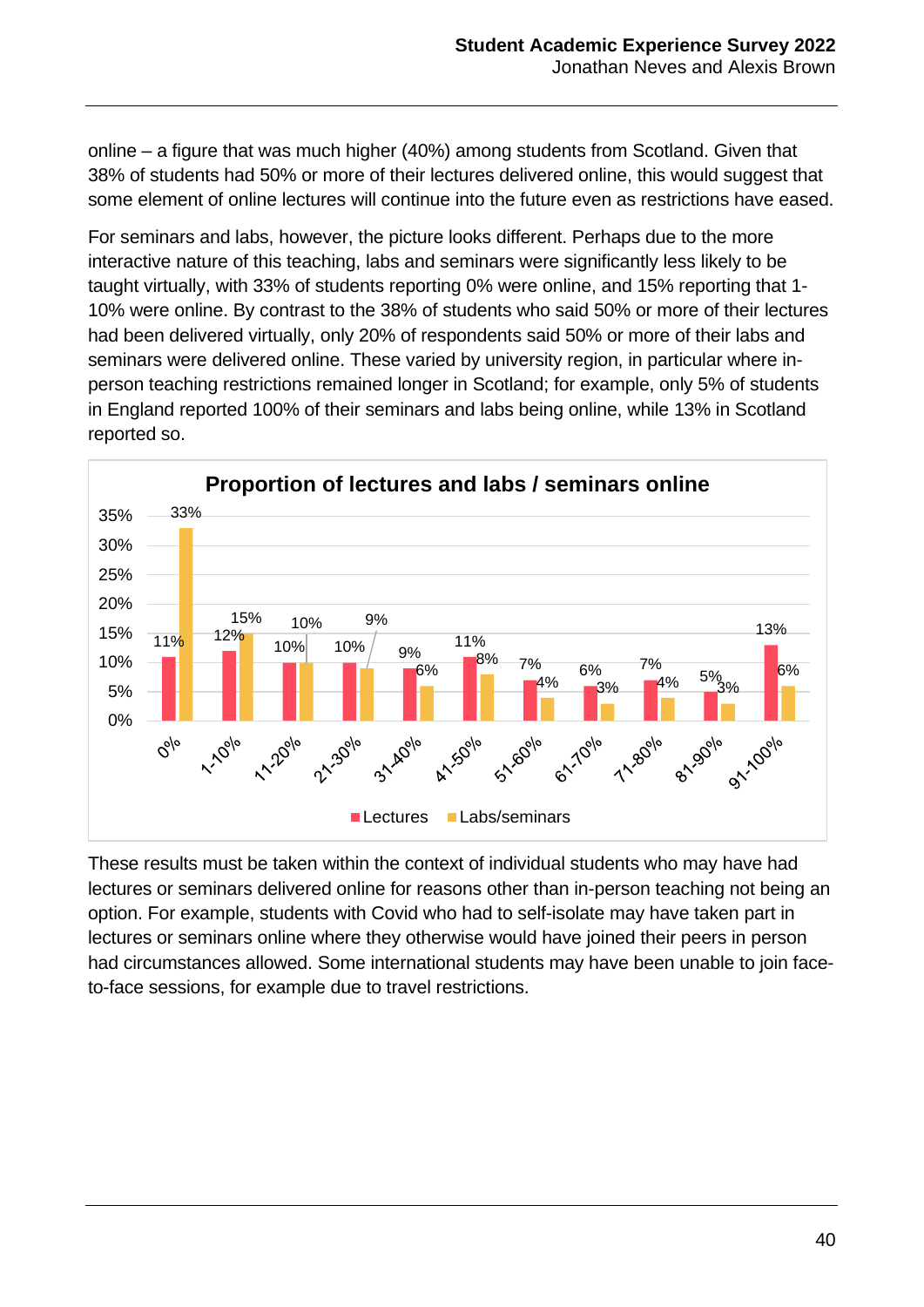#### 9.3 Satisfaction with scheduled contact hours

In line with other general trends this year, there has been a clear recovery in satisfaction with the volume of contact hours offered which has jumped back up – almost to pre-Covid levels.



Indeed, the level of consistency of this measure is striking, as we have seen a series of scores on or around the same level, with the clear exception of 2021. Contact hours are often one of the first issues that students, or indeed sector commentators, take issue with, and while it was clear that the volumes offered were disappointing in some cases during the onset of the pandemic, it also appears to be the case that many institutions and courses are currently setting this at what feels like the right level for many.

### 9.4 Satisfaction with wider aspects of the learning environment

As part of our set of new questions this year, we asked about two specific aspects of the learning experience – access to learning spaces for independent study and the consistency of the learning experience received from different members of staff.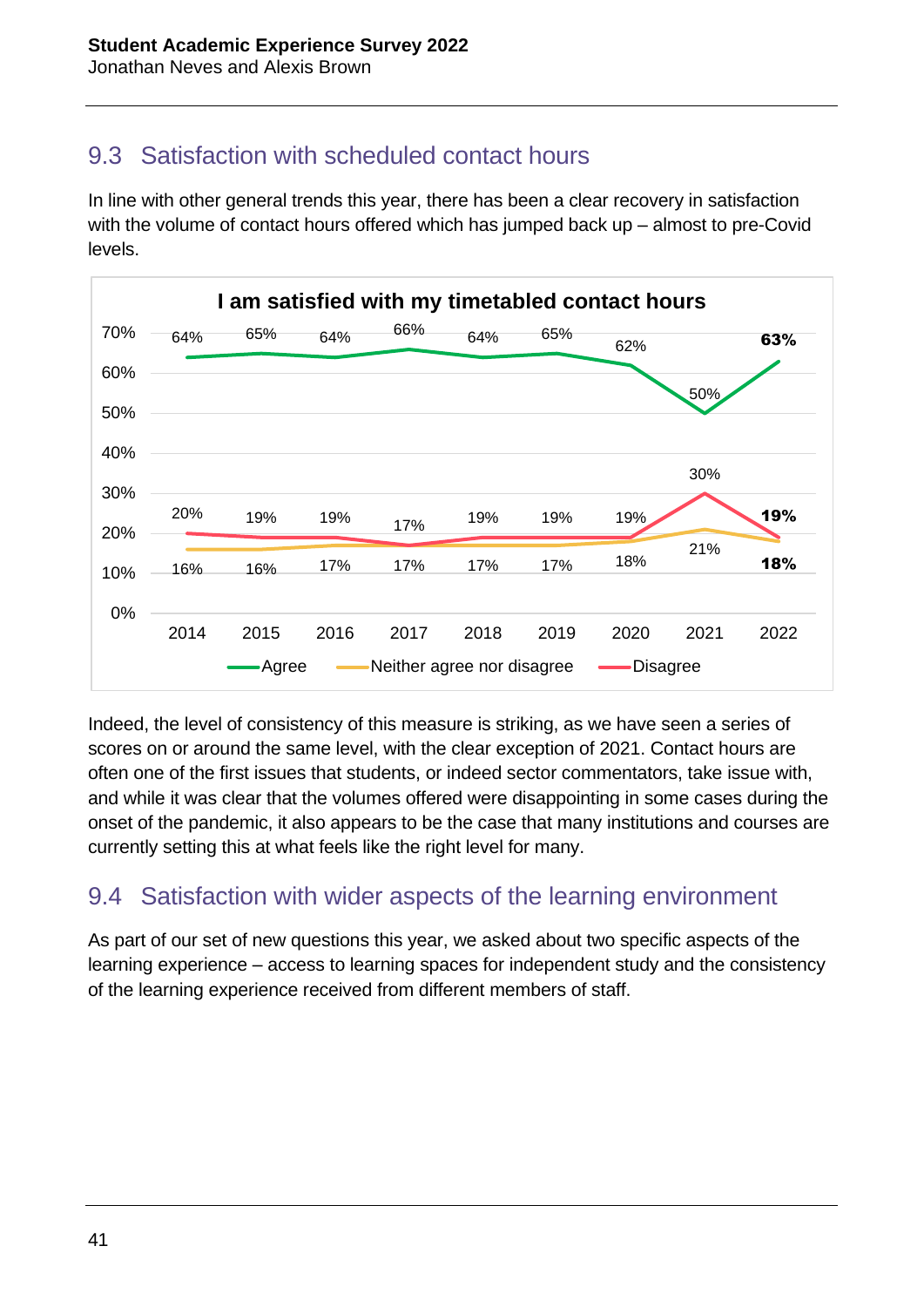

We do not have past data to compare with, but our first set of results for these questions suggests that there is room for improvement in terms of general access to study spaces, and significant scope for greater consistency of learning experience.

In terms of learning spaces, there is some clear difference in perceptions between different mission groups / categories of institution. Students of Specialist and Russell Group institutions were significantly more satisfied with the learning spaces available to them. By contrast, students at Alternative Providers were less happy with the spaces they could access.

|                                                                                       | <b>Russell</b><br><b>Group</b> | Pre-92 (not<br><b>Russell</b><br>Group) | <b>Post-92</b> | <b>Specialist</b><br><b>Institutions</b> | <b>Alternative</b><br><b>Providers</b> |
|---------------------------------------------------------------------------------------|--------------------------------|-----------------------------------------|----------------|------------------------------------------|----------------------------------------|
| I am satisfied<br>with access<br>to learning<br>spaces for<br>independent<br>learning | 74%                            | 70%                                     | 69%            | 75%                                      | 65%                                    |

On this table, figures in bold denote statistical significantly higher score when compared to the nonbold figures.

On the question on receiving a consistent learning experience, there is clear evidence that students perceive their experience varies depending on who is teaching them, with only just over half of students agreeing with the statement. However, unlike the question on "Access to learning spaces", there is little variation by category of institution.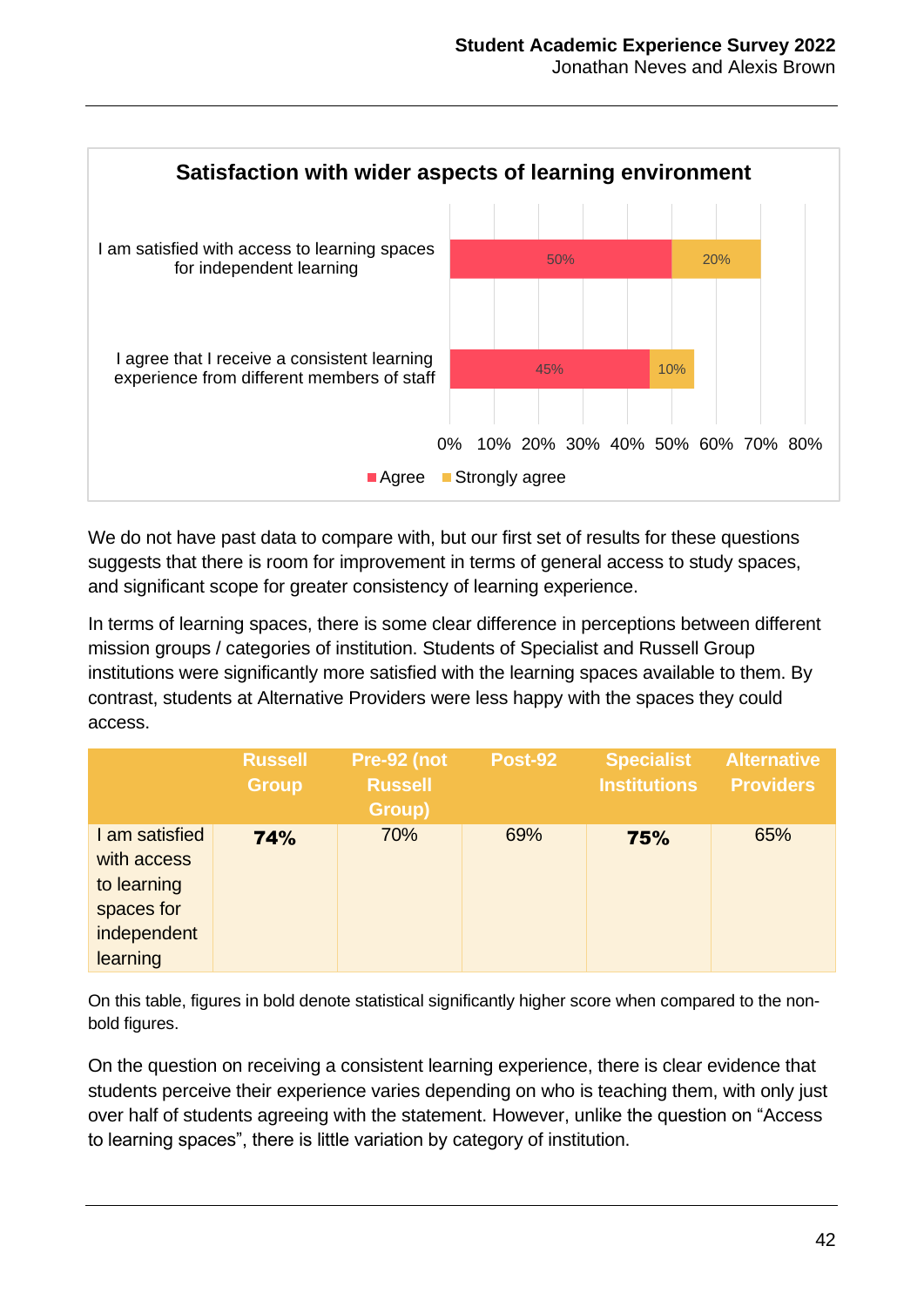### 9.5 Workload by HECoS subject<sup>33</sup>



In terms of overall workload, we again see Medicine, Dentistry and Veterinary Science with some of the highest workloads, while Psychology, Communications and Humanities are at the other end of the scale.

However, there has been one major change in relative positioning. Education and Teaching has emerged, for the first time, as the subject area with the highest overall workload, with a total of 46 hours compared to an average of just 34 hours in 2021. In particular, there has been a major increase in time spent on placements and / or fieldwork. We saw earlier that this has been the case across the total sample but this was particularly evidenced for Education and Teaching which has driven the strong increase in overall workload for this subject.

<sup>33</sup> [www.hesa.ac.uk/innovation/hecos](http://www.hesa.ac.uk/innovation/hecos) [Accessed 6 April 2022]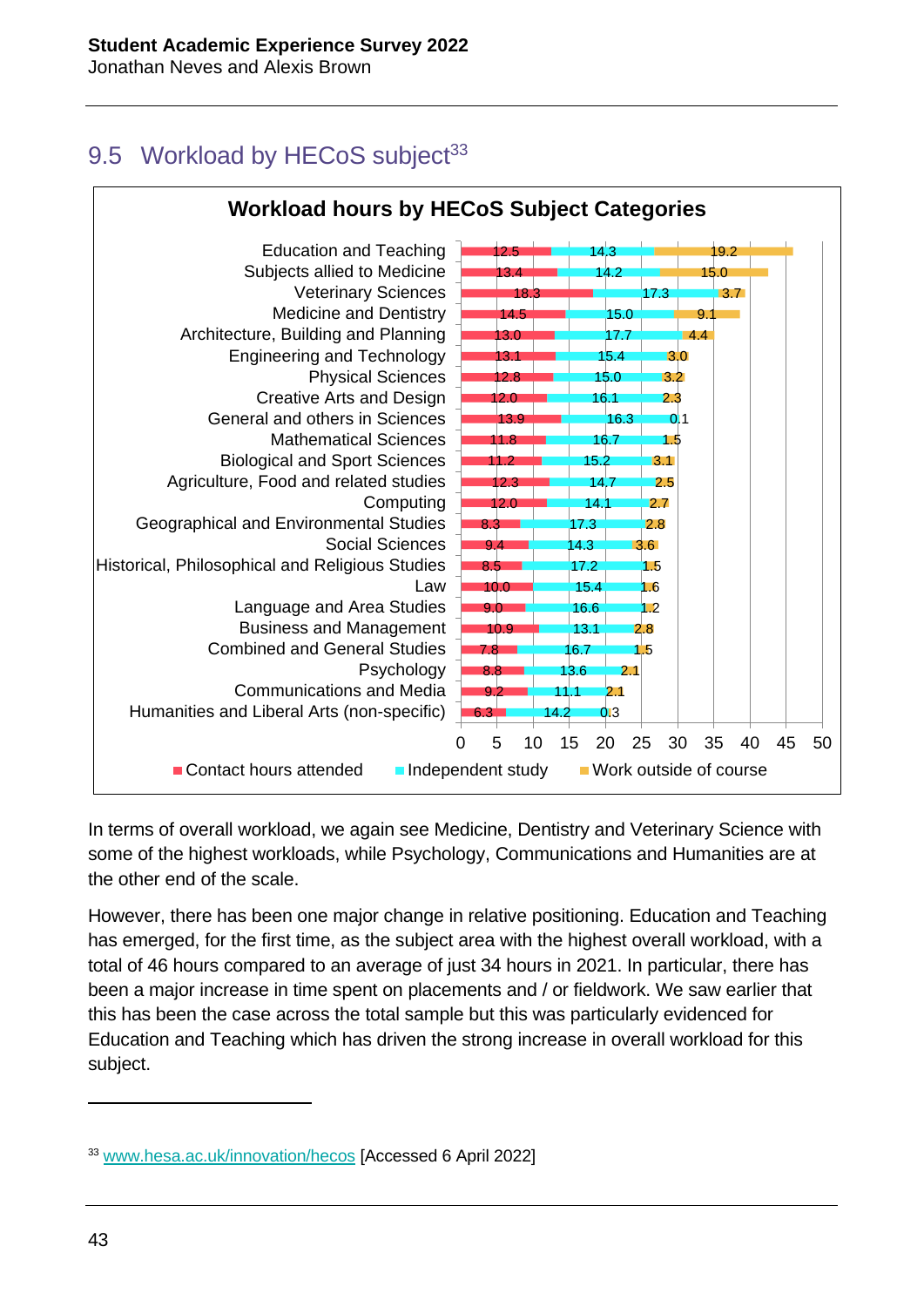## 10. Quality of teaching and assessment

#### 10.1 Perceptions of the quality of teaching staff

In the past two years in particular, teaching staff, along with HE professionals of all categories, have faced particular pressures to deliver a high-quality learning experience under constantly changing and sometimes restrictive conditions, while learning to adopt new learning technologies.



Perhaps understandably, therefore, there was a major fall across many of our regular ratings of teaching quality across 2020 and particularly 2021. Encouragingly, some of these ratings have begun to recover in 2022, particularly the ratings for "staff helping to explore areas of interest" and "motivating you to do your best work". However, other key aspects such as "staff were helpful and supportive" and "clearly explained course goals and requirements" have not yet recovered to previous levels, indicating that there is still a period of adjustment and recovery needed for teaching staff as well as students.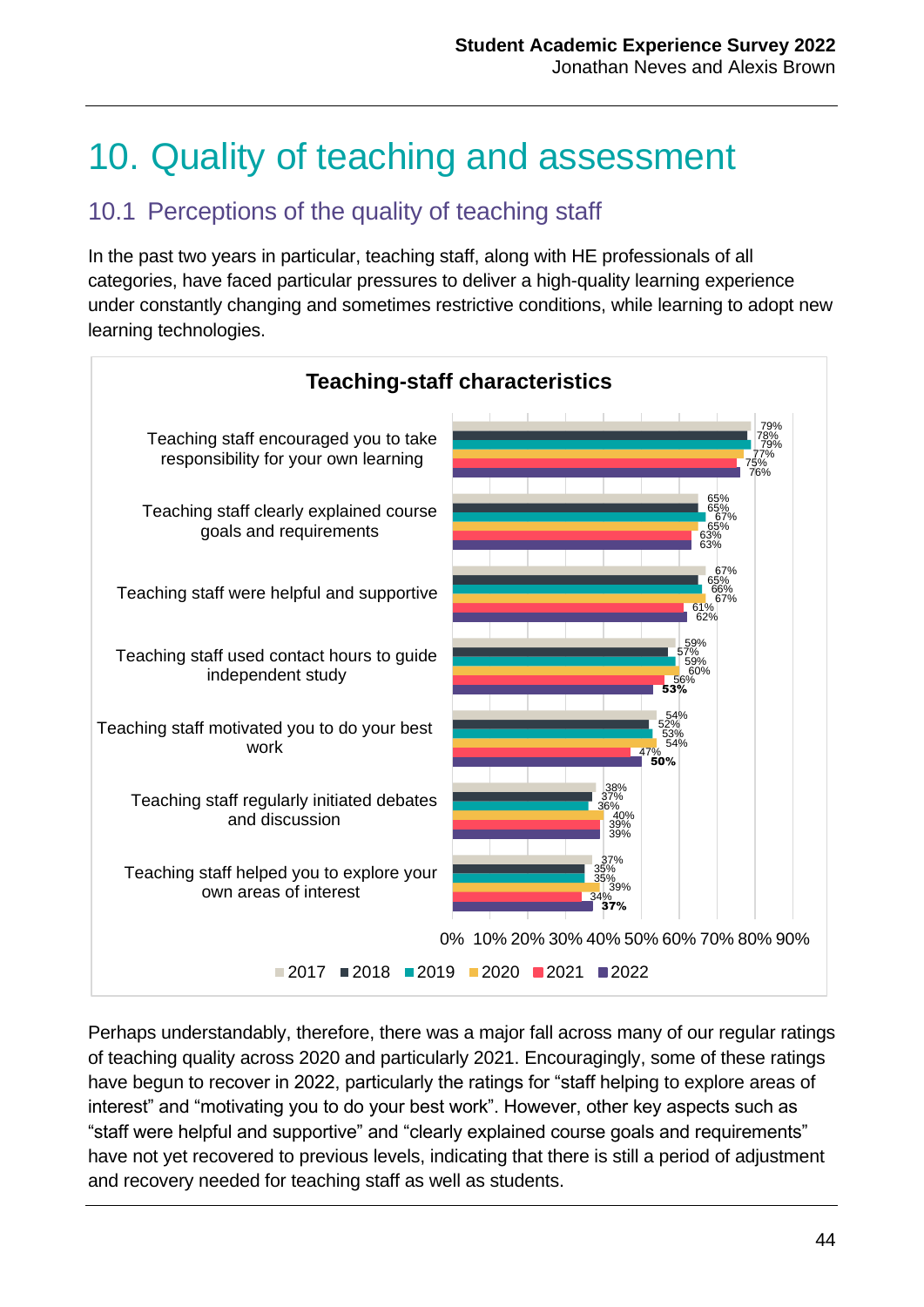### 10.2 Rating of assessment

As with many other year-on-year comparisons, students' ratings of assessment procedures declined significantly in 2021. There was also a range of wider feedback from open comments that assessment was one of the aspects where many students felt their experience could be improved.

As we have seen for several other factors throughout this report, there has been a clear recovery in 2022 in many areas of assessment, if not quite a return to the kinds of score experienced in 2019 and previously.

For three out of five statements, there was a statistically significant increase, but levels have not recovered for "staff are open to having further discussions" or "staff gave you feedback in time to help with your next assignment".



Although the ratings of feedback have improved this year, we saw earlier in this report that the quality and / or timeliness of feedback is the single most frequent theme mentioned by students when considering how to improve their experience, and hence these improvements should be considered in the context that feedback is still an issue for many.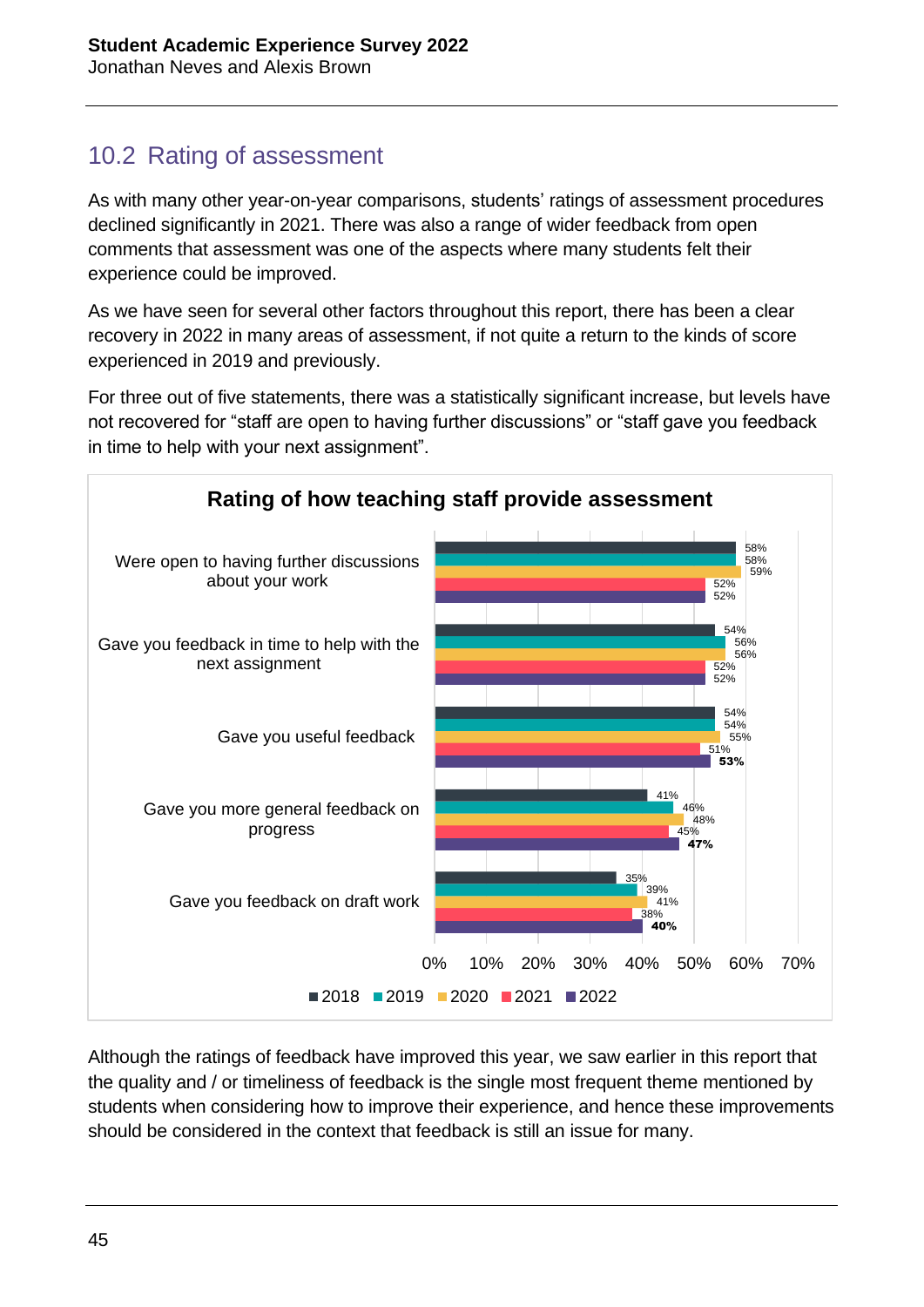### 10.3 Volume of assignments

One of the most significant issues emerging in the past couple of years has been an everincreasing volume of assignments. In spite of overall workload hours falling slightly in 2021, many students, as detailed in the free-text comments, have clearly been feeling some pressure around this.



In 2022, for the fourth year running, we have again seen a clear increase in both summative (assignments contributing to a grade) and formative assignments, which are considerably higher than they were as recently as 2019.

It is unclear what is driving the consistent upturn in assignment volume, although it appears that for some students this is causing a level of anxiety. We have seen from previous rounds of this Survey that students like to work hard and be challenged, and they value the opportunity for preparation that formative assessments provide. However, some students have clearly felt not fully prepared for the number of assignments and, as we shall see shortly, the time taken to provide feedback.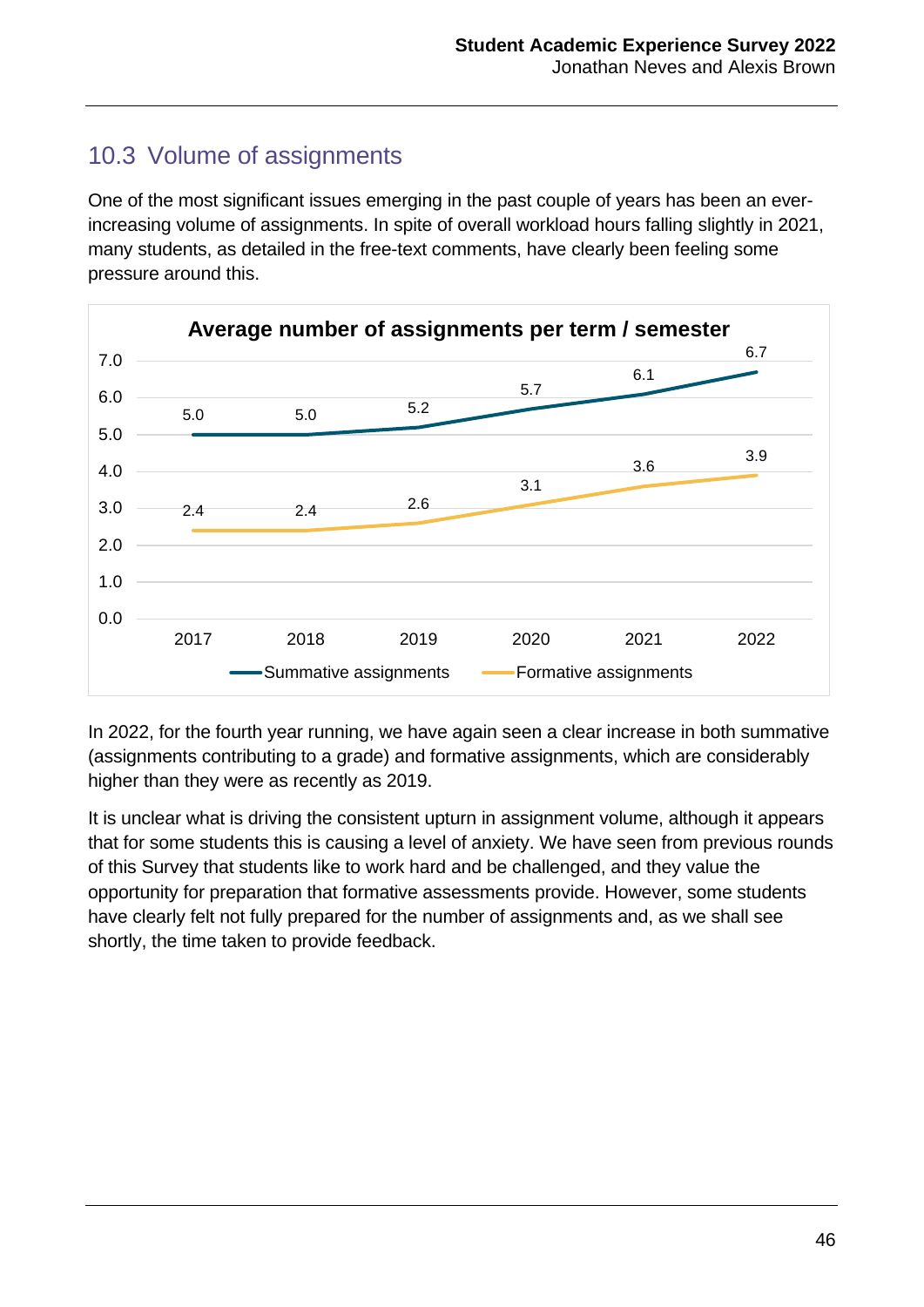Jonathan Neves and Alexis Brown

#### **Selected open comments**

"Hand assignments back within a shorter period of time, because quite often I hand in the second one before getting the first one back to know how to improve, so I just end up making the same mistakes again"

"They need to organise the course properly. The workloads between the terms is unbalanced, there are timetable clashes, assignment deadlines are all over the place and the department and university seem to have different aims"

"I didn't feel prepared for how much work there was/how long I would have to spend on assignments"

"Run workshops on how to efficiently and effectively write assignments, as well as having a healthy work life balance"

"Lighter workload- the workload is ridiculously large and we are given no credit for how large it is and the volume of work we have to generate in a small amount of time causes enormous stress and anxiety and is very hard to cope with- you have to really love the subject to be able to cope and put up with the workload which luckily I do"

#### 10.4 Applying for an extension



In a new question this year, we asked students whether they had applied for an extension in this academic year to date, and if so, how often.

In general, there is no real evidence of a widespread practice of requesting extensions, with just one in four making such a request, although there are some students who have made more than one request in the last term / semester alone. It may also be the case that requesting an extension was simply not an option that was available (or known) to some who may have felt they needed it.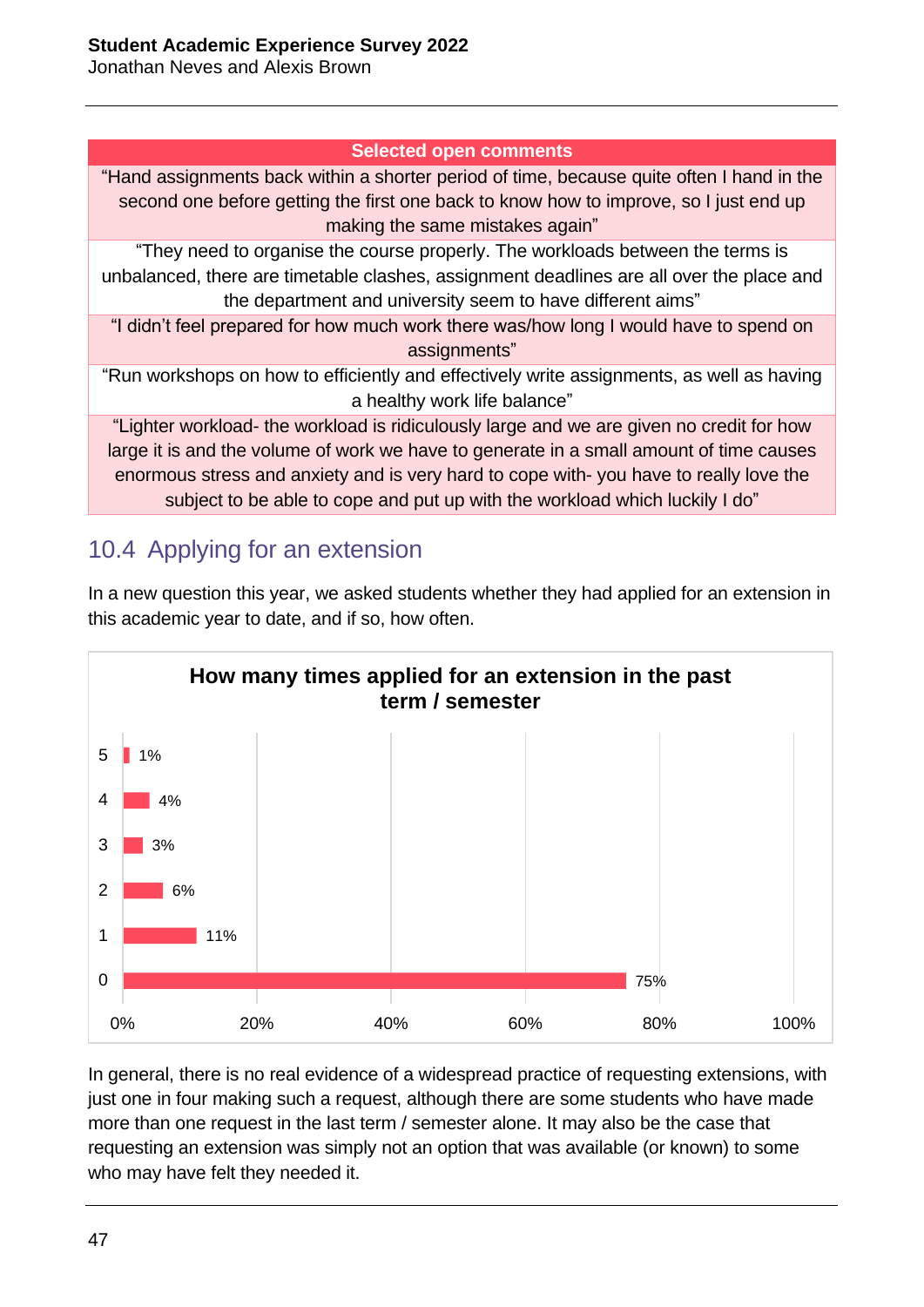We can also see some clear differences between different demographic groups. Disabled students, trans students and Black students are significantly more likely to have requested an extension, and to have requested multiple extensions if they have done so.

|                                | <b>Total sample</b> | <b>Black</b><br>ethnicity | <b>Disabled</b><br><b>students</b> | <b>Trans</b><br>students |
|--------------------------------|---------------------|---------------------------|------------------------------------|--------------------------|
| Any extension<br>request       | <b>25%</b>          | 37%                       | 38%                                | 42%                      |
| Mean average (if<br>requested) | 2.37                | 3.88                      | 2.53                               | 3.26                     |

We saw earlier how disabled students and trans students, and to some extent Black students, are less likely to have a positive view of their experiences overall, and this evidence suggests that workload pressures may lie at the root of some of this.

#### 10.5 Timeliness of feedback

In the past year there has been a slight adjustment in student expectations around turnaround times for assessment, which had softened slightly at the peak of the pandemic. The expected timescale remains at around 1–2 weeks, with a small (but statistically significant) increase this year in the proportion who expect a turnaround of one week or less.

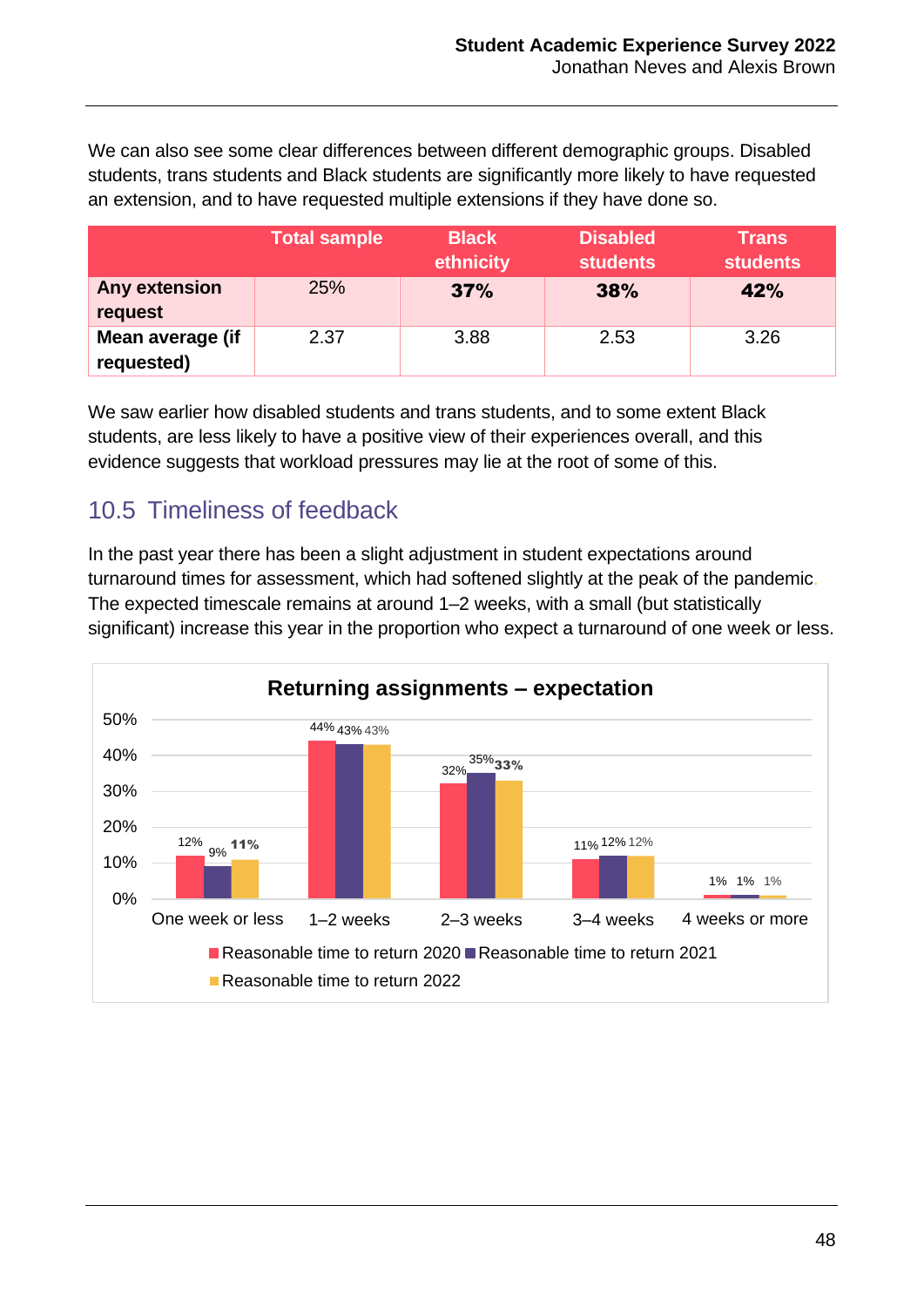In a positive change this year, there has also been a shortening of turnaround times on average, with a clear, statistically significant shift, to a faster timescale – more or less matching that achieved in 2019.



Accordingly, there has been a significant increase this year in the frequency of expectations being met or exceeded, which now happens on average 52% of the time, compared to expectations not being met 49% of the time – although this figure is still relatively high.

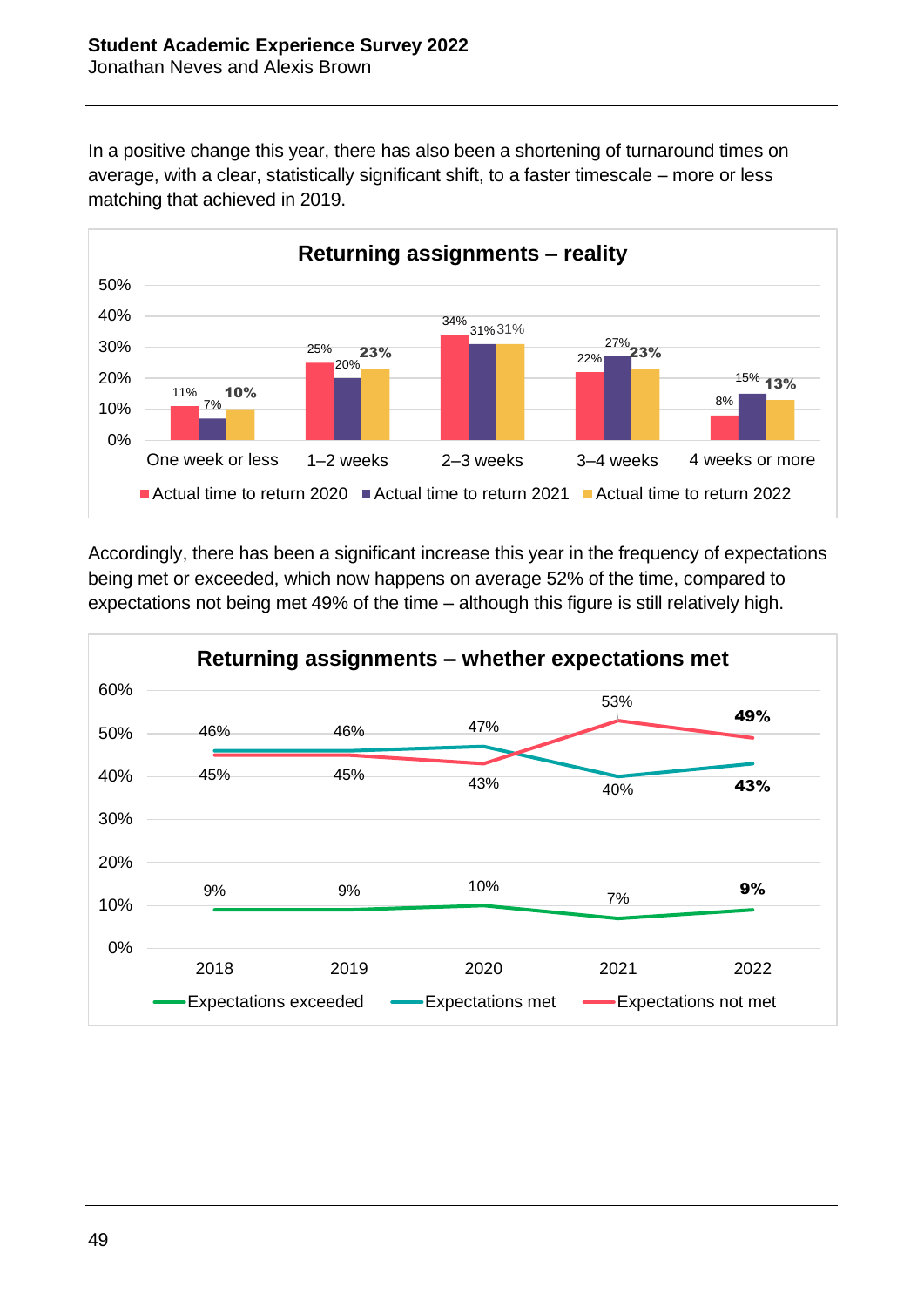Setting and meeting expectations around feedback may always be a challenge. However, there is probably more that could be done to communicate the expected timescales, particularly in the light of the ever-increasing volume of assignments that is being processed.

#### **Selected open comments**

"Provide feedback for assignments faster, particularly before the next assignment is due" "A couple of lectures did not give any feedback on assignments but the ones who did were very detailed and helpful. I would like this for all of my modules / assigments" "Be more flexible with giving extensions and instead of setting assignments for 12 at noon, they change it to midnight"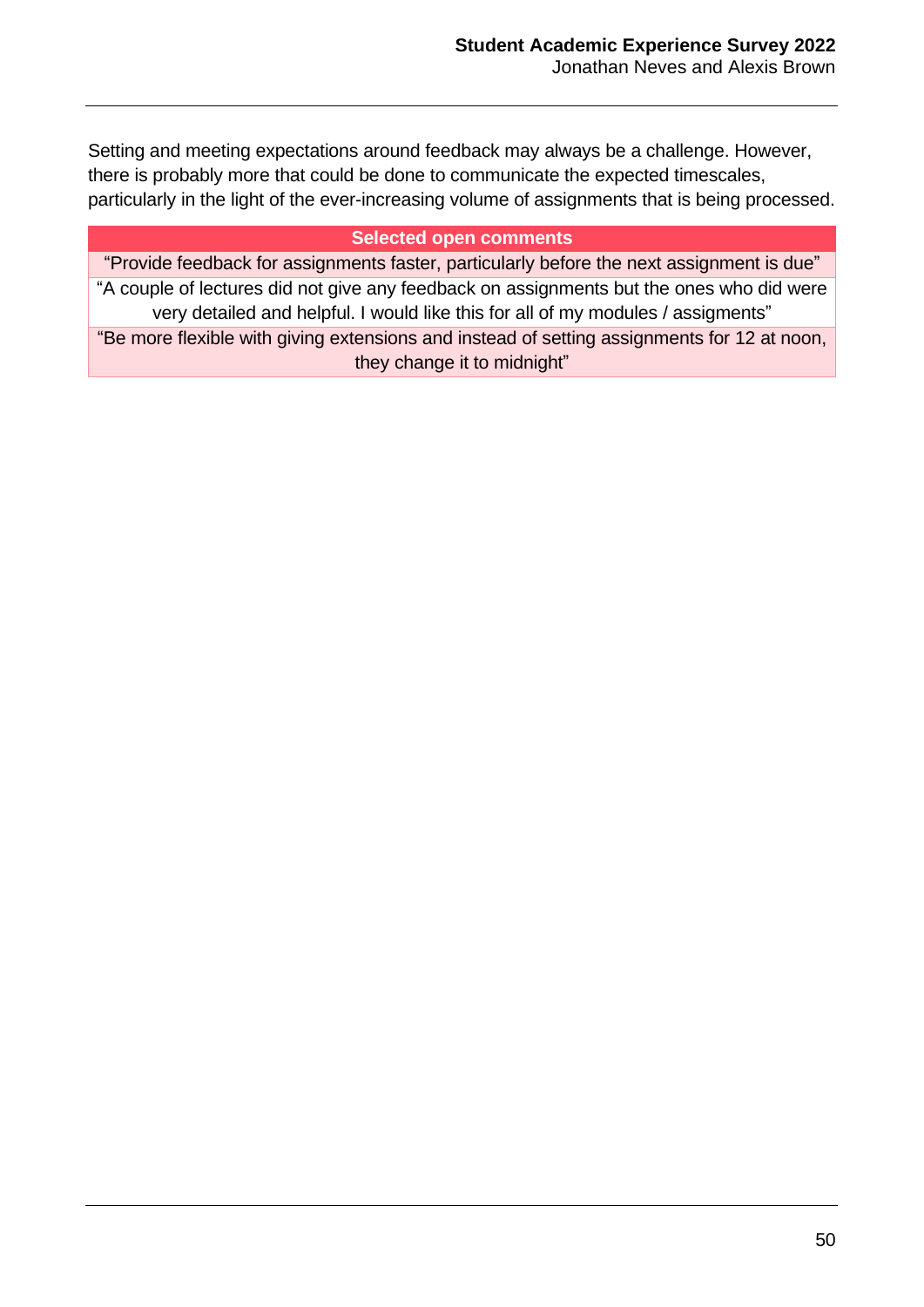## 11. Wellbeing

The key wellbeing indicators for happiness and life satisfaction have made a significant improvement from the 2021 Survey, which last year measured these indicators during the depths of the UK's third lockdown. For questions on whether students found their life to be worthwhile, for instance, scores slightly exceed pre-pandemic levels (16% in 2022 versus 15% in 2020). The same was true for happiness indicators (16% in 2022 versus 14% in 2020).

However, if indicators of happiness and fulfilment have returned to pre-pandemic levels, students' anxiety levels have not followed this positive trend. The percentage of students reporting low (as opposed to high) anxiety rose only 1% in comparison to 2021 and remains still 4% below the 18% who reported low anxiety in 2020.

Even as life returns to normal, the disruption caused by Covid may keep student anxiety levels raised for some time yet. All indicators remain far below the general public as measured by the Office for National Statistics, regardless of whether measured during the pandemic, showing that higher education continues to be a stressful time in students' lives.<sup>34</sup>



<sup>&</sup>lt;sup>34</sup> See 2021 ONS data on wellbeing.

[www.ons.gov.uk/peoplepopulationandcommunity/wellbeing/datasets/quarterlypersonalwellbeingesti](http://www.ons.gov.uk/peoplepopulationandcommunity/wellbeing/datasets/quarterlypersonalwellbeingestimatesseasonallyadjusted) [matesseasonallyadjusted](http://www.ons.gov.uk/peoplepopulationandcommunity/wellbeing/datasets/quarterlypersonalwellbeingestimatesseasonallyadjusted)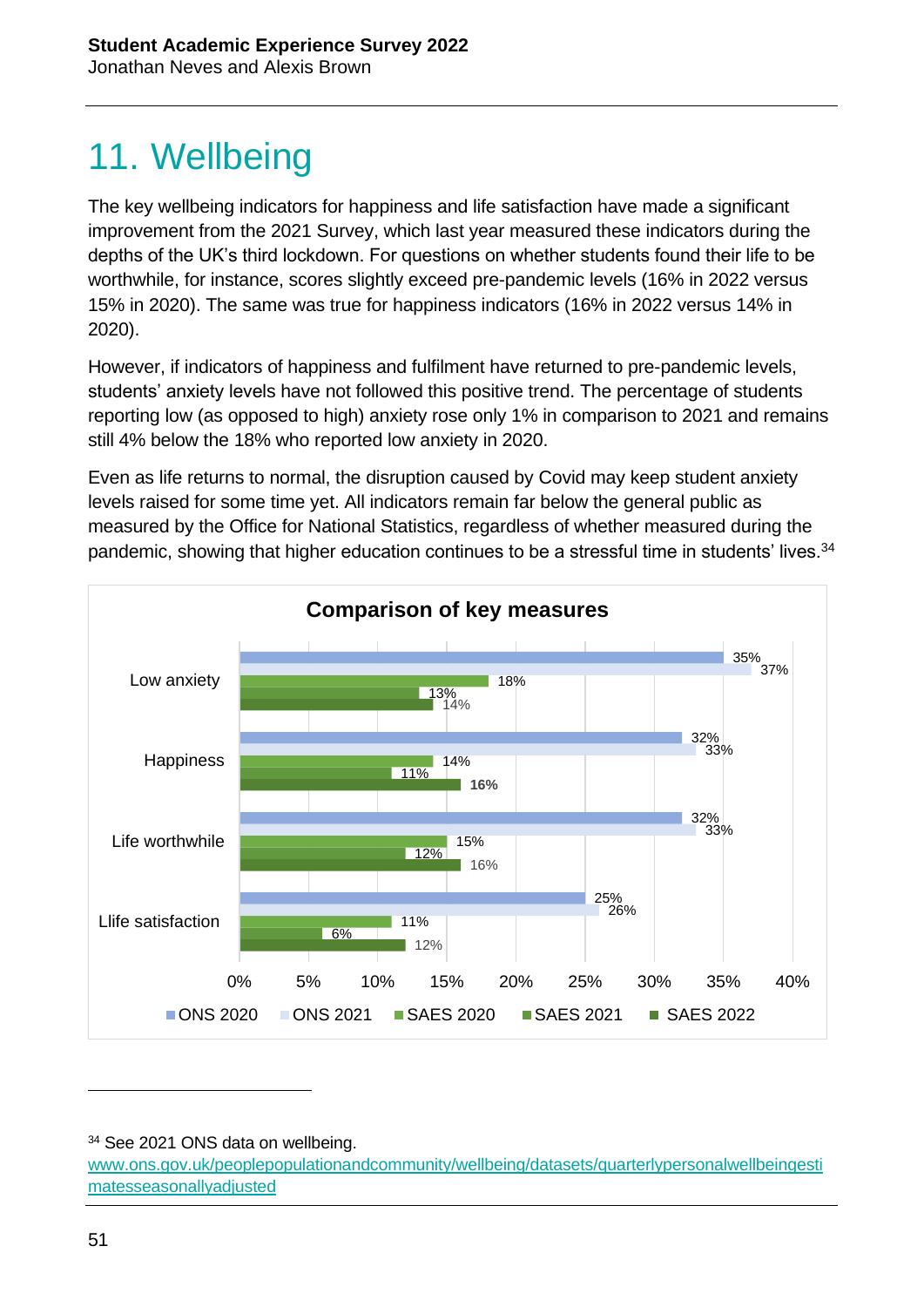For the first time this year, we also asked students about how often they feel lonely. Results show that university has been a lonely place for students in the last year, even as restrictions have lifted. 23% of students felt lonely 'most' or 'all of the time', compared to only 5% of the general population (in 2020) who reported that they felt lonely 'often' or 'always'.<sup>35</sup> Feeling lonely all or most of the time was a particular problem for Black students (31%), LGB+ students (30%), students with a disability (36%), and trans students (47%).



<sup>35</sup> Office for National Statistics, Coronavirus and loneliness, Great Britain: 3 April to 3 May 2020. [www.ons.gov.uk/peoplepopulationandcommunity/wellbeing/bulletins/coronavirusandlonelinessgreatb](http://www.ons.gov.uk/peoplepopulationandcommunity/wellbeing/bulletins/coronavirusandlonelinessgreatbritain/3aprilto3may2020) [ritain/3aprilto3may2020](http://www.ons.gov.uk/peoplepopulationandcommunity/wellbeing/bulletins/coronavirusandlonelinessgreatbritain/3aprilto3may2020)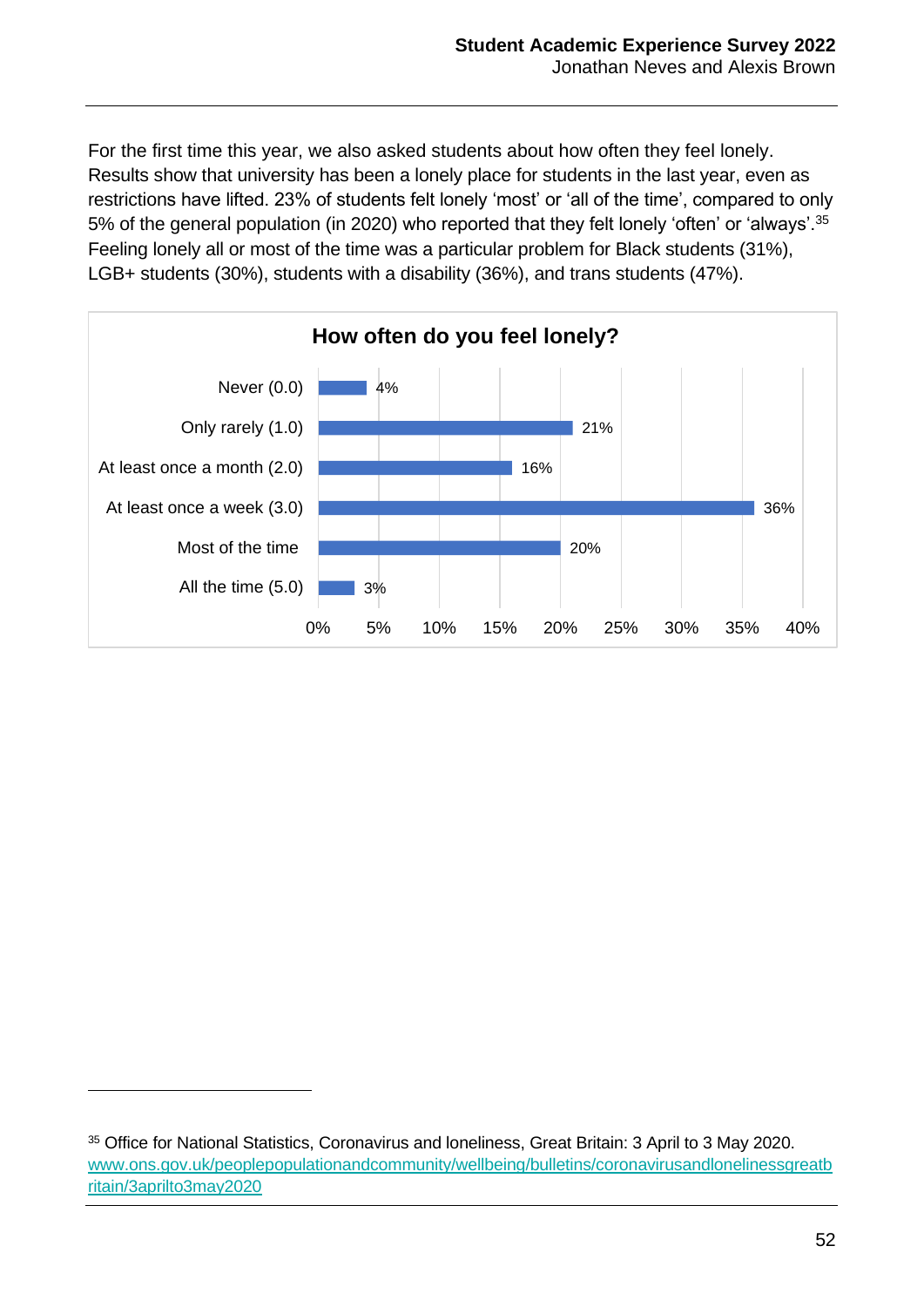## 12. Finances and the future

We asked which costs associated with studying were of most concern to students, and for the first time, we also included the option of the cost of learning resources (such as software, textbooks, and travel), which 8% of students cited as a concern. More than twice the proportion of students who were most concerned about the cost of tuition fees were most concerned about the cost of living while at university. This concern may grow as inflation rises and students feel the pinch of the cost-of-living crisis.



Following on from this question, we asked students how these living costs were paid for, which varied by domicile. For example, UK students rely more on maintenance loans than those from the rest of the world, who are generally ineligible for student loans from the Student Loans Company. Those from the rest of the world also rely less on employment than UK students (9% versus 5%, perhaps in part due to the 20-hours-a-week working restrictions attached to student visas) but rely more on family support than for example their UK peers (23% versus 72%). Students from Northern Ireland and Wales relied less than their English counterparts on familial support (16% and 10% respectively versus 24% for English students).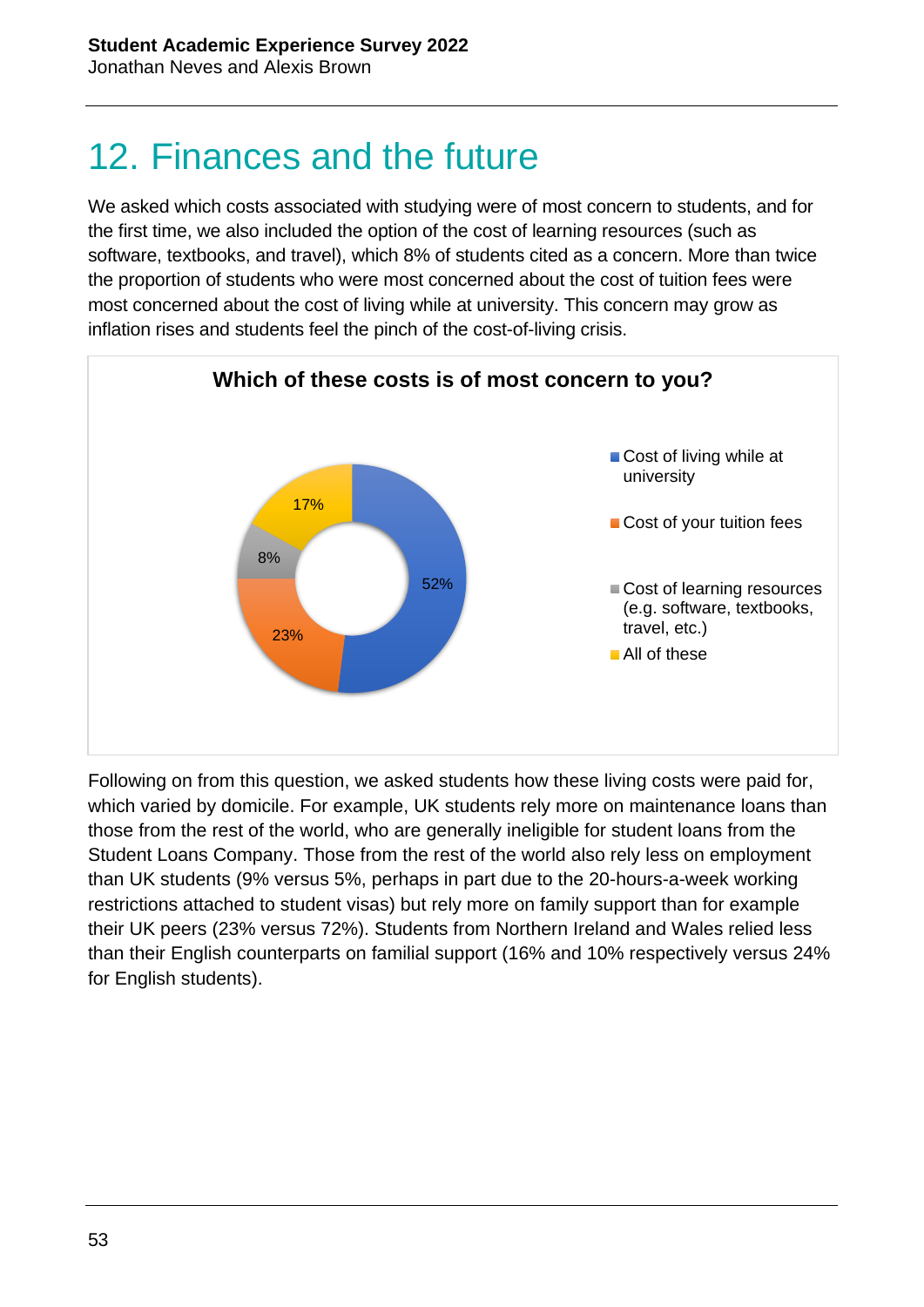

In comparison to last year, the proportion of costs paid for by income from employment has risen slightly in the total sample, and more specifically in England and Northern Ireland, by 1% and 3% respectively. Only 6% of costs overall were covered by scholarships and studentships, though this could potentially change once the newly announced £75 million national scholarship scheme comes into effect.<sup>36</sup>

<sup>&</sup>lt;sup>36</sup> Higher and Further Education Minister Michelle Donelan speech on the Augar Review, 24 February 2022. [www.gov.uk/government/speeches/higher-and-further-education-minister-michelle](http://www.gov.uk/government/speeches/higher-and-further-education-minister-michelle-donelan-speech-on-the-augar-review)[donelan-speech-on-the-augar-review](http://www.gov.uk/government/speeches/higher-and-further-education-minister-michelle-donelan-speech-on-the-augar-review) [Accessed 16 April 2022]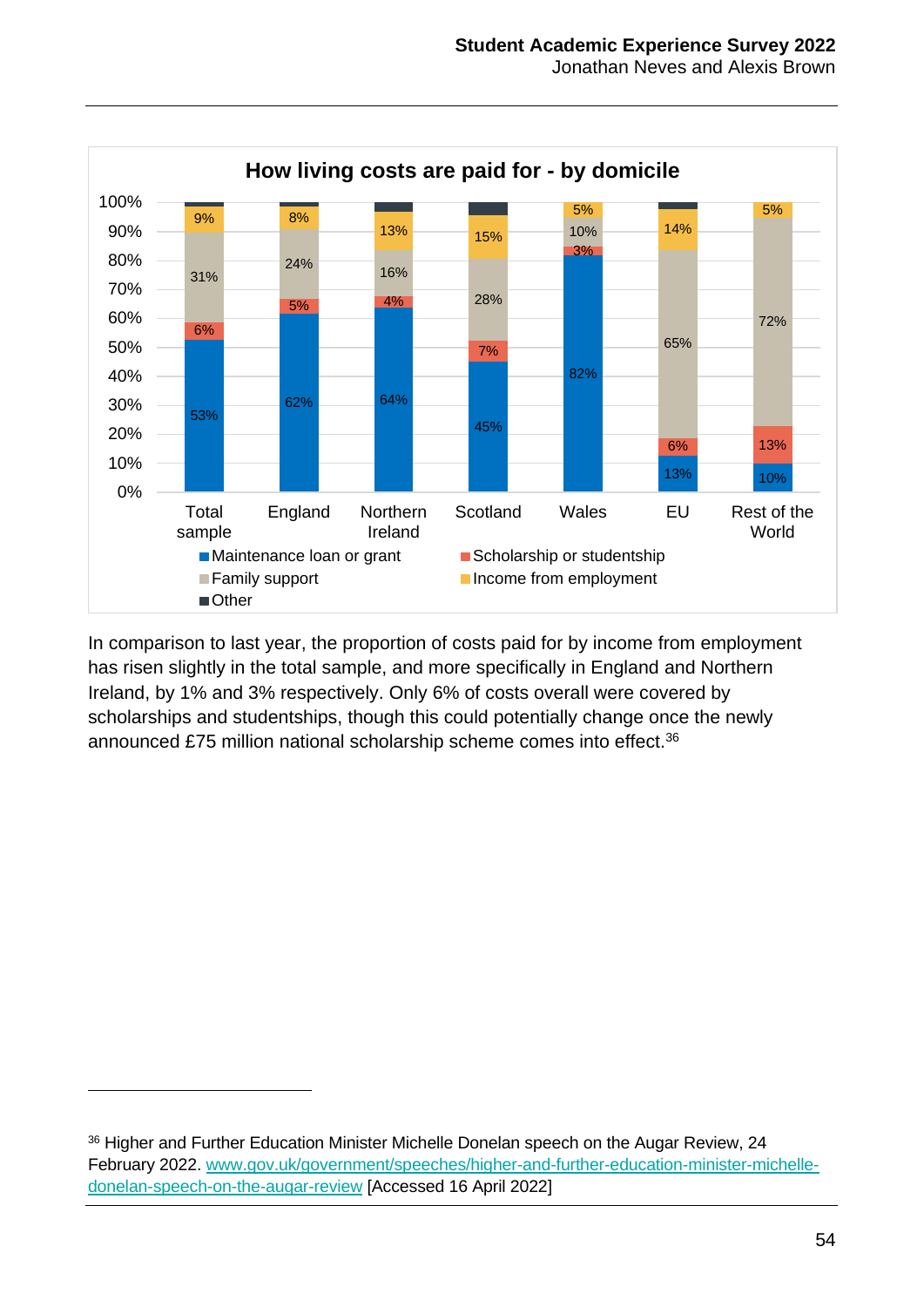Jonathan Neves and Alexis Brown



Given the increasing prominence that employment plays in covering living costs during study, and the growing emphasis on employment outcomes post-graduation, for the first time this year we asked students why they chose to take on employment during study. There were significant differences in reasons for employment depending on whether the student went to a private or state school. For example, students from private schools were far more likely than those from state schools to take on employment for the sake of gaining work experience (48% versus 31%). This same disparity existed for those using work to explore possible career paths (29% from private schools versus 13% from state schools). By contrast, students from state schools were more likely to take on additional work to supplement their living costs than those from private schools (78% versus 64%).

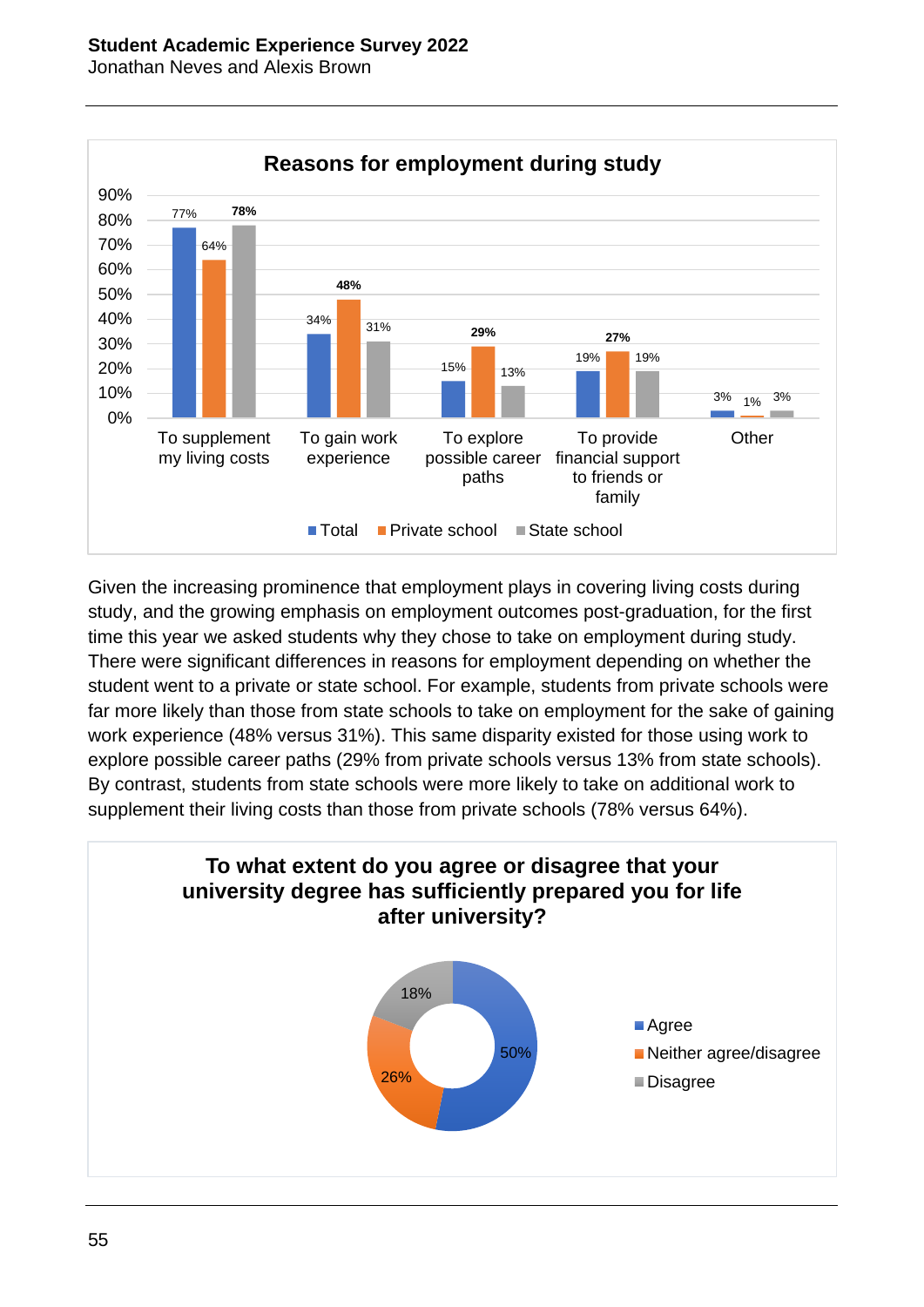We followed this question with another new question asking students whether they felt their university degree has sufficiently prepared them for life after university, whether that be work, further study, or other endeavours: 50% of students said they agreed that they were sufficiently prepared by their degree, while 18% disagreed and 26% neither agreed nor disagreed. The 26% who did not feel strongly either way may have answered so because of uncertainty over their future plans, as this indicator decreased sequentially by year of study (29% for those in their first year of study versus 20% for those in the fourth or higheryear of study).

Those that rated the value-for-money of their degree as poor or very poor were far more likely to disagree that their degree had left them prepared (35% disagreed), while those that believed their degree was good value-for-money generally agreed that their degree had prepared them (72% agreed). Those who tended to do less paid employment during their degrees also tended to feel less well prepared for life after study; for example, of those who had no paid employment, only 46% agreed they felt prepared, while 60% of those who worked 1–9 hours a week agreed they were being well prepared.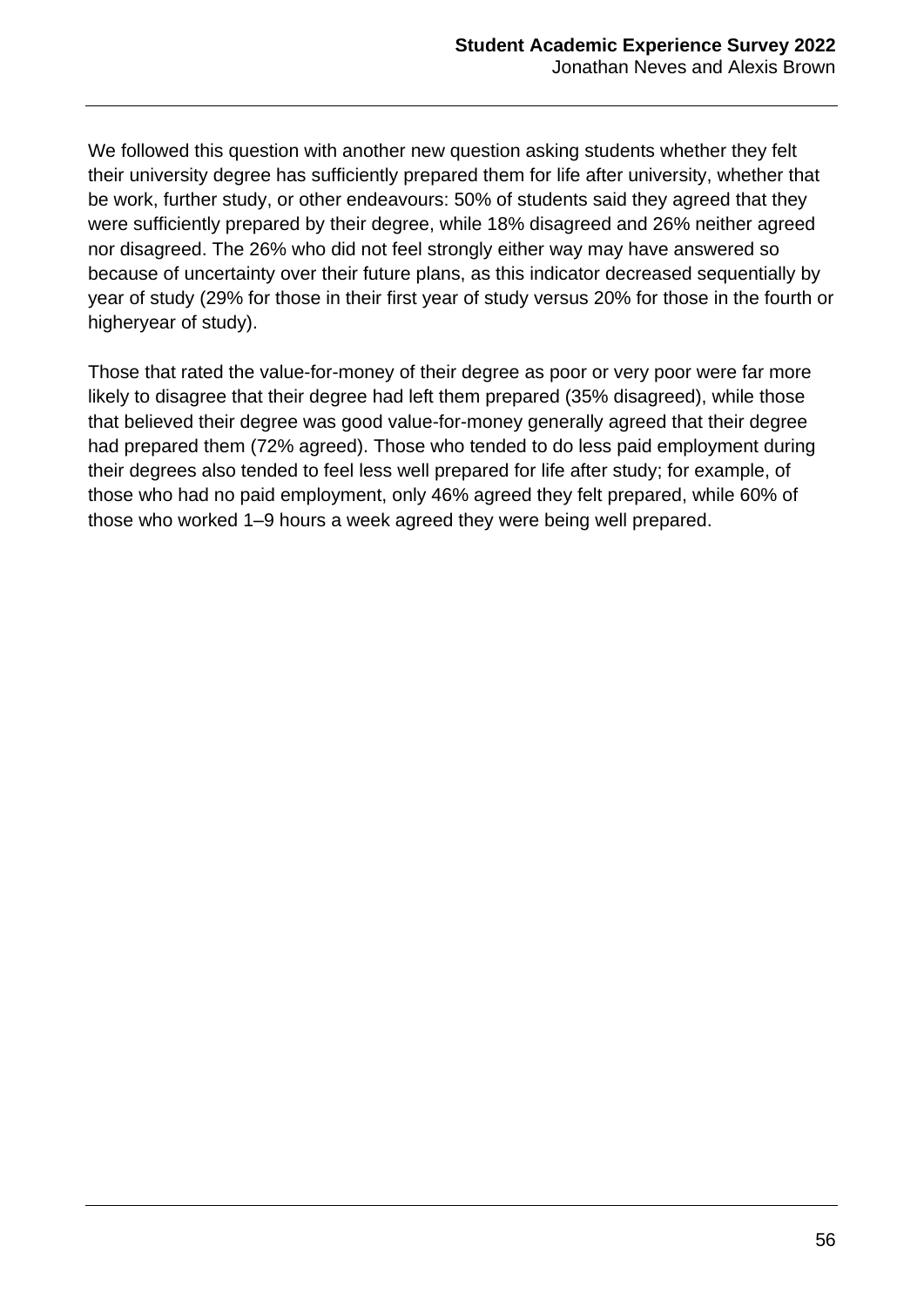## 13. Conclusions and policy recommendations

Overall, the picture that emerges from the 2022 SAES is significantly more positive than that of last year, when students surveyed during lockdown reported record-level lows of satisfaction with their experience. Many of these indicators – though not all – have made good progress at recovery. As we emerge from the pandemic, this year's Survey can help shape the sector's sense of what a post-pandemic education landscape should look like. The ten points below offer recommendations for how this Survey can help inform that vision.

- 1. Many of the comments that students voice in terms of wanting more detailed, faster feedback relate directly to staff time and the resources they have available. However, devoting additional resources to student teaching will become increasingly difficult as inflation continues to erode the real-terms value of income for domestic teaching. The final response to the Augar report also froze the tuition fee level in England until 2024/25, and in 2020, the Office for Students estimated that universities faced on average deficits of £1,000 or more per student for domestic teaching.<sup>37</sup> In Scotland as well, Universities Scotland has noted that the unit of resource for teaching has fallen by £869 since 2014/15.<sup>38</sup> Without significant increases to the funding envelope for teaching across the UK in future years, it is difficult to see how universities will be able to fulfil students' expectations, and disabled students may be particularly at risk. **Increasing the overall grant funding envelope and guaranteeing funding on a per-student basis would help mitigate these risks, particularly as the demographic of 18-year-olds rises.**<sup>39</sup>
- 2. The persistence of some online learning this year has not necessarily been met with reduced happiness from students, as happiness levels are largely as high or higher than they were before the pandemic. Likewise, the increasingly positive perceptions of valuefor-money show that some online learning is not necessarily anathema to student satisfaction – though comments in the open text boxes indicate that at least some students are still dissatisfied with the degree of in-person versus online teaching. **The key will be to understand what elements of blended learning best fulfil students' pedagogical and social needs, and therefore the outcome of the Office for Students' review of blended learning may be crucial in helping universities understand and share best practice.**

<sup>&</sup>lt;sup>37</sup> Table B4 in [Development of OfS approach to funding,](http://www.officeforstudents.org.uk/media/c05f5cc5-0f89-487f-931a-364543493040/web-bd-2020-sept-101-development-of-the-ofs-s-approach-to-funding.pdf) September 2020.

<sup>&</sup>lt;sup>38</sup> Universities Scotland, [Impact of the 2022/23 budget allocation for universities,](http://www.universities-scotland.ac.uk/wp-content/uploads/2022/01/HE-financial-metrics-2022-23-Budget-1.pdf) January 2022.

<sup>&</sup>lt;sup>39</sup> Office for National Statistics, [Being 18 in 2018,](http://www.ons.gov.uk/peoplepopulationandcommunity/populationandmigration/populationprojections/articles/being18in2018/2018-09-13) 13 September 2018.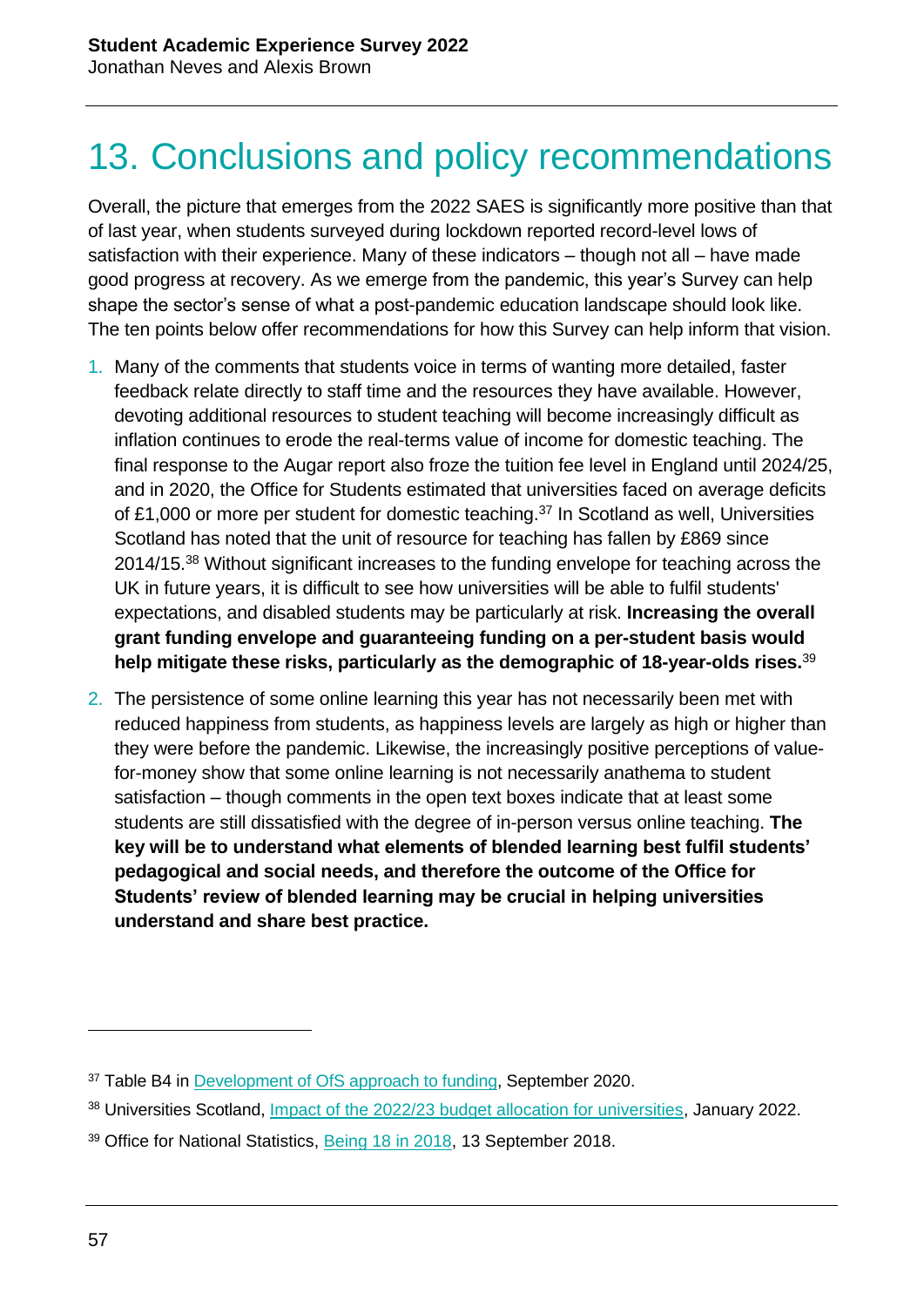- 3. While the majority of students remain happy with their choice of university and degree, those that would rather have done an apprenticeship instead has been growing slightly in recent years. Degree apprenticeships are increasingly becoming an attractive choice for students, with demand growing significantly year on year.<sup>40</sup> Appropriate incentives and **mechanisms for both universities and employers must be put in place to ensure the supply for degree apprenticeships can meet demand in coming years.**
- **4.** For the first time this year, we asked students about their levels of loneliness, which would appear to be significantly higher among students than the general population, even during the depths of Covid lockdowns last year. Similarly, while happiness levels have risen back to pre-pandemic levels, anxiety levels among students are worryingly high. Studies have shown that adolescents were more likely to experience high rates of depression and most likely anxiety as a result of the pandemic-related isolation.<sup>41</sup> Reflecting the toll that the pandemic has taken on student mental health, in January 2021 the Westminster Government for the first time recommended £15 million of Strategic Priorities Grant funding be devoted to supporting student mental health in 2021/22.<sup>42</sup> **We strongly recommend funding of this nature is continued in future years to help universities support the mental health of their students.**
- 5. Outside of mental health support, there are many activities universities can undertake to help combat loneliness and build cohesion within and across cohorts of students, especially for those whose first years of university occurred during lockdown. The UPP Foundation's Student Futures Commission, for example, recommended an induction programme for every year of study, rather than just the first.<sup>43</sup> **Universities should proactively design programming that will help build cohesion among students, especially those whose courses have been severely affected by the pandemic.**

<sup>40</sup> ['New UCAS data shows strong demand for apprenticeships from students keen to keep learning in](http://www.ucas.com/corporate/news-and-key-documents/news/new-ucas-research-shows-strong-demand-apprenticeships-students-keen-keep-learning-autumn#:~:text=UCAS)  [Autumn',](http://www.ucas.com/corporate/news-and-key-documents/news/new-ucas-research-shows-strong-demand-apprenticeships-students-keen-keep-learning-autumn#:~:text=UCAS) 5 August 2021.

<sup>41</sup> Maria Elizabeth Loades *et al*. (2020), Rapid systematic review: the impact of social isolation and loneliness on the mental health of children and adolescents in the context of COVID-19. *Journal of the American Academy of Child & Adolescent Psychiatry* 59, 11: 1218–39.

<sup>42</sup> [Letter from Rt Hon Gavin Williamson to Sir Michael Barber,](http://www.officeforstudents.org.uk/media/a3814453-4c28-404a-bf76-490183867d9a/rt-hon-gavin-williamson-cbe-mp-t-grant-ofs-chair-smb.pdf) Office for Students, 19 January 2021. [Accessed 2 April 2022]

<sup>43</sup> UPP Foundation Student Futures Commission, [Student Futures Manifesto.](upp-foundation.org/student-futures-commission/news/a-student-futures-manifesto/) February 2022.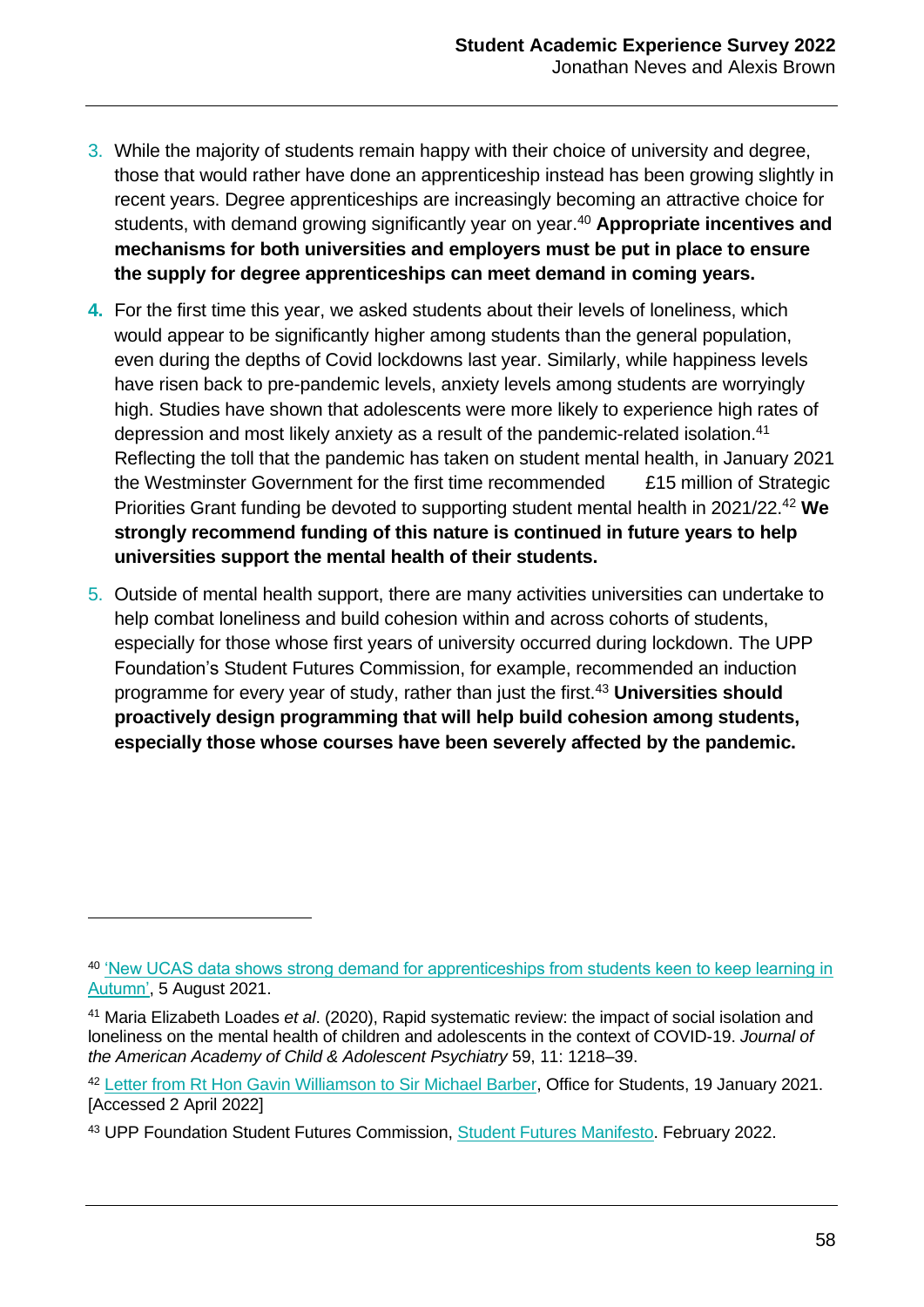- **6.** Students worry more about the costs of maintenance during their study than they do tuition fees, and these anxieties will become more acute as students experience the costof-living crisis. It was therefore unfortunate to see the Government recommend that the Strategic Priorities Grant funding for student hardship decrease by £5 million for the 2022/23 academic year.<sup>44</sup> **Particularly in light of the current crisis, Government should consider whether increasing hardship support could help ease the burden on students.** Longer term, it should also review current living costs during study to examine whether the existing amount of maintenance support is appropriate.
- **7.** Students' sense of preparedness for life after graduation is positively correlated to whether they have taken on paid employment during their degree. This suggests that carrying on some kind of part-time employment during study makes students feel more secure in entering the workforce or further study post-degree. **Careers services should continue to help students, including international students, find meaningful and manageable part-time employment during their study.**
- **8.** For the first time this year, we asked why students choose to take on employment during their studies. There were clear differences in motivation depending on students' background, such as whether they went to a private or state school. This outcome suggests that students from lower income backgrounds may need additional support to explore career paths in ways that do not hinder their ability to support themselves during study. **Careers services should tailor their support to help students who need to work to supplement their living costs also find ways to explore different career paths (such as by offering accessible internships paid at the living wage).**
- **9.** While workload remains fairly constant for many disciplines, for others such as Education and Teaching it is significantly higher, totalling 46 hours compared to an average of just 34 hours in 2021. This increase – particularly in the amount of fieldwork and placements – may have negative effects on the mental health of students in this field. **Education departments in particular should examine current workloads and what actions can be put in place to mitigate any negative effects associated with this increase.**
- 10. There continues to be troubling disparities by ethnicity across a number of measures. For the first time this year, we saw that although the majority of students feel comfortable expressing their viewpoints even when they differ from their peers, this was less true for Black, Asian and Minority Ethnic students. More research is needed to see whether these levels of comfort differ by political persuasion, as well as along ethnic lines. **We hope these findings will be taken into consideration by the new Office for Students' Free Speech Champion, once they are appointed.**

<sup>44</sup> [Letter from Rt Hon Nadhim Zahawi to Lord Wharton,](http://www.officeforstudents.org.uk/media/bb422aae-54fb-42c8-b5db-26e7ed48df80/strategic-priorities-grant-20220331_amend.pd) Office for Students, 31 March 2022.